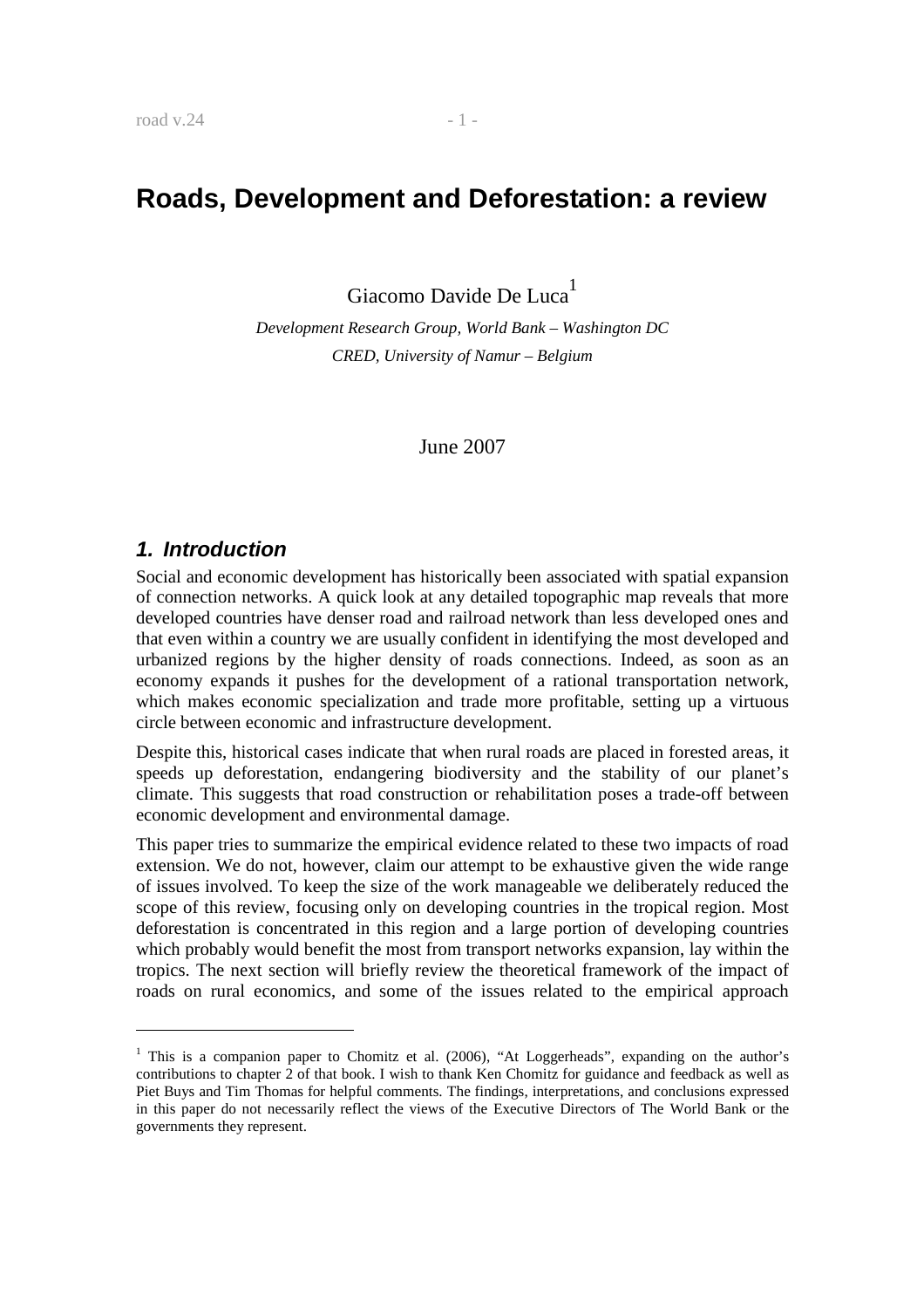generally adopted in the literature. Sections 3 and 4, the core of the paper, will present the results of our review on the impact of roads on development and deforestation, respectively. Section 5 concludes.

### **2. The theory: von Thünen and the empirical derivations**

In 1826 von Thünen formalized the brilliant intuition that agricultural expansion is closely related to the distance from the market, due to the amount of the transportation costs which shape input costs and produce price. To illustrate this powerful idea simply, we present a basic version of the von Thünen model. For the remainder of this section we will rely on Angelsen (2006).

The model allows only two potential land-uses: agriculture and undisturbed forest. Each hectare of farmed land produces *y*, and the produce is sold in the nearest market at the price *p*. Let us denote *l* and *k* the labour and capital required per hectare respectively, *w* the wage rate, *r* the capital costs, and *c* the unit transportation costs, i.e. the cost of transporting the production of one hectare for one kilometer and *d* the distance (in kilometers) from the nearest market.

Figure 1: A basic von Thünen model.



It is intuitive that the farther the land, the less profitable economic activity will be. Formally, the decreasing farming profit per hectare is defined by the following equation:

$$
\Pi = py - w\mathbf{l} - \mathbf{r}\mathbf{k} - \mathbf{c}\mathbf{d}
$$

A simple graph allows us to locate the agricultural frontier, i.e. the distance beyond which agricultural profit is negative and unconverted forest persists (see Figure 1).

How does the frontier move with parameter changes? It is straightforward that any change in the parameters that shift or rotate the agriculture curve outwards would move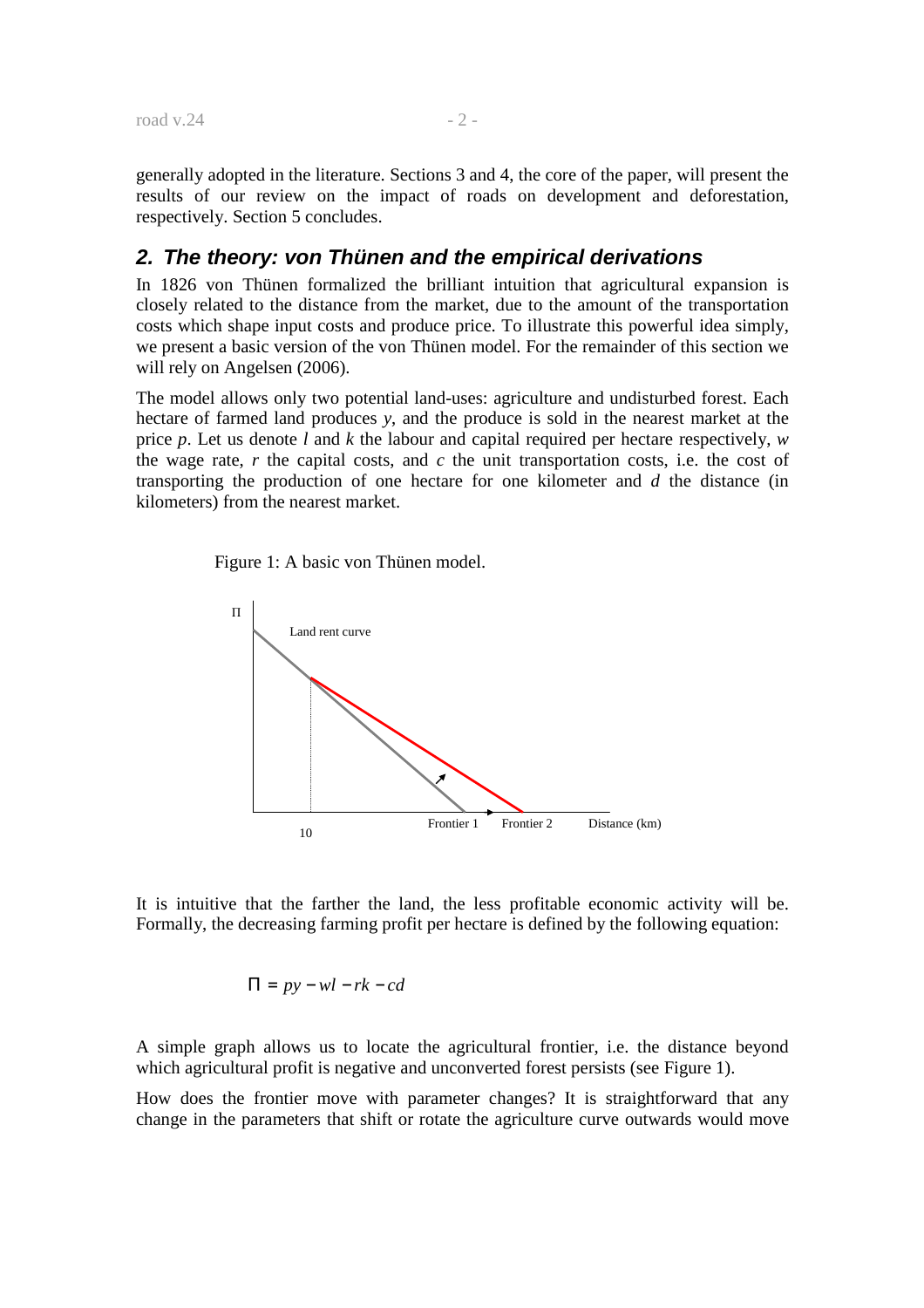the frontier farther from the market. For the matter of this study we want to address the question of how would the agricultural profit change with the provision of a new road (or upgrading of an existing one). Assuming that a path starting at ten kilometers from the market is upgraded to a paved road, all the economic activities located more than ten kilometers away will benefit from a reduction in the average transportation costs, *c*. In the graph, the profit curve rotates counterclockwise centered at ten kilometer distance. Consequently, the frontier moves farther from the market.

The consequences of road extension for land use and local/national development depend (among other variables) on the characteristics of demand for agricultural products, of the labour market faced by frontier producers, and on the production function of the good itself. Let us consider different extreme cases. Of course intermediate assumptions produce intermediate results.

#### *Perfectly elastic demand and completely elastic labour supply*

A perfectly elastic demand for agriculture ensures that the increase in supply will not decrease prices. Moreover, perfect mobility of labour guarantee that the wage rate is not changing either. Consequently, we expect under these conditions the maximum additional deforestation to occur. Mean local income does not increase, by assumption, since the increase in labour demand is perfectly offset by the increase in labour supply, but at the local and national level employment and production increase. (Implicitly we are assuming some kind of labour market failure, with a migration of 'surplus' labour to the frontier.) The extent of the employment gains depends on the good produced on the deforested land. More labour-intensive agricultural production would imply larger gains as compared with pastures.

Landowners, inframarginal and marginal, also benefit from increased rents in this scenario.

#### *Perfectly elastic demand and fixed local labour force*

Clearance of land requires labour and in absence of in-migration from outside the region, the local wage rate increases significantly. If the local workers are capable of working more hours, then clearance takes place and output increases, but workers gain relative to landowners. (In smallholder settings, however, the two groups may be nearly the same.) Less additional deforestation will occur as compared with the previous setting, and less of an output gain at local and national levels.

#### *Inelastic demand and completely elastic labour supply*

Here we consider a road extension large enough to depress the market price of the commodity in question. This counteracts to some extent local boosts in farmgate prices in places benefiting from the new roads. In turn, this dampens the impact both on landowner profits and on employment gains.

From this very simple comparative static analysis we can already appreciate the two main outcomes of roads construction and upgrading, which will be the object of this survey. When a new road is built or a poor quality road is upgraded, all potential road users will benefit from the decrease in transportation costs: all farmers located in regions connected to the market through the new or updated road segment will derive higher rents from their activities. On the other hand, however, new areas previously unprofitable for agriculture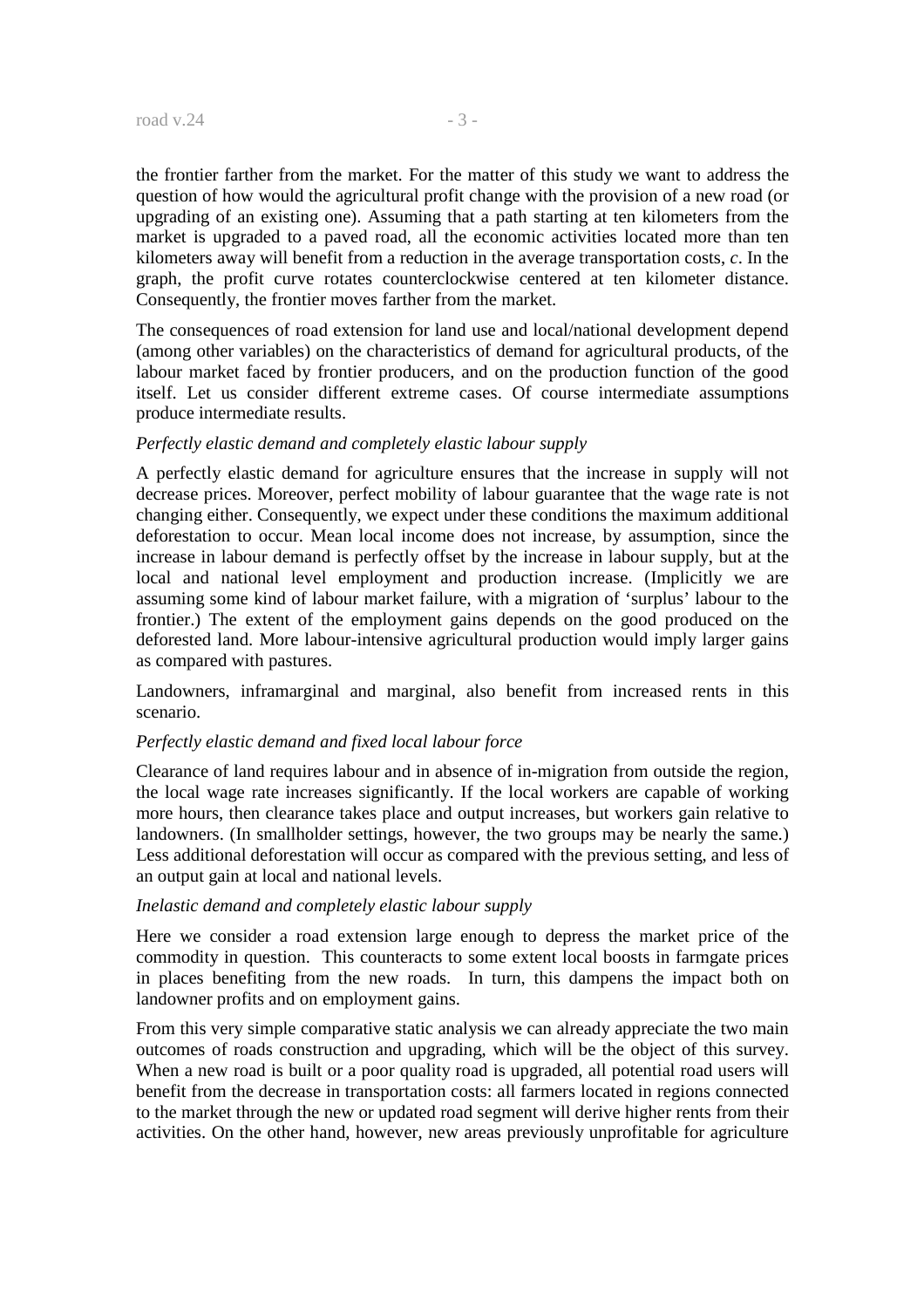(the segment between the two frontiers in Figure 1) now become attractive for farming, increasing the incentive to forest clearing (Mäki et al. 2001; Locklin and Haack 2003). In other words, the same factors enhancing economic development also increase deforestation.

Of course, some qualifications are necessary. The simple structure presented does not take into account important factors influencing both economic development and deforestation. To start with, agricultural profits are not only determined by transport costs. Factors such as soil quality, slope, and rainfall heavily influence the returns to farming, shaping the incentive structure of potential farmers about the choice of the location to farm. To capture these, in many of the models featuring in this review, the variable expressing distance to market (or roads) will be a cost-adjusted distance, accounting for accessibility differentials.

Secondly, when a new road is placed a secondary counterbalancing effect on the labour market unfolds: outmigration to reach new off-farm employment opportunities. Transport cost reduction increases mobility and can provide access to new job opportunities either in nearby urban centers and more developed rural regions, or even locally, in case it becomes profitable for manufacturing industries to decentralized part of their production process at the local level. Wherever off-farm employment actually occurs, labour would be diverted from frontier farming, at least partially deterring further clearing.

Third, isolated local producers and workers formerly protected from competition may now face lower price imports – as in the case of porters discussed later on.

Finally, local development and deforestation patterns as presented in the scenarios above will also depend on the distribution of the land among local people (largeowner vs. smallholders) and other institutional variables (e.g. property rights definition and enforcement). In particular, if the new gains are shared among many smallholders the impact in terms of poverty reduction will probably be larger than if they concentrate in the hands of one or few largeholders.

Property rights definition and enforcement are two crucial factors in forest conversion decisions and in the way roads affects development. The effects on deforestation and development are complex. Sometimes deforestation occurs as a means of asserting property rights in anticipation that the land will later have value (Schneider 1995); on the other hand, settlers may be unwilling to invest in land improvement or in higher value crops such as perennials if tenure is insecure. Good definition and enforcement of property rights makes land grabbing and encroachment much more risky and costly, discouraging immigration of potential encroachers even after new roads approach.

We recognize the importance of tenure as well as other social variables (underlying factors as defined by Geist and Lambin 2001) in shaping development and deforestation but we won't address them directly in this work, concentrating instead on the effect of roads on development and deforestation.

Most empirical studies we will consider on the effect of roads on deforestation start from a theoretical structure similar to the one presented above (von Thünen model) and derive a testable equation investigating deforestation rate (or probability) with a set of explanatory variables including distance to roads (in most spatial analysis, see Nelson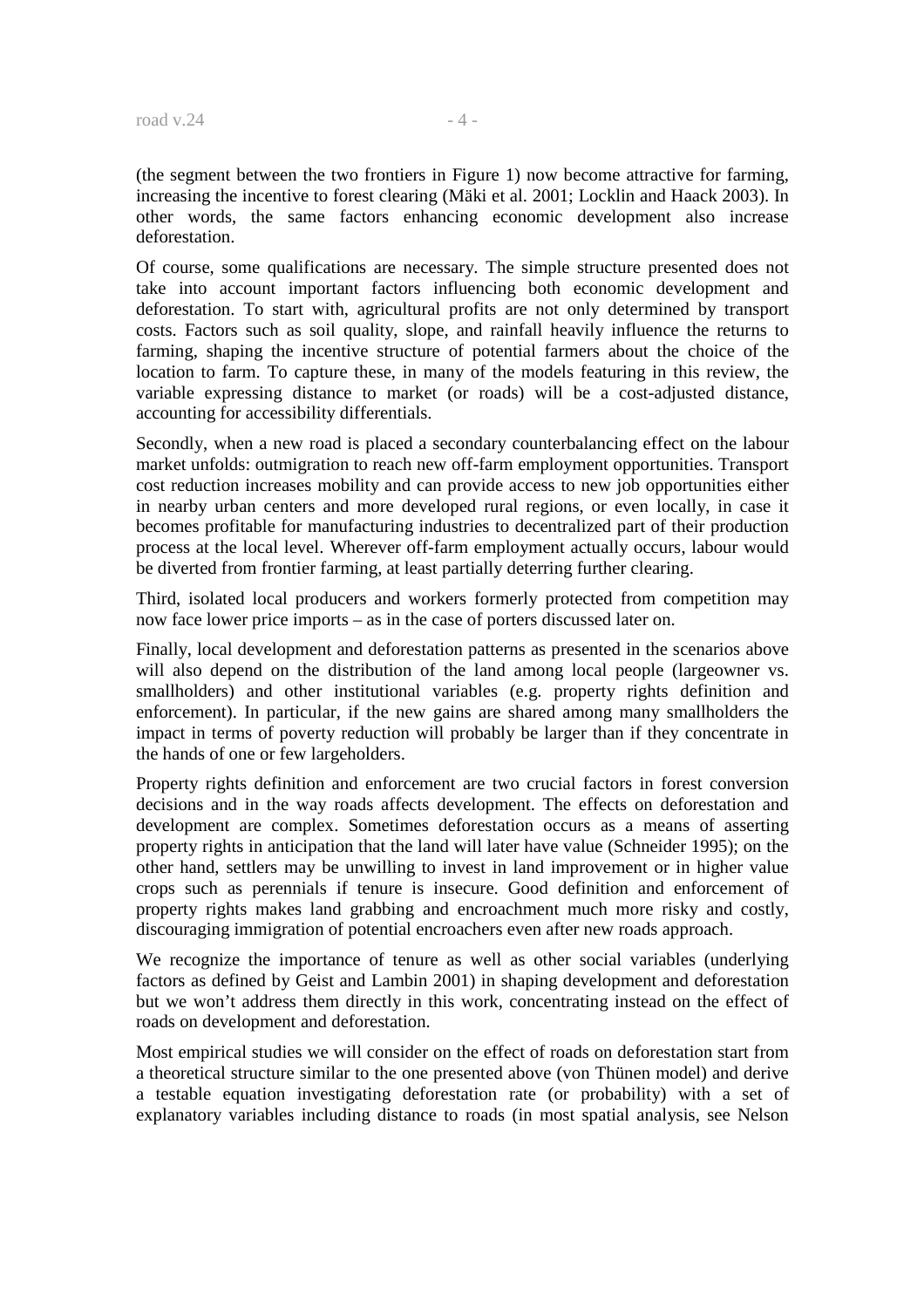and Geoghegan 2002 for a review of the theory underlying these models) or road density at the data level (e.g. regional, provincial, communal). The empirical studies exploring the impact of roads on some form of development are much more heterogeneous, both for the kind of "dependent variables" adopted (e.g. access to basic services, transportation costs, agricultural output, poverty rate), and for the general objective and scope of the paper, e.g. project evaluation study, country-specific development analysis, cross-country analysis, infrastructure investment analysis.

Any empirical analysis aiming at quantifying the impact of roads both on economic development and on deforestation face the issue of potential endogeneity of road placement<sup>2</sup>. Indeed, when investigating the effect of roads on development (or agricultural expansion in forested areas – proxying deforestation) we want to be able to control for the intrinsic development potentials of the locations where the roads have been placed. In other words, roads could be placed in that particular location given other factors influencing both development and deforestation (e.g. better soil quality, climate, or higher population density). Development might "push" for road development, which in turn could boost further development. Failing to address this, or at least test for the presence of endogeneity, leads to biased results. For instance we could overestimate the deforesting impact of roads in a certain location, whereas in fact part of (or the entire) effect was to be attributed to intrinsic favorable soil and climate characteristics, which attracted farming development on that site.

There are a set of techniques for dealing with the issue. Spatial studies usually reduce the potential bias adding in the estimated equation controlling factors as soil quality, elevation and slope. In addition, many spatial studies explicitly address the issue with specific econometric techniques (e.g. using a predicted "cheapest way to market" variable as a valid instrument as in Chomitz and Gray 1996). Non-spatial studies deal with endogeneity (when they do at all) with standard econometric techniques (e.g. instrumental variable approach). In the following sections the material is organized first according to the actual aspect of roads impact investigated, and second according to the techniques used to tackle potential endogeneity<sup>3</sup>.

## **3. Survey of the effects of roads proximity on development**

A relevant amount of work has been written on the role that road extension can play in shaping economic and social development. Some authors have already tried to summarize the findings in the literature, but the fact that roads can influence in so many different ways the overall development of the environment around them makes it inevitably difficult for any such attempt to be complete. About 30 articles are reviewed in chapter 4 of Fan and Chan-Kang (2005) and a few less are considered by Escobal and Ponce (2002). Overall, these two surveys suggest a positive impact of roads proximity on development in its various aspects (e.g. economic development, poverty reduction, access to basic services). Out of the 55 studies covered by them, only a few focus on the

 $2^2$  Spatial studies' specific issues (e.g. spatial autocorrelation) will be briefly addressed before presenting the results of our review in section 4, as spatial studies represent the majority of the studies on deforestation.

 $3$  We also report in the summary tables whether a study controlled for the potential endogeneity.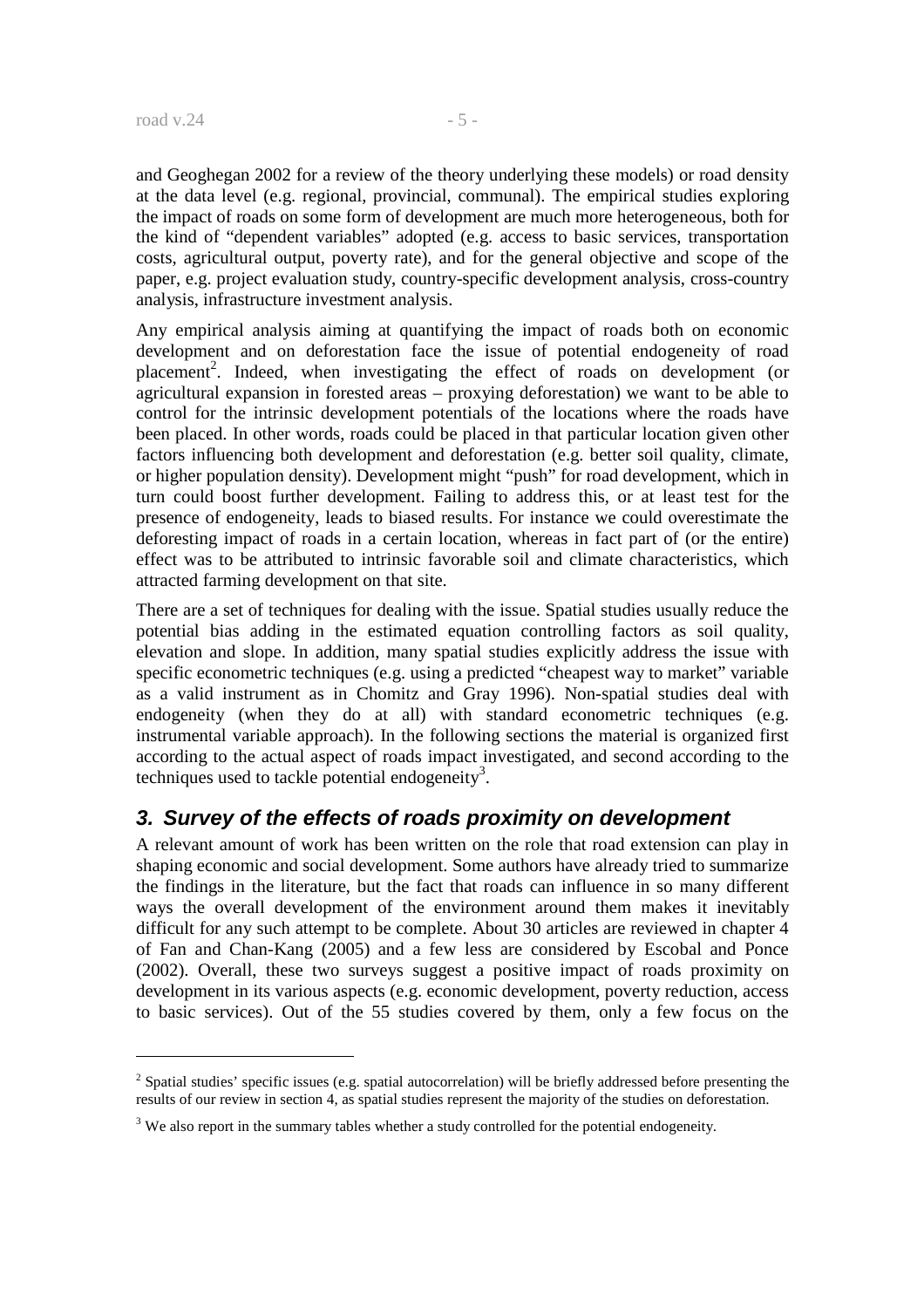shortcomings of roads projects (e.g. lack of maintenance and community participation), even recognizing the presence of benefits of some kind.

We directly reviewed 31 studies, and our conclusions do not diverge significantly from the previous work. In this section the findings will be discussed briefly. and report the results of the studies focusing on agricultural output and poverty alleviation, respectively. All the remaining studies appear in Appendix Table 1.

#### Agricultural output and productivity

Although road proximity has been found to favor also urban land development (Helmer 2004, focusing on Puerto Rico in the period 1977-1994) most of the studies in the review investigate the impact of roads on agricultural output and productivity. Almost half of them are by the IFPRI research group members<sup>4</sup>. They share the same empirical model (or slightly modified version of the same model) tackling with the potential endogeneity using a system of simultaneous equations.

Fan et al. (2000) estimate the effects of rural infrastructure on agricultural production and poverty reduction on Indian data disaggregated in agro-ecological zones (irrigated area and 13 different rainfed zones). In the first equation the "direct" effects of the different investments are detected, whereas the other equations investigate the "indirect" effects that some infrastructure (e.g. electricity, irrigation, roads) can have on investment decisions. The direct effect (expressed as elasticity) of road density on agricultural production equals 0.189 for irrigated areas, and range from - 0.28 to 1.38 for the rainfed zones (in 7 out of the 9 statistically significant categories elasticities are positive). Roads also have strong indirect effects on rural production giving incentives for technology uptake and other infrastructure investment. Interestingly, a simulation shows that the production returns and the poverty reduction in response to investments in roads are higher in some rain fed zones (including some "lower potential" areas) than in irrigated land (high potential areas). The decreasing returns to investments might explain this finding: the authors suggest that more developed regions of the country may already lie on the flatter section of the investment return's curve. Using a similar theoretical framework Fan et al. (2004) reported for China (1953-2000) an elasticity of agricultural output with respect to road density equal to 0.099, whereas for non agricultural output the elasticity equals 0.173, for wage it is 0.09 and for non agricultural employment 0.1. Returns to roads investment have a geographically quite balanced effect throughout China when we only consider agricultural GDP, but far higher returns for non agricultural GDP have been observed in more developed regions. This pattern is reversed when turning our attention to poverty reduction. In fact, as Fan et al. (2000) reported for India, with the same road investment more people would be lifted above the poverty line in the poorest (western) region in comparison to the more developed (central or coastal) regions.

Interestingly, when the same structure of analysis is run on Ugandan data (Fan and Chan-Kang 2004), returns in terms of poverty reduction are higher in more developed regions, suggesting that high potential areas of Uganda (and most probably other African

<sup>4</sup> Fan et al. (2000), Fan et al. (2004), Fan and Chan-Kang (2004), Lofgren et al. (2004), Fan and Zhang (2004), Fan et al. (2005).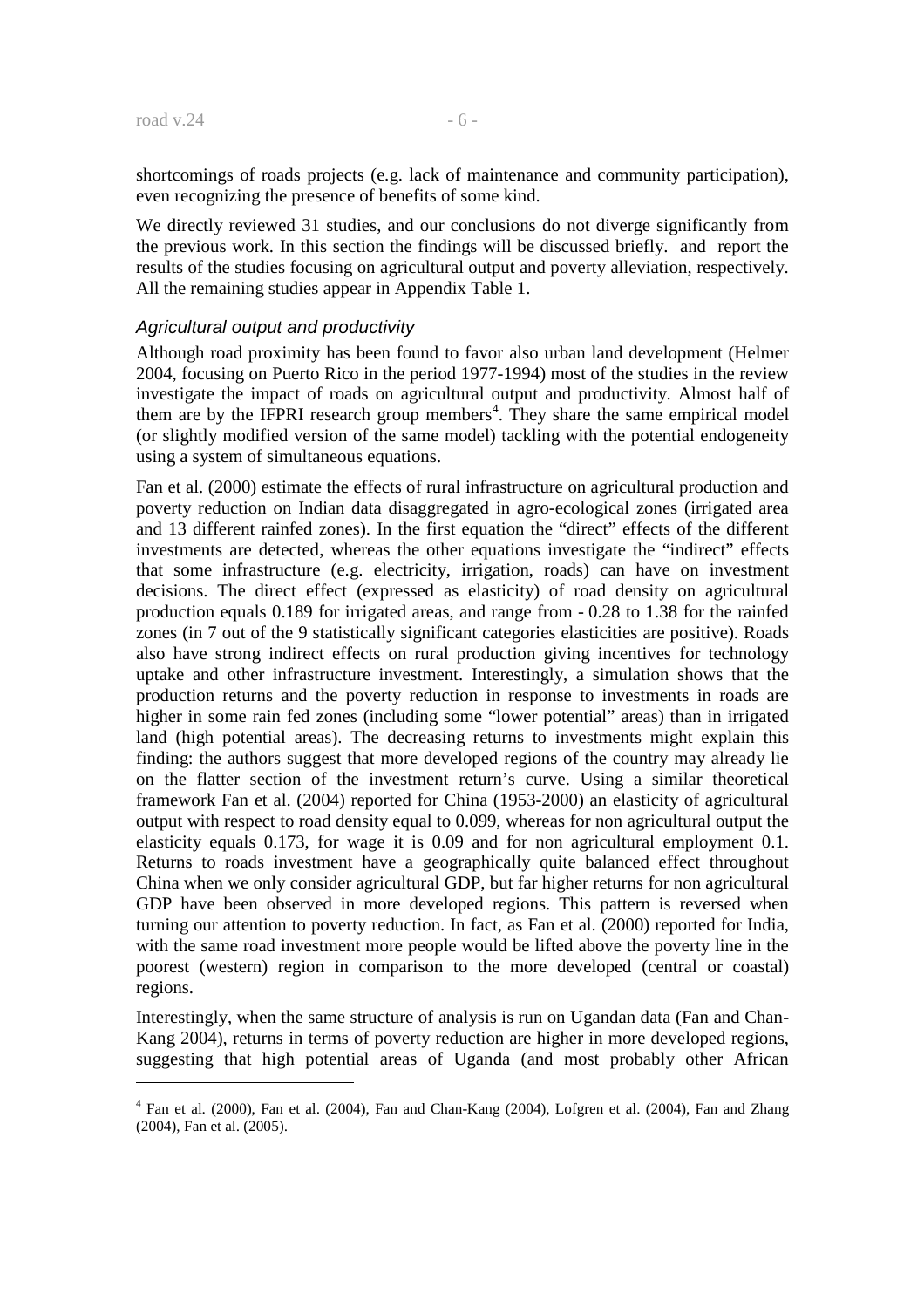countries) might have not yet experienced diminishing returns to investment. At the aggregate level, feeder roads turned out to be the second best investment in terms of agricultural output.

| <b>STUDIES</b>                    | LOCATION, DATE<br>AND DATA LEVEL       | <b>CONTROL FOR</b><br><b>ENDOGENEITY</b> | ROAD IMPACT ON AGRICULTURAL<br><b>OUTPUT</b>                                                                                        |
|-----------------------------------|----------------------------------------|------------------------------------------|-------------------------------------------------------------------------------------------------------------------------------------|
| Fan et al. (2000)                 | India, 1970-1994<br>(district level)   | Y                                        | Elasticity (road density):<br>$0.18**$ (irrigated)<br>$-0.28$ to $1.38**$ (rainfed)                                                 |
| Fan et al. (2004)                 | China, 1978-2000<br>(province level)   | Y                                        | Elasticity (road density): 0.099*                                                                                                   |
| Fan and Chan-<br>Kang (2004)      | Uganda, 1999<br>(household level)      | Y                                        | Returns to government investment in<br>feeder roads:<br>600% (centre-richest)<br>870% (east)<br>490% (north-poorest)<br>920% (west) |
| Lofgren et al.<br>(2004)          | Zambia, 2001<br>(household level)      | Y                                        | 10% increase in feeder roads leads to a<br>+0.2% increase in agricultural GDP<br>growth rate                                        |
| Fan and Zhang<br>(2004)           | China, 1996-1997<br>(province level)   | Y                                        | Elasticity (road density): 0.032**                                                                                                  |
| Binswanger et<br>al. (1993)       | India, 1960-1982<br>(district level)   | Y                                        | Elasticity (road length): 0.20***                                                                                                   |
| Jacoby (2000)                     | Nepal, 1995-1996<br>(household level)  | Y                                        | Elasticity of land value with respect to<br>"time to the market center": $-0.26***$                                                 |
| World Bank<br>(2001)              | Peru, 1994-2000<br>(household survey)  | N                                        | Not significant                                                                                                                     |
| <b>Instituto Cuanto</b><br>(2005) | Peru, 1994-2004<br>(household survey)  | Y                                        | Agricultural land increased by 15.8% in<br>village with improved motorized roads                                                    |
| Zhang and Fan<br>(2001)           | India, 1971-1994<br>(district level)   | Y                                        | Elasticity of productivity with respect to<br>road density: 0.043**                                                                 |
| De Castro<br>(2002)               | Brazil, 1970-1996<br>(municipal level) | N                                        | Elasticity of agriculture production with<br>respect to road density: 0.33***                                                       |

Table 1: Impact of rural roads on agricultural output

Policy makers are often faced with the dilemma, whether to build new roads and extend the existing network or rather upgrade part of the roads already in place. Lofgren et al. (2004) tries to provide some insight on this matter comparing the effects of an increase by 10% of paved road in less remote areas with an increase by 10% of feeder roads in relatively remote rural areas in Zambia. Both construction scenarios would raise GDP and reduce poverty, but effects are different in magnitude and distribution. Feeder roads are predicted to reduce rural poverty by more than 4% and urban poverty by 2%. The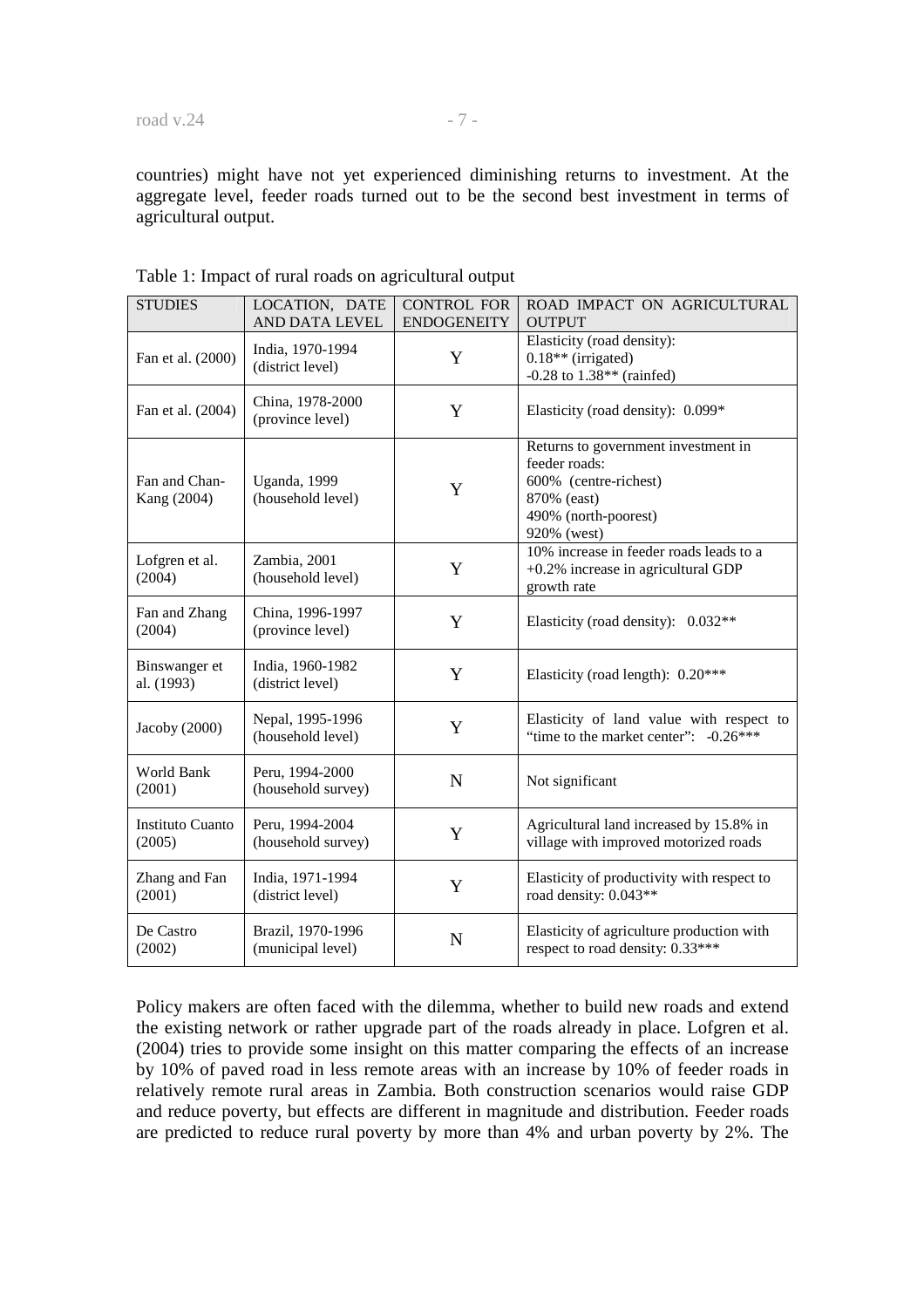paved roads construction scenario leads to a slightly higher increase in GDP but, while urban poverty is reduced by 2% (as in the second scenario), rural poverty would decrease by only 2.5%<sup>5</sup>. Since rural population equals 6.5 million and it represents the 62.6% of the Zambian population, these findings suggest the existence of a trade-off between growth and poverty reduction in roads planning policies.

The last study adopting a system of simultaneous equations to control for endogeneity is by Fan and Zhang (2004), who investigate the specific role of rural infrastructure in explaining the difference in agricultural productivity among Chinese provinces. The elasticity of agricultural output with respect to road density equals 0.032.

A different strategy to control for endogeneity is adopted by Zhang and Fan (2001), which focus on the effects of infrastructure on agricultural productivity growth in 290 Indian districts (1971-1994). They instrument their GMM estimation with historical information for agricultural productivity and road density (up to three lags) and current values of HYV and rainfall, finding an elasticity of productivity growth with respect to road density of 0.043-0.048.

If a data panel is available, adopting a fixed affect specification can be an effective way of reducing potential endogeneity. The idea is skimming away from the analysis all the time-invariant site-specific characteristics, concentrating only on the changes over time in the dependent variable (e.g. agricultural output) associated with changes in the explanatory variables (e.g. road density). This method is adopted by Binswanger et al. (1993) in their study on the interlinkages among government decisions on infrastructure investments, financial institution development and private investment by farmers and the way they jointly influence agricultural output. Mainly due to better market opportunities and reduced transaction costs, roads have a positive impact on agricultural output (estimated elasticity is highly significant and equals 0.20). Moreover, roads are shown to have a positive impact on commercial bank placement and on some private investment.

The same technique is used by Jacoby (2000). Additionally, variables as soil quality, plot size and irrigation are entered in the regression, further controlling for endogeneity. He shows that reducing the distance to roads increases the profitability of agricultural activities (proxied by land value) in Nepal. Wage rate is also shown to decrease with increasing distance to roads.

A panel data cointegration method, which is robust to reverse causation, is adopted by Canning (1999) to investigate the effects of capital investment on productivity in 57 countries from 1960-1990. The elasticity of GDP per capita with respect to physical capital (including roads) per worker equals 0.431 and it is highly significant. When the sample is split according to development level, developed countries show a higher effect.

<sup>&</sup>lt;sup>5</sup> In the case of feeder roads, benefits are limited to agricultural production. Paved roads benefit both nonagricultural production and export agriculture as it concentrates along the country's main road networks. While paved roads are expected to reduce the transactions costs in both the domestic and export markets, feeder roads reduce only the transactions costs in domestic markets. The analysis seems to disregard the benefit of people living on feeder roads at the edge of the network can derive from main roads upgrading.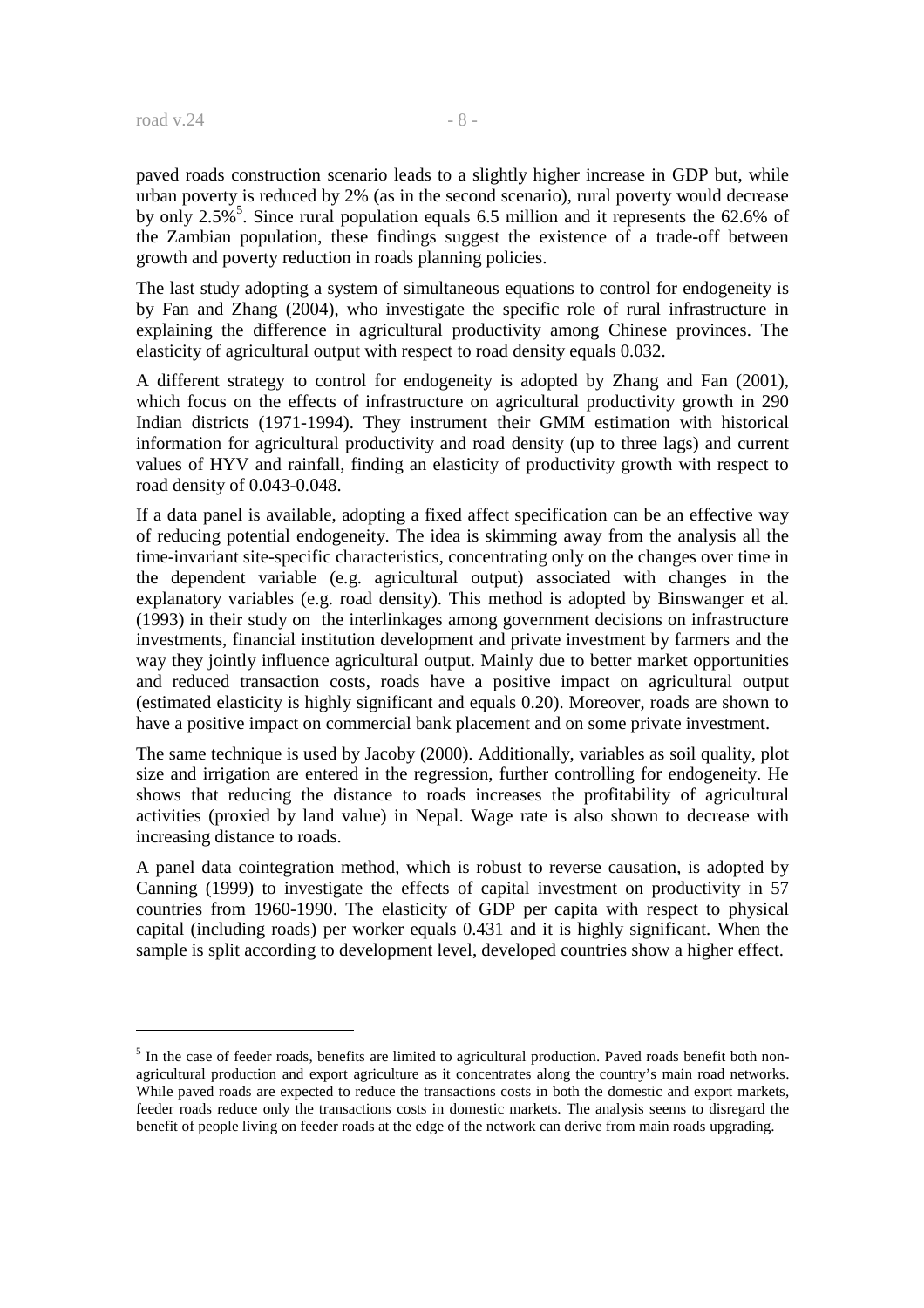|  |  | Table 2: Impacts of rural roads on poverty alleviation |
|--|--|--------------------------------------------------------|
|  |  |                                                        |

| <b>STUDIES</b>                   | LOCATION, DATE<br>AND DATA LEVEL                                              | <b>CONTROL FOR</b><br><b>ENDOGENEITY</b> | <b>IMPACT</b><br><b>POVERTY</b><br><b>ROAD</b><br><b>ON</b><br><b>REDUCTION</b>                                                                                                                        |
|----------------------------------|-------------------------------------------------------------------------------|------------------------------------------|--------------------------------------------------------------------------------------------------------------------------------------------------------------------------------------------------------|
| Fan et al. (2005)                | Tanzania, 2000-2001<br>(household level)                                      | Y                                        | Marginal effect of distance to public<br>transportation facilities on the probability<br>of being poor: 0.0022 to 0.0033.<br>30 people lifted above the poverty line<br>each \$1,000 invested in roads |
| Fan et al. (2000)                | India, 1970-1994<br>(district level)                                          | Y                                        | $0.25$ (in irrigated areas) and $0.03-5.18$ (in<br>rainfed areas) people lifted above the<br>poverty line each \$1,000 invested in roads                                                               |
| Fan et al. (2004)                | China, 1978-2000<br>(province level)                                          | Y                                        | 2.22 (coastal region), 6.94 (central region),<br>and 8.3 (western region) people lifted<br>above the poverty line each \$1,000<br>invested in roads                                                    |
| Fan and Chan-<br>Kang (2004)     | Uganda, 1999<br>(household level)                                             | Y                                        | 15.64 (centre), 80.46 (east), 108.77 (north),<br>and 45.45 (west) people lifted above the<br>poverty line each \$1,000 invested in feeder<br>roads                                                     |
| Lofgren et al.<br>(2004)         | Zambia, 2001<br>(household level)                                             | Y                                        | 10% increase in roads leads to 3-4%<br>decrease in rural poverty                                                                                                                                       |
| Gibson and<br>Rozelle (2003)     | Papua New Guinea,<br>1996<br>(household survey)                               | Y                                        | Roads expansion such that everybody<br>needs at most 2 hours walking to the<br>nearest road reduces the number of poor by<br>5.77-11.84%                                                               |
| Warr (2005)                      | Laos, 1997-2003<br>(household survey<br>and district level)                   | Y                                        | Roads expansion providing all-weather<br>road access to everybody would reduce by<br>7% the number of Lao's rural poor<br>(representing 5.6% of Lao's population)                                      |
| Escobal and<br>Ponce (2002)      | Peru, 1994-2000<br>(household survey)                                         | Y                                        | Roads improvement increased average<br>income by 35% (in motorized road<br>villages)                                                                                                                   |
| World Bank<br>(2001)             | Peru, 1994-2000<br>(household survey)                                         | N                                        | Roads improvement had no significant<br>impact on poverty alleviation (short term<br>effect)                                                                                                           |
| Instituto Cuanto<br>(2005)       | Peru, 1994-2004<br>(household survey)                                         | Y                                        | Villages' motorized and non-motorized<br>roads improvement decreased poverty by<br>4.1% and 5.7%, respectively (mid-long<br>term effect)                                                               |
| Jalan and<br>Ravallion<br>(2002) | 4 Chinese provinces,<br>1985-1990<br>(household, village<br>and county level) | Y                                        | When road density exceeds 6.5 km per<br>10,000 individuals, consumption growth is<br>positive                                                                                                          |

Notes: all results are statistically significant at least at the 5% level unless otherwise indicated.

# Income and consumption

A set of articles consider the effect that roads have on consumption growth or income (both agricultural and off farm) and all of them control for endogeneity.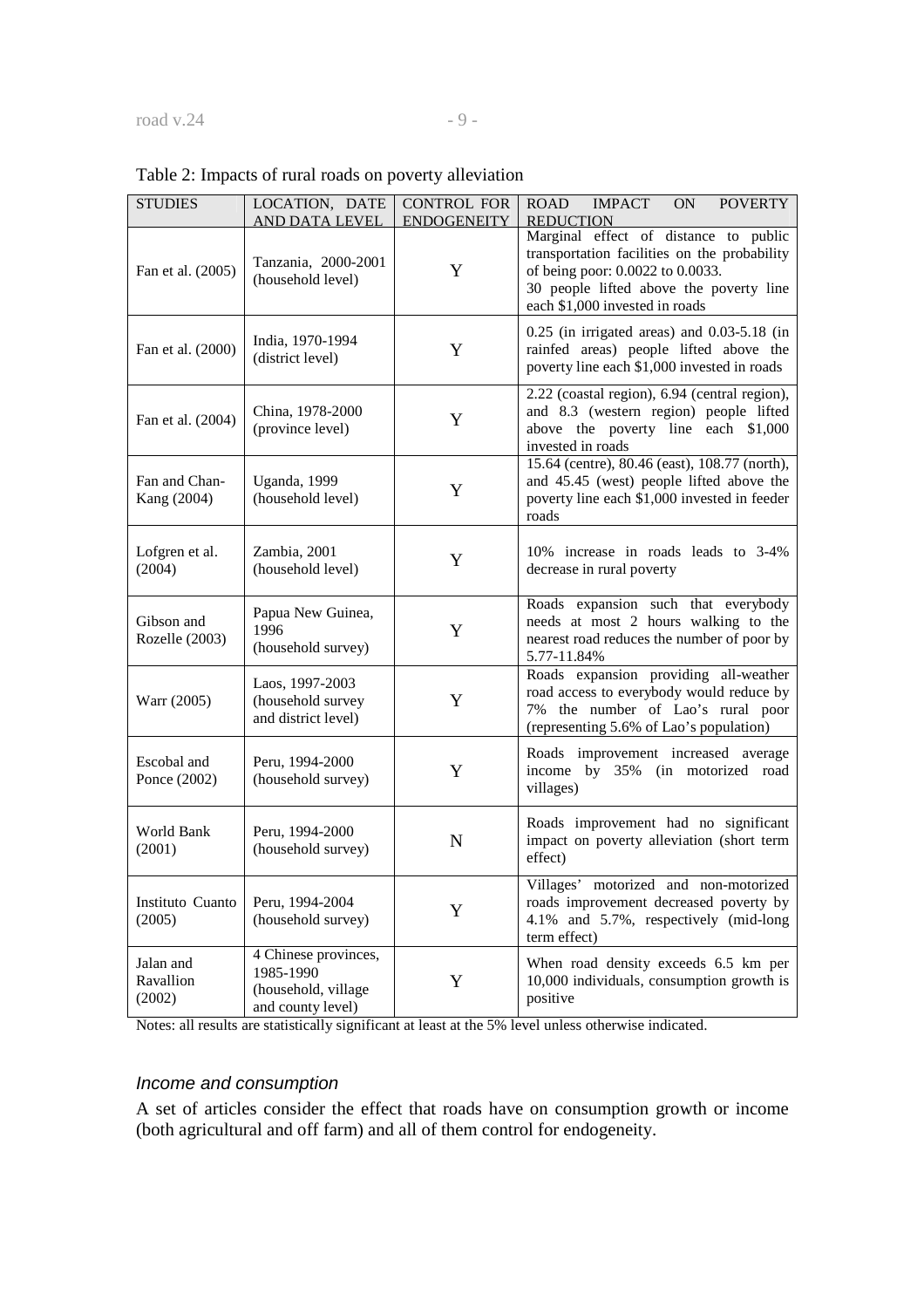Fan et al. (2005) builds on the same conceptual framework and model (system of simultaneous equations) of Fan, Hazell, and Thorat (2000) but it focuses on income instead of agricultural output. In particular, it investigates the impact of various infrastructures on household income and poverty levels in 7 regions of Tanzania. Distance to facilities (kilometers to public transportation facilities) influences income negatively and is highly significant in 3 of the 7 regions considered (the poorest regions are among the significant). In particular, the elasticities of income, with respect to distance, varies from -0.11 to -0.25. Consequently, reduced distance to public transportation is found to reduce poverty.

Pender et al. (2004) shows that proximity to the nearest *tarmac* road significantly increases the development of non-farm activities in Uganda. Unfortunately, the potential reverse causality is recognized but not addressed properly. This problem was instead reduced with soil quality data in a similar study in East Kalimantan (Dewi et al. 2005), which shows that higher density of provincial roads and district roads are associated with higher value of an "Economic Diversity Index", a measure of the heterogeneity of income sources in the village, confirming that roads proximity enhances off farm employment opportunities.

Gibson and Rozelle (2003) control for endogeneity by adding in the estimated equation geo-climatic variables such as elevation, slope, rainfall, and flooding susceptibility. They show that reducing the travel time to 2 hours for all PNG households that currently need a longer walk to reach the nearest road (17.3% of the population) would determine a fall in the number of poor people by 5.77-11.84%, depending on the model used (reducing also the severity of poverty). Warr (2005) estimates the same relationship for Laos and shows that about 13% of the decline in poverty level which occurred during the studied period can be attributed to roads improvements. Further simulations show that providing with all-weather roads the 50% of the country's population still lacking it in 2002, would have reduced the poverty incidence in rural areas by 7% (250,000 individuals representing about 5.6% of Laos's population). Interestingly, relying on panel data for his estimate, Warr (2005) was able to test for the existence of "endogenous placement" of roads, i.e. whether better off areas received more investment in road construction. A regression of the change in road access on the initial real per capita expenditure yielded a negative and non significant correlation, ruling out endogenous placement of roads, at least in Lao's last decades.

Jalan and Ravallion (2002) developed a micro model of consumption growth starting from an extended version of the classic Ramsey model allowing for constraints on factor mobility and geographic externalities (i.e. geographic capital can influence the productivity of a household's own capital). They test for the existence of "geographic poverty traps" in China. Results show that rural road density generates gains in living standards (elasticity equals 0.015). Moreover, a simulation shows that 6.5 kilometers per 10,000 people represents the critical value of road density below which a poverty trap would occur where consumption does not grow (holding all other variables constant at their mean values).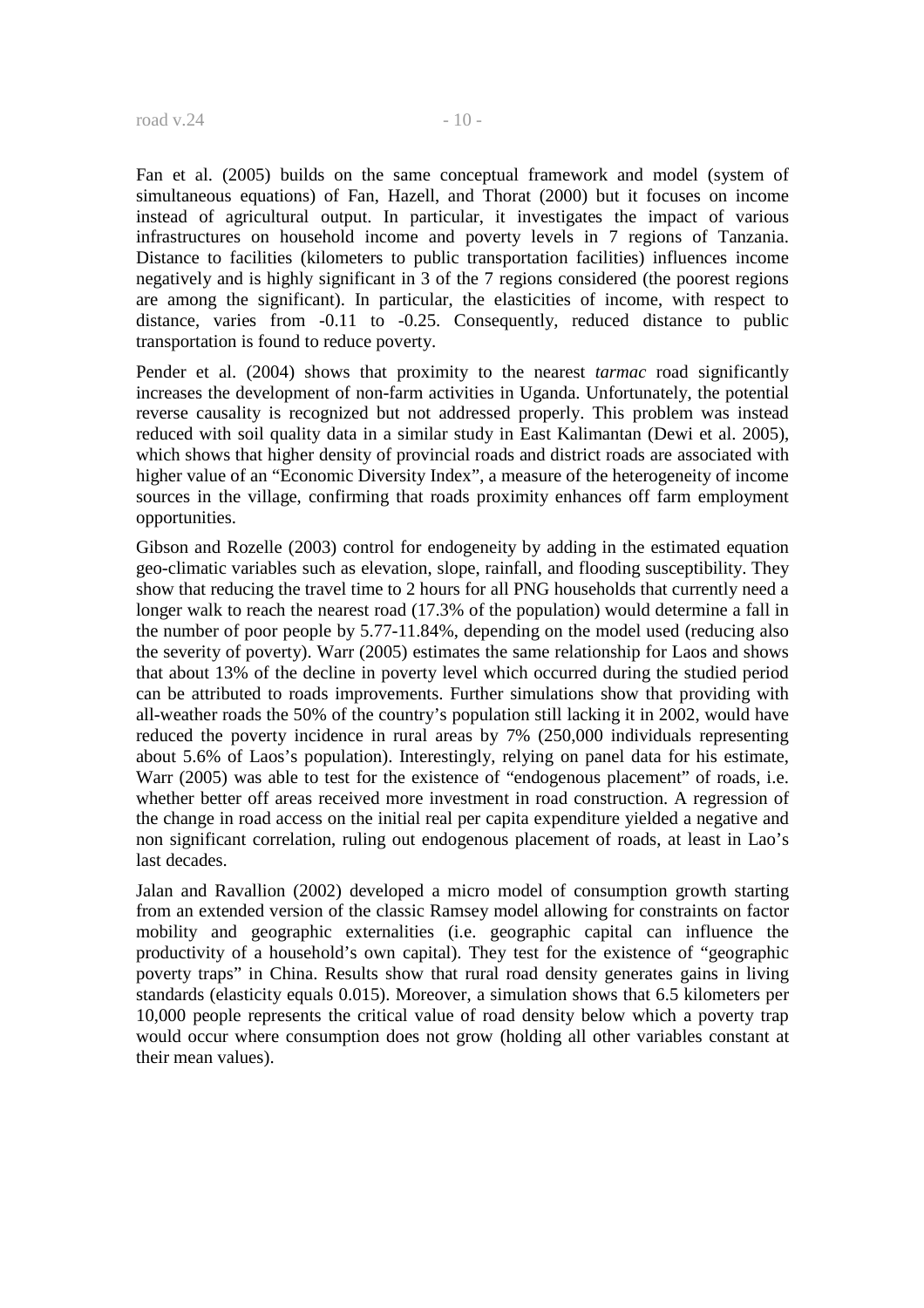#### Transport costs, producer prices

Three studies investigate the impact of roads proximity on transaction costs and/or producer prices. Distance to market was found to increase transportation costs (Renkow et al. 2004), decrease the rice producer price in Madagascar (Minten 1999) and reduce market integration (Moser et al. 2005). The lack of consideration of potential endogeneity of roads placement in the analysis makes the following findings possibly overestimated. Only controlling for factors such as soil quality, climate characteristics, elevation and slope could provide a clean estimate of the impact of roads proximity on transport costs. Nevertheless, it is reasonable to believe that controlling for these effects would not change the sign of the effects reported.

#### Roads rehabilitation projects' impact evaluations

Three studies analyze the results of a World Bank funded project of rural road improvement in Peru (1995-2000). A local research institution, Instituto Cuanto (2000, as quoted by World Bank 2001), tracking the project development reports weak evidence of rural poverty alleviation and improvement of living standards in targeted areas. After project completion road improvement was associated with a significant travel time reduction, a reduction of transport prices of freight and for passengers, increased reliability of transport services and motorized transport traffic in general, and increased access to health centers (19% comparing with 15% in the control sample). Neither significant impact on the access to education and school attendance, nor noticeable impact on economic production was detected. However, as this survey was carried out relatively close to project completion, it has probably detected only short-term effects of roads improvements. It is reasonable to expect that stronger economic effects would arise in the long run. Escobal and Ponce (2002) adopts a procedure of propensity score matching on the same database to correct for potential bias due to non-random control sample (used by Instituto Cuanto 2000). The idea is to account for the different initial endowment in the two groups, targeted and control villages, in terms of human capital, assets and access to some services, in order to be able to assess the net impact of the project on income level, income composition, and consumption. The results of the analysis are indeed more encouraging than the ones reported by World Bank (2001), confirming strikingly how ignoring potential endogeneity issues can lead to biased results. Households in the villages included in the motorized roads improvement project show a statistically significant increase in annual income of about US\$ 120 (representing 35% of the annual income in the control group), mostly from non agricultural activities.

After four years from the project implementation Instituto Cuanto (2005) ran another survey in the same targeted and control villages. That allowed the use of the "difference in differences" method, comparing changes over time within the treated village sample with changes over time found in the control sample in order to assess the net effect of the project. The strongest effects are detected in the transport sector, with a reduction of the travel time by 61.8% due to roads improvement, an important increase in the light vehicles traffic (mainly cars), and a decrease of transport prices of freight and passengers. School matriculation increased by 14% for the villages with improved (non-motorized) paths, and the number of visits to health centers increased by 25-45%. While the area under agricultural use expanded and the price of irrigated land increased, there is no evidence of impact of the project on productivity, crop conversions or increases in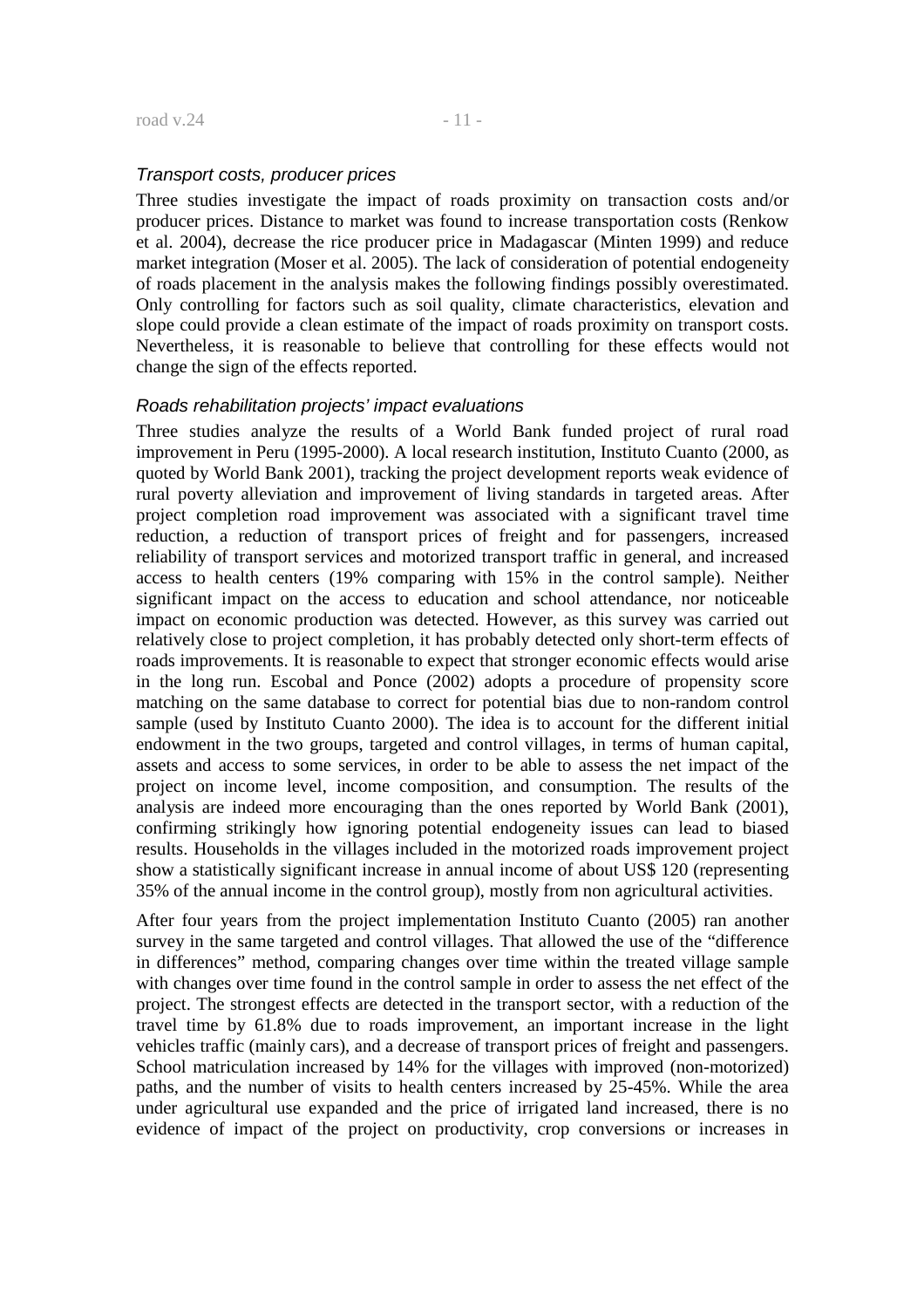marketed output and agricultural prices. Interestingly, an increase in the share of population employed in commerce and services (10-20%) as well as in cattle activities was observed. Male wages increased between 2000 and 2004 by 20%, but female wages did not change significantly. Finally, a positive impact of road improvement on poverty reduction is noticed: in fact, the change in poverty rate over time equals -0.2% for those communities with a rehabilitated motorized road, and +9.4% for communities with an improved non-motorized path, whereas the figures for the control sample are +3.9% and +16.1%, respectively.

A second road improvement project was investigated by Windle and Cramb (1996) in Malaysia. There, road rehabilitation did not change the choice of transport mode very much. Farmers continued to walk to their fields, and their inputs and products were still head-loaded. But new roads made journeys quicker and cheaper. Although it did not lead to an increase in the provision of school and health services, it generally improved the access to the existing ones (particularly to the latter). Interestingly, it increased the proportion of female users of the roads, as they could travel alone, either by bus or private vans.

Finally, a recent study by the Asian Development Bank (Hettige 2006) analyzes six case studies of roads improvement (two in each of the following countries: Indonesia, Sri Lanka and the Philippines). The initial purpose was using double differences analysis (as in Instituto Cuanto 2005) to assess the effect of roads rehabilitation projects (both as isolated sector projects and as part of Integrated Projects), but practical survey difficulties made it impossible. Some general findings emerge in line with the results so far considered: travel time and costs decreased everywhere for transportation service providers, whereas access to health facilities, electricity and education services improved. Interestingly, further road development (asphalting) was suspiciously considered as it would allow vehicles to come and replace the porters' function, leaving them unemployed.

#### **Summary**

The more than 80 studies covered in this short review reveal that roads construction and improvement are strong predictors of development. Road proximity reduces transportation costs, which in turn (recall von Thünen's intuition) increase the price of commodity obtained by local farmer, and reduces the effective costs of inputs (e.g. fertilizer), providing an incentive for agricultural development. However, compared to the theory we found surprisingly low elasticities of agricultural output with respect to road density. This is probably determined by the level of data aggregation adopted by the studies and from the use of road density as a proxy for road proximity, which underestimates the effects of roads at the forest frontier. The study of Jacoby, which explores the benefits of access to the market at the household level adopting a direct measure of road proximity, shows that reducing the distance to roads increases land values significantly in Nepal. Given the importance of the policy implications, more careful spatial analysis is needed. However, those studies which separately evaluate economic benefits of new roads to richer vs. poorer households, found generally the former enjoying a larger share of the new gains. That is due mainly to their initial endowment in capital (and education) which allows them to react quickly to the new economic opportunities. Hettige (2006) illustrates this point well with a series of case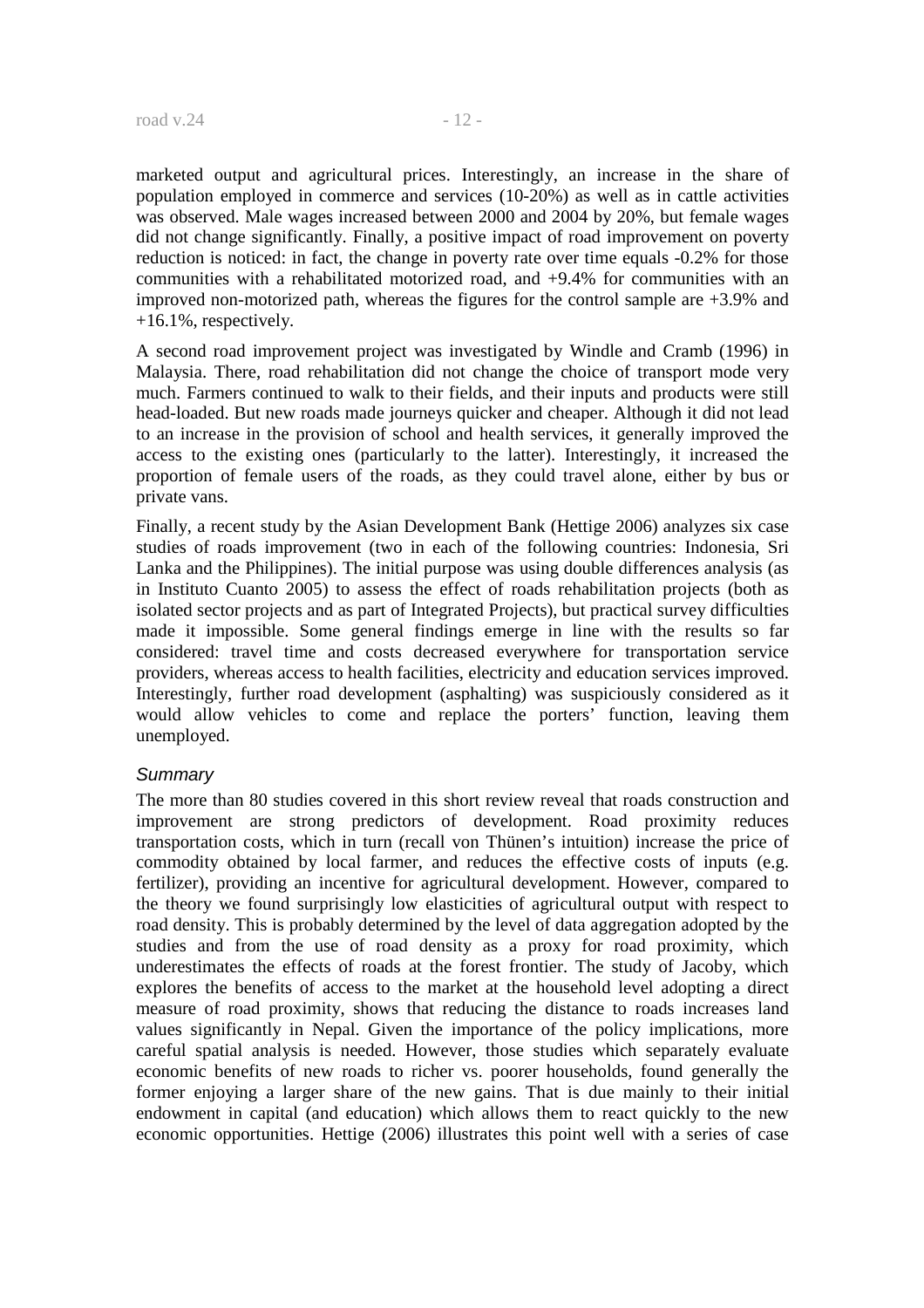<u>.</u>

studies presenting households story of successful and less successful economic development following road improvement. In the extreme case, roads improvement could even harm some poor section of the society, when it endangers the very existence of their traditional occupation (e.g. porters) without providing a reasonable alternative income source. The several studies which we considered were basically unanimous in their findings (although showing different magnitudes): roads favor poverty reduction. Even more so if we include in our broad definition of poverty the lack of basic services. The fall in transportation and travel costs heavily influence the access to those services, either by reducing the costs of installing new service facilities at the local level (e.g. electricity, better sanitary and toilet facilities, irrigation), or by allowing a much cheaper access to the previously prohibitively distant service providers (e.g. education, health services). Nevertheless the same factors boosting agricultural profits, and consequently relieving poverty, set up incentives to clear forest for conversion to agriculture. The remainder of this work is exploring this nexus in the literature.

# **4. Survey of the effects of roads proximity on deforestation**

We scanned the literature searching for empirical studies focusing on deforestation having roads proximity (or road density) among the factors of the analysis. We also included in this review those studies entering distance variables in their analysis (e.g. distance to market, village, town) when computed along the existing road network (and not as Euclidean distances<sup>7</sup>). We were able to find thirty-six such studies, most of which use spatial analysis particularly helpful to capture the subject we focus on. Spatial analysis makes use of geographically referenced data in order to visualize the effects under consideration along the spatial dimension, making it possible to analyze a phenomenon (e.g. deforestation) no longer at the state, district or communal level, but at the very plot level.

Quite a clear result emerges from the review. Twenty-two studies (61% of the studies reviewed) revealed an unambiguously positive and significant effect of road proximity on deforestation, i.e. the closer a plot of forest is located to the roads, the more likely its deforestation will be. Two more studies (6%) allegedly support this finding, but unfortunately the statistical significance of the coefficients is not reported in the article. Four studies (11%) find a non significant correlation between roads and deforestation. The remaining eight studies (22%) report mixed results, i.e. some road related variables are associated with more deforestation, whereas some other ones are associated with less deforestation (or non significant); or the same road related variables show a positive effect on deforestation in a time period and the opposite effect in another time period.

 $<sup>7</sup>$  Although sometimes we report results for this variable too, Euclidean distances are not expected to</sup> capture any roads effect. The same plot at, say, 10 kilometers (Euclidean distance) from the market would have a very different probability of deforestation if connected to the market with a paved road, a narrow path, or nothing at all.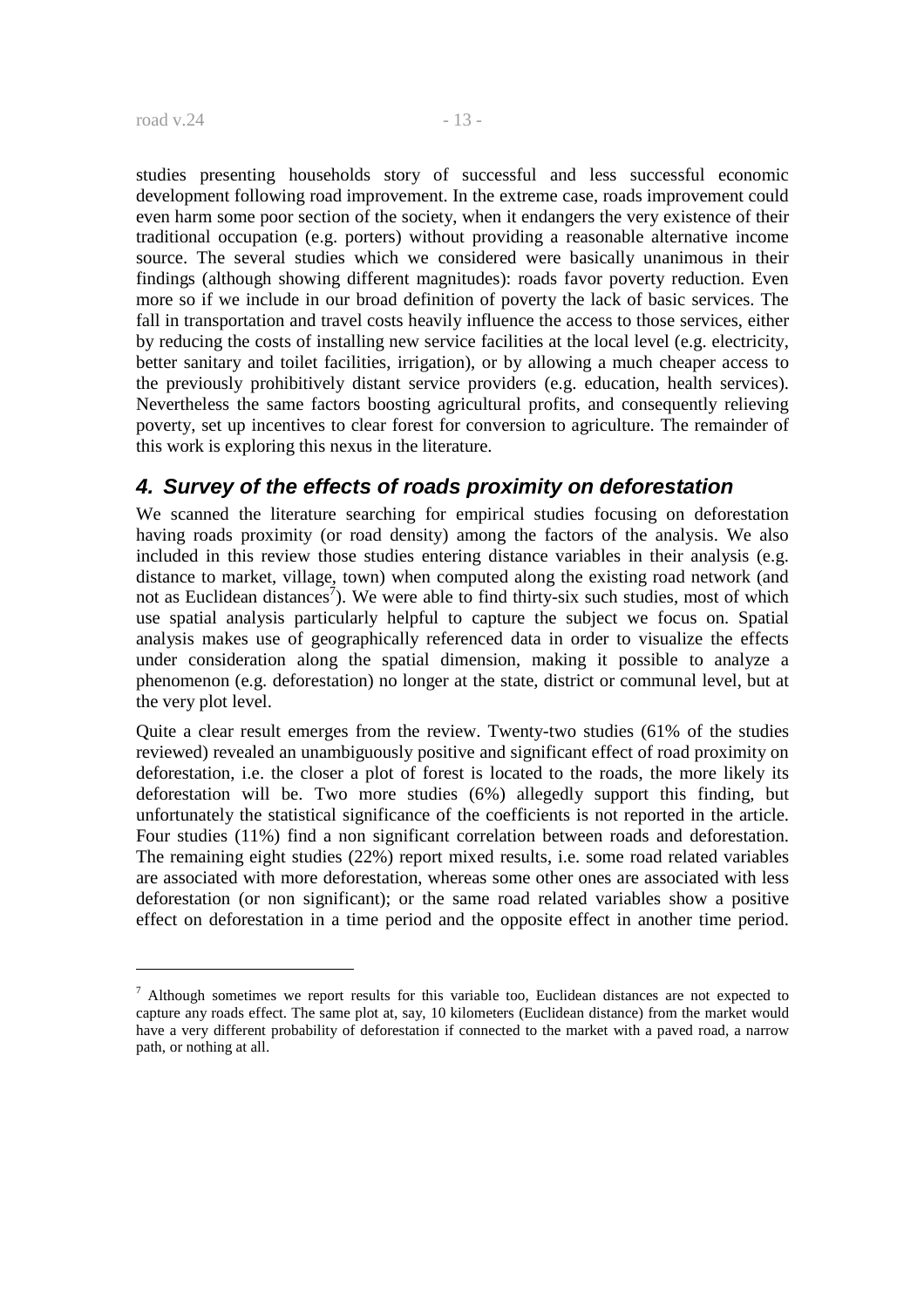However, notice that no single study consistently supports the opposite claim: roads deter deforestation.



Figure 2: Methodology used for comparing magnitudes

Notes: projects reduce gradually the distance to the paved road.

#### Spatial studies

-

Impact magnitude differs significantly across studies. Most of the spatial studies, starting form an empirical derivation of the von Thünen intuition use either a multinomial logit model to assess the impact of a set of independent variables on the probability of various land-use categories, or alternatively a binary probit/logit model assessing the probability of forest as compared to non-forest. Even if using similar econometric techniques, those studies have relevant differences in some underlying assumptions, units of measure, and in the way they model the variable "distance to road". Therefore, to present results in a comparable way, we compute the impact of road proximity on deforestation as the probability of deforestation (or conversion to other land use, usually agricultural) of a hypothetical plot of forest located initially at twenty kilometers, then at ten kilometers, at five kilometers from a paved road and finally directly facing a paved road. The distance to the nearest market will be kept at twenty kilometers and then at fifty kilometers for the studies, which introduce this variable in the analysis. The plot considered is the one identified by the variables' means computed on the sub-sample of forested land only<sup>8</sup> and assigning zero value for the protected areas or any other "special status" dummy variables. This procedure tends to understate the threat of deforestation brought about by road proximity as the variable mean of the forested sub-sample identifies a plot of forest still relatively "safe" in the middle of the forest when compared with a plot at the forest fringe. However, given the information available in the majority of the articles, there was no way to work with a plot located at the forest frontier. shows our proceedings graphically. For each study we asked what the probability of deforestation for the average (forested) plot located at 50 (and 20) kilometers from the market (Euclidean distance)

<sup>&</sup>lt;sup>8</sup> We used the forest subsample variable means when such information was available. Otherwise, we used the mean of the variable computed on the entire sample.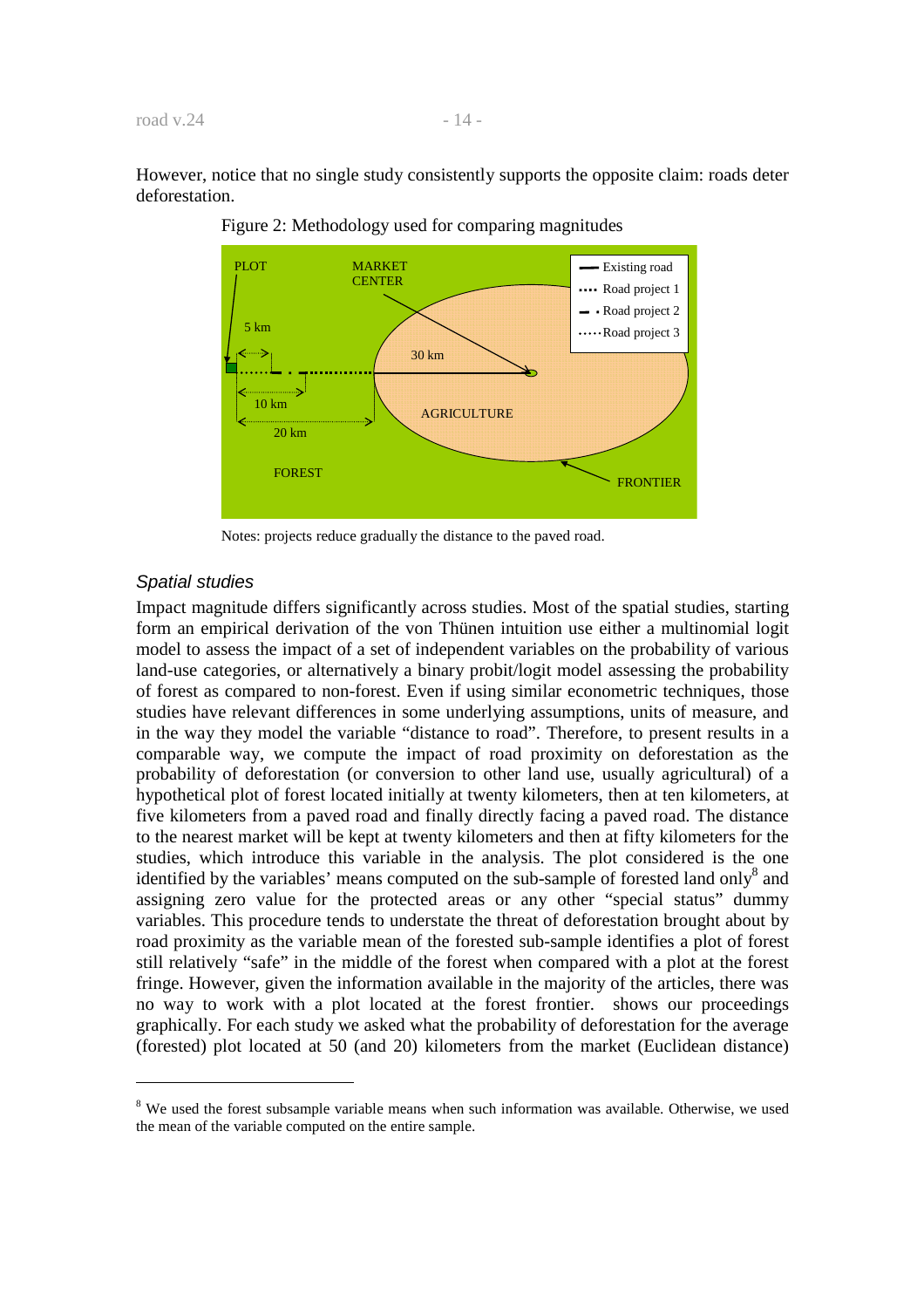would be if we implemented, sequentially, the roads projects reducing gradually from twenty to zero the distance in kilometers to the nearest paved road.

Results of this exercise are reported in Table 3. Studies for which only one set of results are reported did not have a variable in the analysis capturing the (Euclidean) distance to the market. For all other studies the first set of probabilities refers to a plot located at 50 kilometers form the market, whereas the second set of probability refers to a plot 20 kilometers away from the market. The last column expresses the absolute change is deforestation probability after the implementation of the three road projects (which put the plot 20 kilometers closer to the roads). The table also reports whether the paper explicitly controls for endogeneity<sup>9</sup> and spatial autocorrelation<sup>10</sup>.

Except Müller and Munroe (2005) where the coefficients were not statistically significant, the other studies, for which the necessary information was provided<sup>11</sup>, identify an increase in the absolute probability of deforestation due to the progressive road proximity. Reducing the distance to the nearest paved road by 20 kilometers, keeping fixed the distance to the market, increased the probability of deforestation at least by 1% and all the way up to 100%!

We tend to consider those studies directly addressing spatial autocorrelation and endogeneity more reliable in their estimate processes. Eleven such studies<sup>12</sup> have been found in the literature, and all but one (again Müller and Munroe 2005) found non negligible impacts of roads on deforestation.

Chomitz and Gray (1995; 1996) was the first such study and found that both categories of agricultural land use considered in the analysis in Belize (semisubsistence and commercial agriculture) become less prevalent as distance to markets increases; commercial agriculture being much more sensitive to that variable. At a market, middle quality land has a 34% chance to be cleared for commercial agriculture purposes whereas only 1.4% chance to be used for subsistence agriculture. Moving away from the market rapidly decreases the likelihood for land to be used for commercial purposes, less so for semisubsistence agriculture. On high quality land (although at relatively high elevation) the likelihood of a plot to be used for commercial agriculture is 5% at the market,

<sup>&</sup>lt;sup>9</sup> Keep in mind that as all studies presented in Table 3 are spatial studies entering in the analysis variable on soil quality, slope and elevation, the potential road endogeneity is at least partially controlled for, even for those studies that did not explicitly control for endogeneity.

 $10$  Spatial autocorrelation occurs when values of a variable sampled at nearby locations are more similar than those sampled at locations more distant from each other. The presence of spatial autocorrelation often violates the assumption of independence that is implicit in many statistical analyses, leading to biased estimates or inaccurate standard errors. Bias due to spatial autocorrelation is usually addressed with some form of sampling procedure (Besag, 1974) in order to include only observation separated by sufficient distance such that the autoregressive effect is absent; and with the introduction in the analysis of spatial lagged variables and geographic coordinates (for a more extensive treatment of the issue, see Nelson and Geoghegan 2002).

<sup>&</sup>lt;sup>11</sup> We are grateful to the authors, who provided supplementary information needed for this simulation.

<sup>&</sup>lt;sup>12</sup> Chomitz and Gray (1996); Nelson and Hellerstein (1997); Nelson, Harris and Stone (2001); Müller and Zeller (2002); Müller and Munroe (2005); Munroe et al. (2002); Pfaff (1999); Mertens et al. (2002); Mertens et al. (2004); Nelson et al. (2004); Vance and Geoghegan (2002).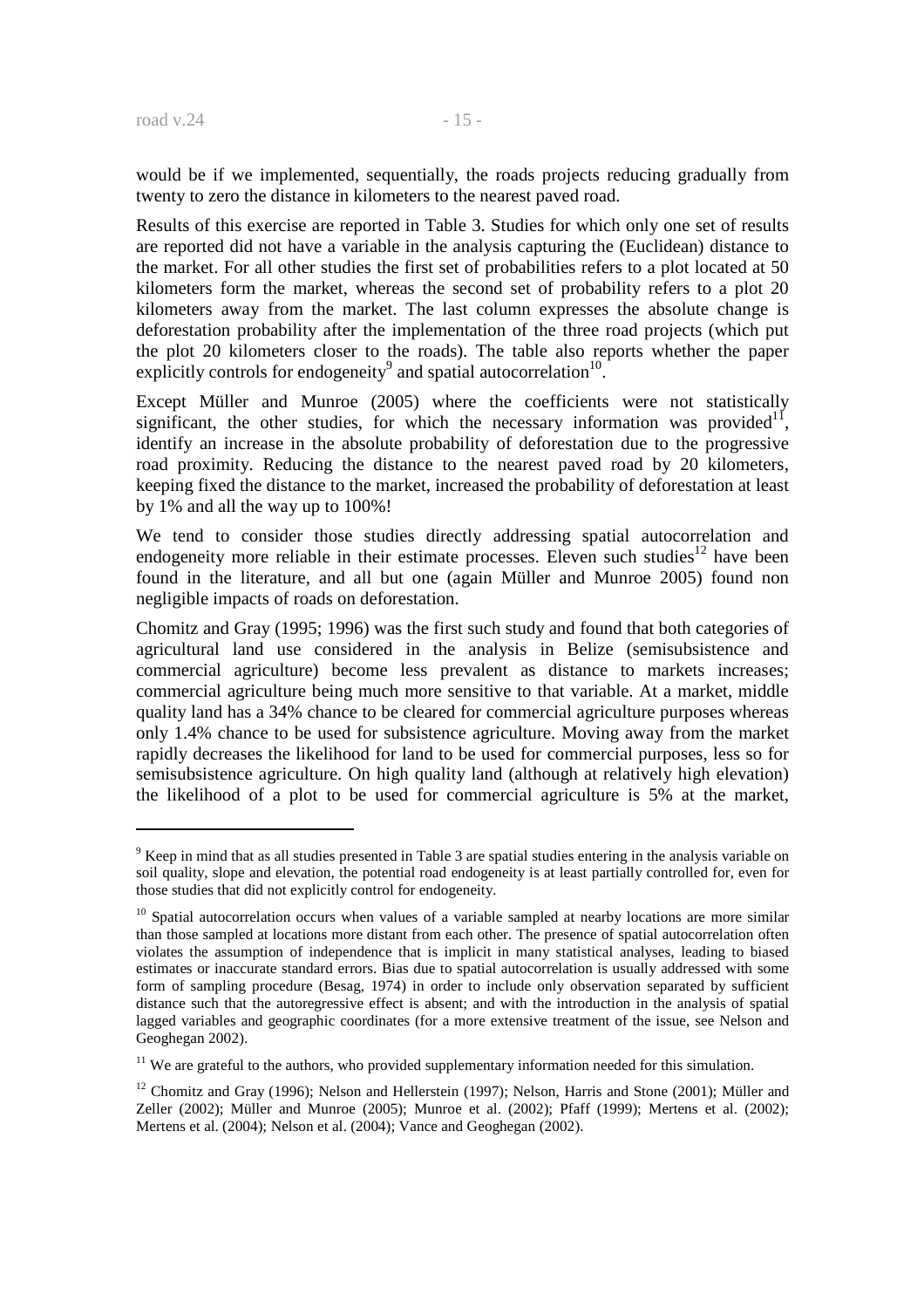whereas for semisubsistence the figure equals 45%. Moving away from the market reduces that probability, although much more gradually for the latter category. Serneel and Lambin (2001) find similar patterns in Kenya. Smallholder deforestation is more likely to happen close to villages but at more distant location from the district capital, with mechanized agriculture more likely to occur near the district capital and farther from small villages (at least for the period 1985-1995). At a first sight these findings are puzzling. Two main explanations can restore the trust on von Thünen's theory. First, as smallholders sometimes practice subsistence or semi-subsistence agriculture (e.g. in Belize), they are less concerned about the transportation costs. When they do sell their product, the relevant market is most probably the local and not the regional one. Second, small-scale farmers often face credit constraints, which do not allow them to invest in fertilizers. Consequently, they are more sensitive to soil quality; therefore if it means better soil, they are ready to farm further away from roads and markets. On the other hand, mechanized agriculture needs easy access for the use of heavy machinery and fertilizers and also since the entire product is generally marketed (as Chomitz and Gray results confirm).

Surprisingly, Mertens et al. (2002) and Naidoo and Adamowicz (2006) report the opposite finding. The former study investigates the effect of roads on deforestation by different producer types in Pará (Brazil) and argues that smallholder directed colonization is particularly sensitive to road proximity. The latter shows that only smallholders caused deforestation is associated significantly with road proximity in Paraguay. Again, probably the crucial factor is represented by the degree of integration in the market of the various farmers, and which market (local, regional,global) is relevant for each of them. Mertens et al. (2002) is among the studies not fully supporting our von Thünen derived predictions as the variable "distance to village" is found to be positively associated with deforestation by both small and large farmers, at least in the first model considering the period from 1986 to 1992. A closer look at the specific situation provided by the authors helps interpret these results. Quoting directly, "most villages existing before 1986 are remote mining centers, located far from the towns and main roads, and did not lead to further forest conversions" (Mertens et al. 2002). Again, von Thünen survives.

In the analysis of Nelson and Hellerstein (1997) focusing on central Mexico, increasing the cost of access to the nearest road by two times the maximum value in the sample would increase forested area by 20% and reduce irrigated area by 16%. Similarly, in the Brazilian Amazon "paved road density" increases the likelihood of deforestation (Pfaff 1999). Distance from primary and secondary roads deterred deforestation in the Bolivian Amazon, although the magnitude of the effect decreased overtime (Mertens et al.  $2004$ )<sup>14</sup>. This relation is solid also in the Yucatan region (Mexico), as shown by Vance and Geoghegan (2002), who however warn on the danger of looking only at the potential deforesting effect of road placement. They argue that roads usually also increase access to off-farm income sources, which can reduce the pressure on forests, decreasing labour on the frontier farms.

<sup>&</sup>lt;sup>14</sup> Secondary roads have a systematically lower impact on deforestation (see also Fujisaka et al. 1996).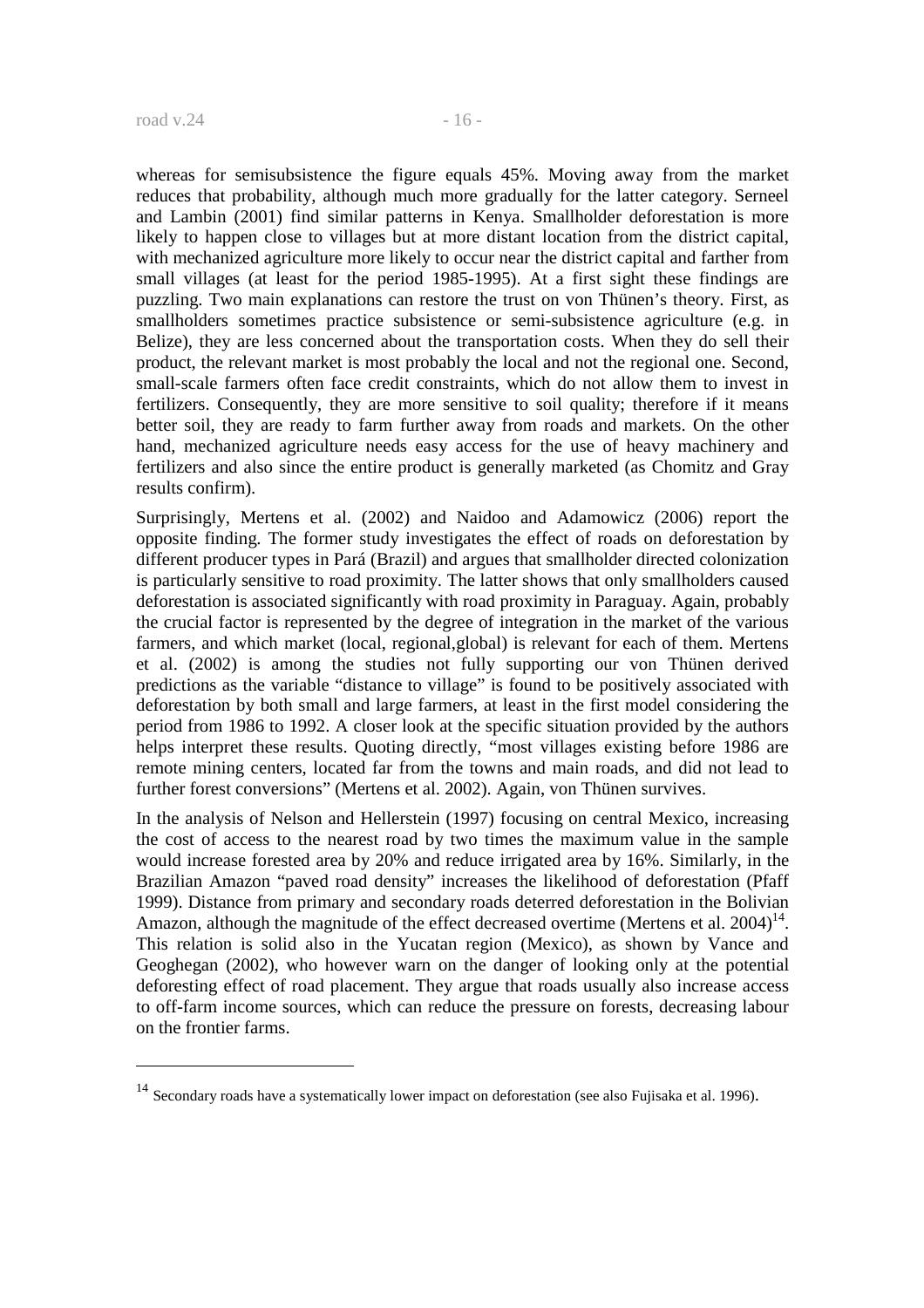#### road v.24 - 17 -

| <b>ACCLLS</b>                       | COUNTRY       | CONTROL<br>ENDOG-<br>ENEITY | SPATIAL<br>AUTOCOR-<br>RELATION<br>CONTROL | PROBABILITY OF DEFORESTATION<br>(at difference distances from the nearest paved road; when<br>distance to market was provided we computed the three<br>probability at 50 km (top) and 20 km (bottom) for the relevant<br>market) |                  |                  |                  |                         |  |
|-------------------------------------|---------------|-----------------------------|--------------------------------------------|----------------------------------------------------------------------------------------------------------------------------------------------------------------------------------------------------------------------------------|------------------|------------------|------------------|-------------------------|--|
|                                     |               |                             |                                            | 20 km                                                                                                                                                                                                                            | $10 \text{ km}$  | $5 \text{ km}$   | $0 \text{ km}$   | $P(0 km)$ -<br>P(20 km) |  |
| Chomitz and Gray                    | <b>Belize</b> | $\mathbf Y$                 | $\mathbf Y$                                | $0^{(1)}$                                                                                                                                                                                                                        | 0.00028          | 0.0014           | 0.01             | 0.01                    |  |
| (1995)                              |               |                             |                                            | $0^{(1)}$                                                                                                                                                                                                                        | 0.00065          | 0.003            | 0.02             | 0.02                    |  |
| Cropper et al.<br>(2001)            | Thailand      | ${\bf N}$                   | $\mathbf Y$                                | 0.11                                                                                                                                                                                                                             | 0.129            | 0.154            | 0.26             | 0.15                    |  |
|                                     |               |                             |                                            | 0.1                                                                                                                                                                                                                              | 0.13             | 0.156            | 0.3              | 0.2                     |  |
| Deininger and<br>Minten (2002)      | Mexico        | ${\bf N}$                   | ${\bf N}$                                  | 0.51                                                                                                                                                                                                                             | 0.56             | 0.58             | 0.603            | 0.093                   |  |
| Müller and<br>Munroe $(2005)^{(2)}$ | Vietnam       | Y                           | $\mathbf Y$                                | $\boldsymbol{0}$                                                                                                                                                                                                                 | $\boldsymbol{0}$ | $\boldsymbol{0}$ | $\boldsymbol{0}$ | $\boldsymbol{0}$        |  |
| Müller and Zeller<br>(2002)         | Vietnam       | $\mathbf Y$                 | $\mathbf Y$                                | 0.012                                                                                                                                                                                                                            | 0.033            | 0.048            | 0.063            | $0.051^{(3)}$           |  |
|                                     |               |                             |                                            | 0.0001                                                                                                                                                                                                                           | 0.0007           | 0.0014           | 0.003            | 0.0029                  |  |
| Munroe et al.<br>(2002)             | Honduras      | $\mathbf Y$                 | $\mathbf Y$                                | n.a.                                                                                                                                                                                                                             | n.a.             | n.a.             | n.a.             | $0.50^{(4)}$            |  |
| Naidoo and<br>Adamowicz             |               |                             | $\mathbf Y$                                | 0.1028                                                                                                                                                                                                                           | 0.2146           | 0.3237           | 0.491            | 0.39                    |  |
| (2006)                              | Paraguay      | ${\bf N}$                   |                                            | $0.08^{(5)}$                                                                                                                                                                                                                     | $0.197^{(5)}$    | $0.323^{(5)}$    | 0.52             | 0.44                    |  |
| Nelson and<br>Hellerstein (1997)    | Mexico        | $\mathbf Y$                 | $\mathbf Y$                                | n.a.                                                                                                                                                                                                                             | n.a.             | n.a.             | n.a.             | $0.068\,^{(6)}$         |  |
| Nelson et al.                       | Panama        | $\mathbf Y$                 | $\mathbf Y$                                | $\boldsymbol{0}$                                                                                                                                                                                                                 | $\mathbf{0}$     | $\mathbf{0}$     | 0.999            | 0.999                   |  |
| (2001)                              |               |                             |                                            | $\boldsymbol{0}$                                                                                                                                                                                                                 | $\overline{0}$   | $\mathbf{0}$     | $\mathbf{1}$     | $\mathbf{1}$            |  |
| Southworth et al.<br>(2004)         | Honduras      | ${\bf N}$                   | $\mathbf Y$                                | n.a.                                                                                                                                                                                                                             | n.a.             | n.a.             | n.a.             | 0.08                    |  |
| Vance and<br>Geoghegan (2002)       |               |                             |                                            | n.a.                                                                                                                                                                                                                             | n.a.             | n.a.             | $0.05^{(7)}$     | n.a.                    |  |
|                                     | Mexico        | Y                           | $\mathbf Y$                                | n.a.                                                                                                                                                                                                                             | n.a.             | n.a.             | $0.2^{(7)}$      | n.a.                    |  |

#### Table 3: Probability of deforestation at different distance from roads (spatial studies)

Notes:

(1) Converted roughly 30 kilometers on paved roads in 18 minutes travel time

(2) The coefficients were not statistically significant

(3) In the same interval the probability of forest degradation increases from 0.4 to 0.86

(4) Computed as the marginal effect of the probit model reported in the article times the cost reduction implied by substituting 20 kilometers off-roads with a paved road

(5) The joint probability of deforestation decreases when closer to market. The reduction of probability of ranching more than offset the increase in probability of smallholder and soybean agriculture.

(6) We adopted the costs used by one of the author in Nelson et al. (2004) and Nelson et al. (2001) to simulate the road construction's effect

(7) As only "on-road distance to market" is provided we can only compute the probability of deforestation of a plot at 50 and 20 kilometers from the market but directly close to a road.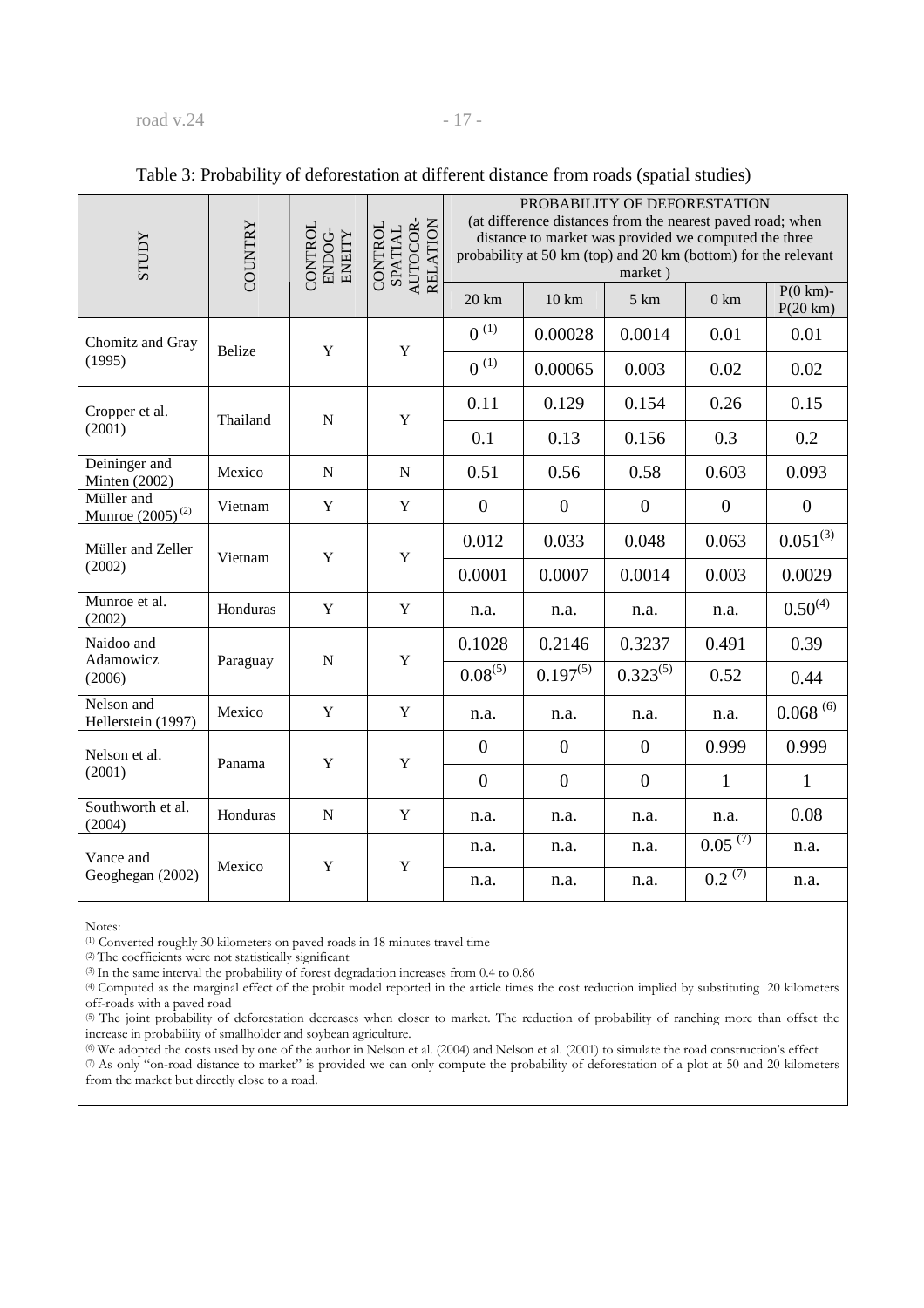Munroe et al. (2002) capture the effect of market remoteness on deforestation with two aggregate cost variables "maize price + distance to nearest village" and "coffee price + distance out of region". The idea is that maize is associated with local consumption whereas coffee is mainly for export. The variable "maize price + distance to nearest village" shows a negative marginal effect whereas "coffee price + distance out of region" has a small but positive effect on the probability of deforestation. The authors do not explain the interpretation of these results further. In particular, the choice of the variables for capturing the distance to market does not seem convincing. Indeed, at least theoretically, increases in the price of agricultural outcomes should constitute an incentive to more deforestation, whereas more remote location (increasing the costs of access to markets) would lead to a lower incentive to deforestation.

Our simulation in Table 3, for the study by Müller and Zeller (2002), shows that when the distance to paved road decreases by 20 kilometers, deforestation is predicted to increase in absolute terms by 5.1%. Yet, the interpretation of the results by the authors is less pessimistic: they argue that access to all-year roads improved agriculture (better access to markets, infrastructure, agricultural inputs and public services), and contributed to intensification in agricultural production, determining a higher productivity on existing farmed land and reducing the need for land for shifting cultivation in central Vietnam. In other words, after a first period (1975-1992) where road development was associated with more forest clearing, better access to market along with better enforcement of protected areas and policies discouraged shifting cultivations, reduced agriculture expansion, decreased pressure on forested lands and caused forest regeneration mainly on grasslands previously used for shifting cultivation (Müller and Zeller 2002, p.347-348).

As already mentioned Müller and Munroe (2005) is the only study (among the ones controlling for both endogeneity and spatial autocorrelation), which found no significant impact of roads on deforestation in their analysis in Dak Lak province (Vietman). Interestingly, however, the authors question their finding and recognize that this result is probably driven by the fact that large areas used for agricultural purposes at the time of the study (1992-2000) are too far from the all-year road network used as a valid instrument for road distances in the empirical estimation (roads network at the French colonial time).

Six more studies<sup>17</sup> explicitly correct for spatial autocorrelation and even if they do not explicitly address the potential endogeneity of roads placement, their spatial analysis implicitly corrects for it (at least partially), as it includes variables such as soil quality, slope and elevation in the analysis. All of them find a significant (positive) impact of roads proximity on deforestation.

<sup>&</sup>lt;sup>17</sup> Cropper et al. (2001); Serneels and Lambin (2001); Kirby et al. (2006); Naidoo and Adamowicz (2006); Southworth et al. (2004), Tucker et al. (2004).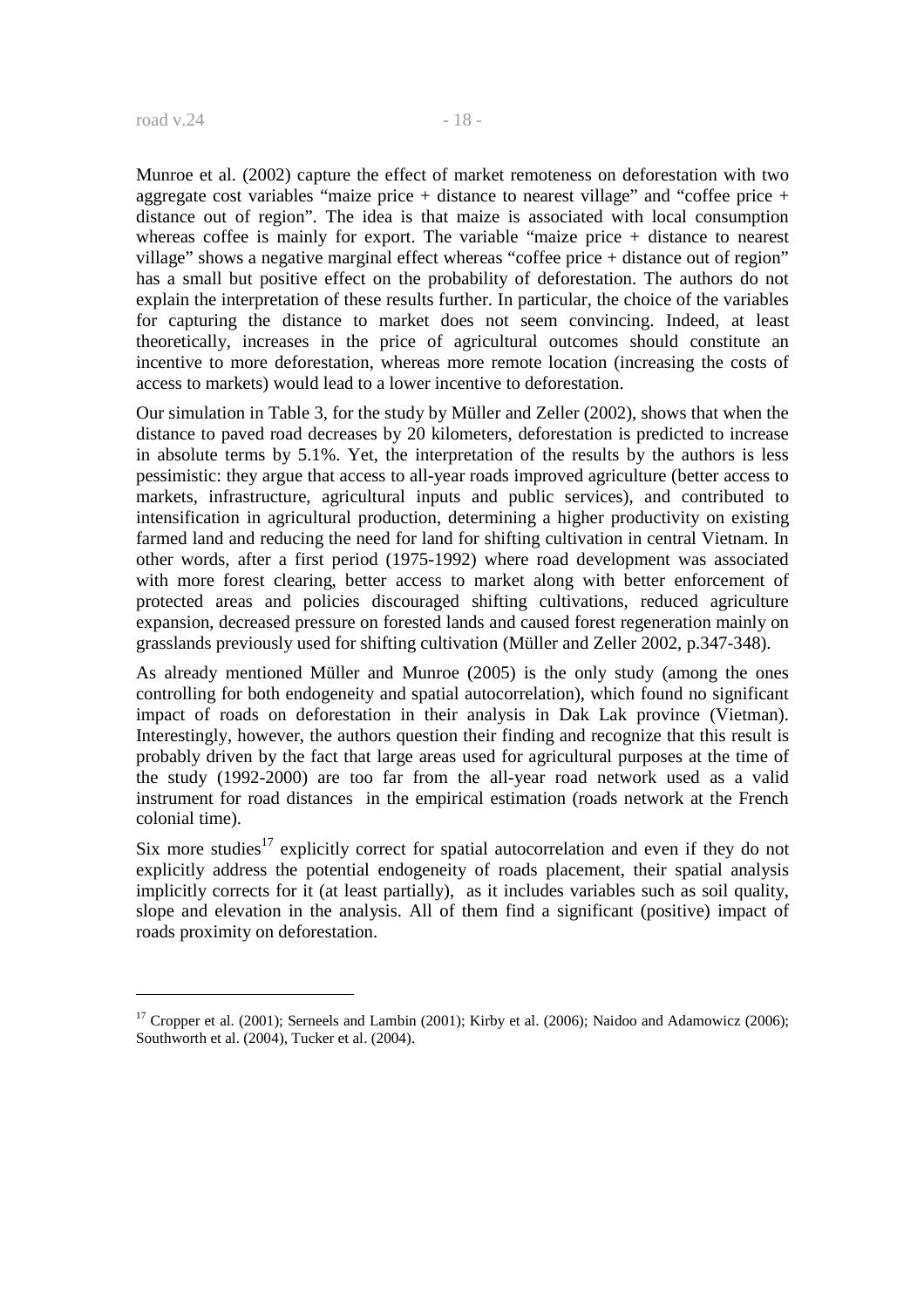In particular, Cropper et al. (2001) found in Thailand that reducing the distance to the nearest paved road (from 2.5 to 1 km away) of a plot at 6 km from the nearest market center (on-road distance) by 1.5 km increases the likelihood of deforestation by 5% (from 0.18 to 0.23).

As already mentioned before, Serneels and Lambin (2001) found for Kenya that for mechanized agriculture the variables that seem to matter the most are accessibility to market and agro-climatic potential. In particular, low altitude plains where heavy machinery has easy access are preferred and accessibility is even more important than soil quality. Smallholder settlements are common near the border with a nearby National Reserve farther from roads and markets, given the exception which permits them temporary access to the permanent water of the Park during times of drought. Moreover, they are more sensitive to soil quality and to the distance from the village where they can access social services (e.g. health centers, schools, local markets).

Access to paved roads turns out to be the mayor driving force of deforestation in Amazon, followed by population density, and unpaved road access in a recent study by Kirby et al. (2006). Consequently, the authors warn on the effects of the implementation of "Avanca Brasil", a Brazilian infrastructure improvement project, which would significantly increase the pressure on protected areas and indigenous reserves.

Tucker et al. (2004) try to capture the effect of roads on secondary forest as well. They run a comparative land-use change analysis between two sites: La Campa, Honduras and Camotán, Guatemala. As usual remoteness is associated with less deforestation, but interestingly, road proximity is also associated with forest regrowth<sup>18</sup>. Abandonment of marginal agricultural plots, "apparently in order to pursue agricultural intensification and coffee expansion" (Tucker et al. 2004), and the presence of community organization for forest protection, concurred in determining the overall trend of forest regeneration in Honduras. This result is confirmed in Munroe et al. (2004) and echoes the warning from Vance and Geoghegan (2002) not to forget the potential advantages of roads proximity even for forests. In Guatemala, however, the observed regrowth does not offset ongoing deforestation.

Finally, even if they do not explicitly control for spatial autocorrelation, it is worth presenting the results of two further spatial studies. Etter et al. (2006) study deforestation in Colombia. Roads proximity is among the most important predictors of deforestation both at the national and the regional level. The Amazon region is by far the most crucial factor. Interestingly, more than 90% of the country's commercial agriculture and 80% of smallholder agriculture is located within five kilometers from a road. A significant exception regards deforestation for illegal coca cultivation, which is located for obvious reasons in less accessible areas.

In their study on two Mexican states Deininger and Minten (2002) show that increasing the distance from the next paved road by 68 kilometers would reduce the probability of deforestation by 18 percentage point. Moreover, they show the importance of physio-

<sup>&</sup>lt;sup>18</sup> The finding by Pendleton and Howe (2002) that distance to roads significantly decreases the amount of old-grown forest cleared for agriculture, but does not affect smallholders' clearing of secondary forest also seems to supports this.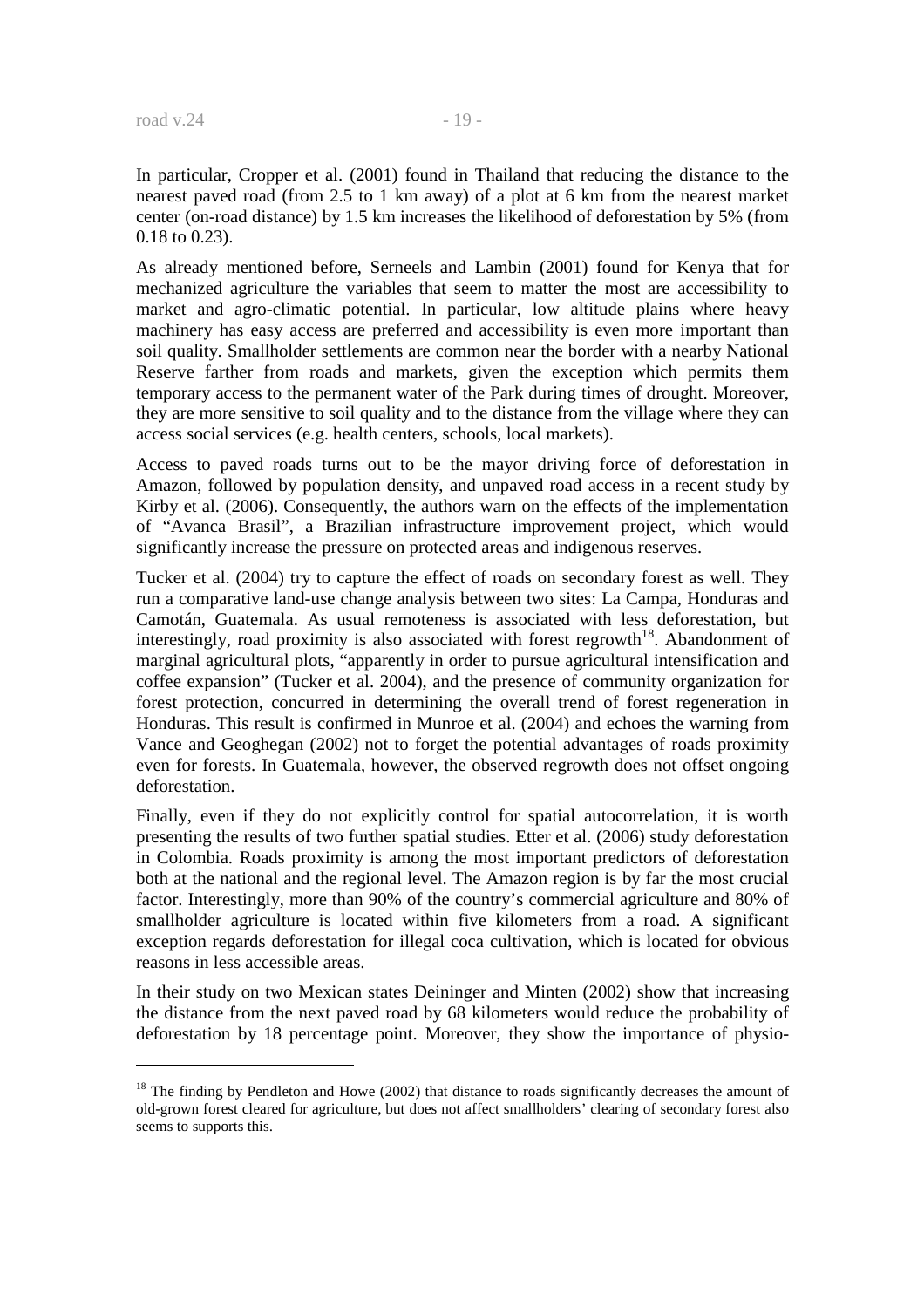geographic variables in deforestation analysis, usually adopted in spatial analysis. Omitting those variables is shown to even reverse the sign of the effect of the some variables on deforestation, for example poverty.

#### Non spatial analysis

The rest of the studies for which it was possible to compute the effect of the roads proximity on deforestation in terms of elasticity are reported in . All but two studies (Lombardini 1994; and Osgood 1994) confirm the positive correlation of roads and deforestation. Only two among these studies controlled for endogeneity.

| <b>ACCLES</b>                           | COUNTRY       | ENDOGENEITY | <b>DEPENDENT</b><br>VARIABLE                                                                                                                                                                                        | YPE OF ROAD<br>VARIABLE                    | ELASTICITY<br>DEPENDENT<br>VARIABLE<br>WITH RESPECT<br>TO ROADS<br>VARIABLE |
|-----------------------------------------|---------------|-------------|---------------------------------------------------------------------------------------------------------------------------------------------------------------------------------------------------------------------|--------------------------------------------|-----------------------------------------------------------------------------|
| Andersen<br>Reis<br>and<br>(1997)       | <b>Brazil</b> | N           | Proportion of cleared<br>forest                                                                                                                                                                                     | Road length in<br>the region               | $0.047***$                                                                  |
| Cropper et<br>al. (1999)                | Thailand      | Y           | Proportion of cleared<br>forest                                                                                                                                                                                     | Road density                               | $0.427***$ <sup>(a)</sup>                                                   |
| Panayotou<br>and<br>Sungsuwan<br>(1994) | Thailand      | N           | Forest cover                                                                                                                                                                                                        | Rural<br>roads<br>extension                | $-0.11*$                                                                    |
| Lombardini<br>(1994)                    | Thailand      | N           | Forest cover                                                                                                                                                                                                        | Paved<br>and<br>unpaved<br>roads<br>length | $-0.0012$                                                                   |
| Osgood<br>(1994)                        | Indonesia     | N           | Forest cover                                                                                                                                                                                                        | Road length in<br>the region               | $-0.041$                                                                    |
| Pendleton<br>and Howe<br>(2002)         | Bolivia       | N           | Old-grown forest<br>clearing                                                                                                                                                                                        | Walking<br>time<br>to nearest road         | $-0.132**$                                                                  |
| for the South.                          |               |             | $\overline{a}$ ) The elasticity reported is for the entire kingdom. When the analysis is run on two sub-samples<br>(North vs. South) the coefficient is significant (and roughly conserves the same magnitude) only |                                            |                                                                             |

Table 4 Impact of roads on forests (elasticities)

Cropper et al. (1999) adopted a two-stage-least-squares estimation and entered information about soil quality and slopes to control for endogeneity. They found an elasticity of forested area with respect to road density of -1.5 in the South/Central Thailand, but for North and Northeast Thailand the variable had no explanatory power for deforestation.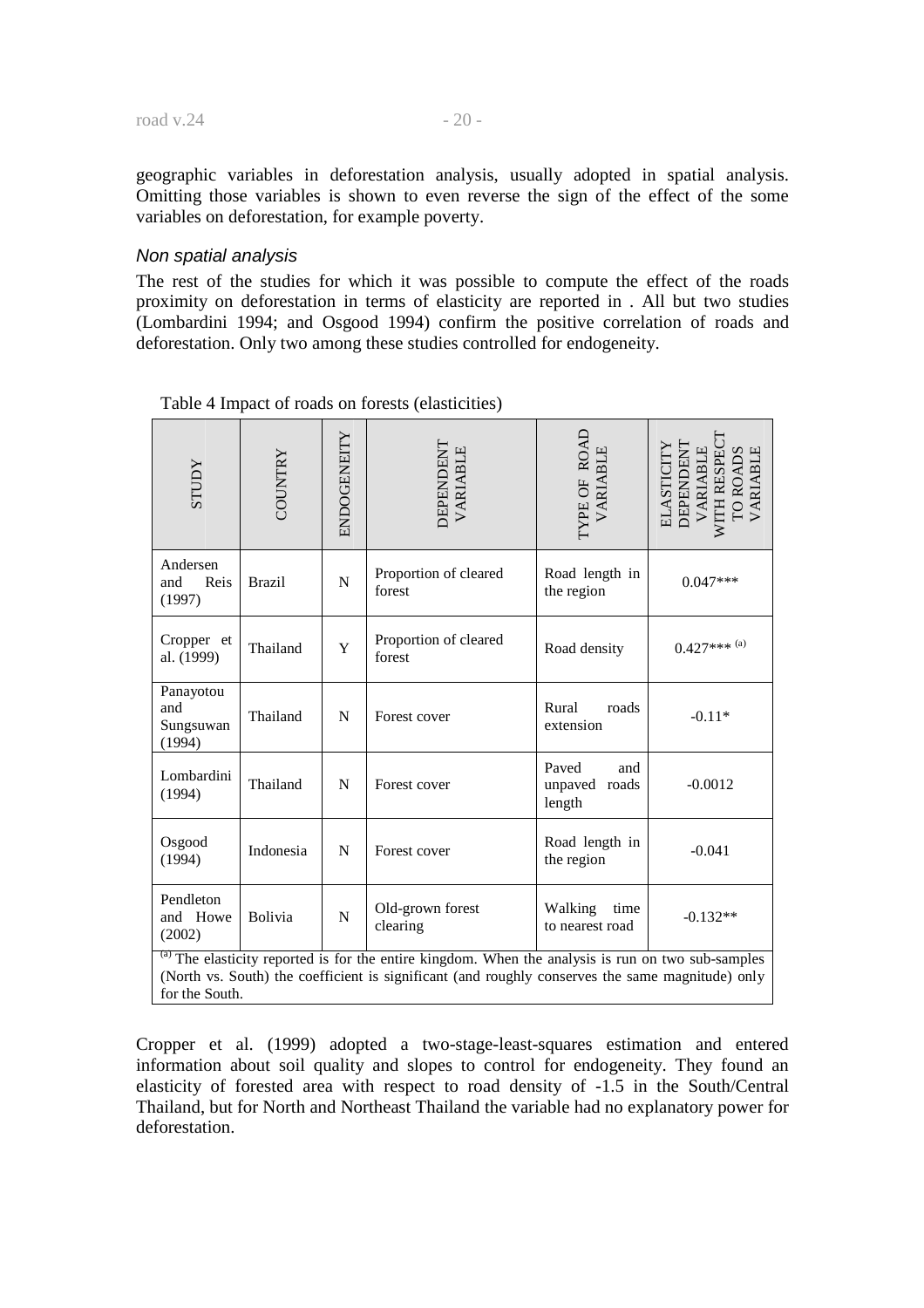Similarly Pichón (1997) reduces the potential endogeneity adding in the estimated equation information on soil quality and hilliness. After reporting the usual deterring effect of distance from roads on deforestation in the Ecuadorian Amazon, the author strongly supports an intensive approach to road construction; i.e. improving the existing road network as a measure for increase economic activities and development without constructing new roads (see also Guimaraes and Uhl 1997).

An original analysis by Andersen et al. (2002) found interesting and somehow puzzling results. The method adopted to tackle endogeneity of roads is by lagging road density variables<sup>20</sup>. In addition to road density, interaction terms ("road\*cleared land") are entered in the estimation to detect if there is any significant change in the way roads affect deforestation, depending on the share of already cleared forest in the neighborhood. This turned out to be crucial. During the first period (1980-1985) paved roads were not affecting deforestation. Unpaved road shows instead an unexpected sign, i.e. they reduce the growth of agricultural land. However, when summing up this effect and the interaction term's effect, deforestation is actually increasing in places with a relatively high proportion of cleared land. In the 1985-1995 period, both paved and unpaved roads are positively associated with growth in agricultural land, but interestingly, the interaction term "paved road\*cleared land" has a negative sign, implying that paved roads reduce farmed land growth in already highly deforested areas. Since the latter effect is larger than the former, the authors argue that road paving in Brazil (the bulk of the "Avanca Brasil" program) would, in fact, reduce deforestation!

These results need to be better qualified. In fact, if the simulation on the consequences of road paving is based on the crucial assumption that the total extension of roads is not changing (simply converting unpaved to paved roads), the policy advice is not credible and can be misleading. Road paving is expected to decrease transportation costs and increase profitability of agriculture for the entire region connected to the relevant market through the upgraded road. Paving roads may not *directly* increase deforestation in the already heavily farmed wings of the targeted road, but it will very likely *indirectly* increase deforestation along the unpaved roads off-shooting from the main highway. Furthermore, it will possibly push for the spontaneous creation of such new roads heading to a region not yet deforested, bringing about dramatic environmental consequences. These latter indirect effects could possibly more than offset the beneficial impact of paving reported by Andersen et al. (2002).

Finally, Bray et al. (2004) make an important point in their study of the 'Mayan Zone', in Mexico. Even if roads were found to increase deforestation probability during the period 1984-2000 (although not significant for the period 1976-1984), a very low annual net forest cover loss resulted (0.1% per year). The authors claim that efficient institutional innovations for sustainable forest management, starting back in the 1930s with the reservation of large chunk of forest for *chicle* (NTFP used to produce chewing gum) harvesting under *ejidos* (common property rights titles) and reinforced with the institutions of permanent forest estates under community management, effectively

 $^{20}$  It is not entirely convincing, as the effect under consideration can manifest in the long term.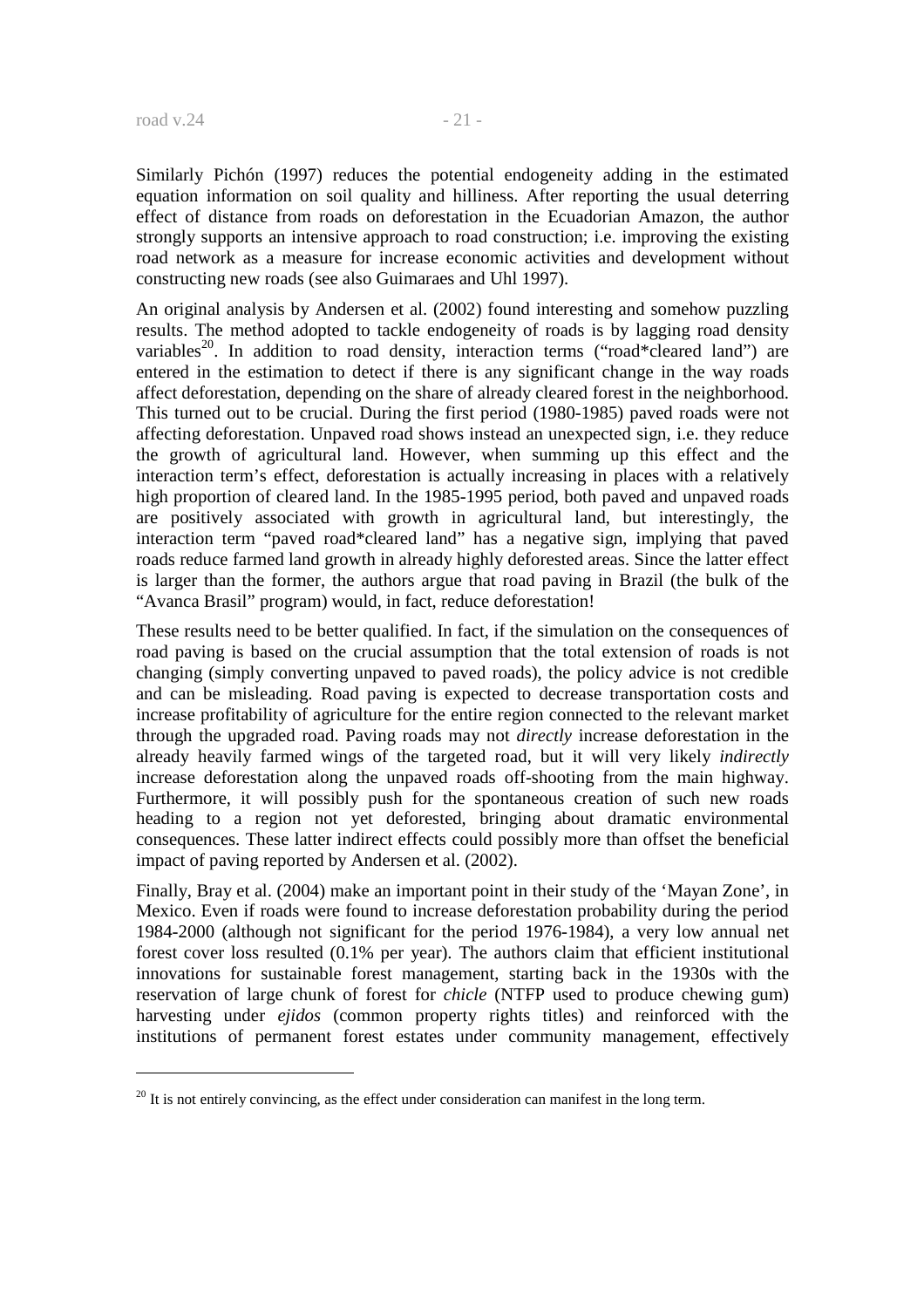reduced immigration, and allowed secondary forest regrowth where mature forest was gone. The message is that, as mentioned in the theoretical section, roads might not be inescapably linked with high deforestation. When efficient institutions are in place it is possible to get some of the benefits we reported without necessarily paying the price in terms of biodiversity loss and potential climate change.

All remaining studies providing the results of econometric analysis are listed in Appendix Table 2, which also includes the studies discussed so far.

#### **Summary**

The diagnosis of this short review is reasonably clear: roads proximity is among the crucial proximate factors of deforestation. Even if the studies considered differ in the econometric techniques used, with regards to the variables entered in the analysis and in the definition of the road variable, almost all of them could not entirely reject the hypothesis that roads do influence deforestation incentives, at least for part of the time period considered. The rule is found to be valid throughout the tropics at least. The reduction in transportation costs generally attracts newcomers and gives incentives to the local population to increase economic activities, which in turn usually directly affect the nearby forest. However, few encouraging trends emerge from the literature. Firstly, protected areas have a mitigating effect on deforestation, suggesting that when a new road is planned, a previous consideration on the biodiversity of the region should be done, and the more fragile areas should be protected. Secondly, a clear definition of property rights as well as providing the means for enforcing them effectively, even if it does not guarantee forest conservation, can at least reduce the deforestation impact of migration, usually following road construction.

Finally, the studies which tried to separate the effect of roads proximity on deforestation from the one of reforestation, found that forest regrowth usually occurs first close to the roads. The reduced number of studies focusing of both forest trends do not permit us to take it as a general rule, but if confirmed by future analysis this result would further support the Boserupian intuition, i.e. modern technology progress reduces agricultural land necessity as it leads to agricultural intensification. In other words, road proximity, ensuring on one hand cheaper access to new technologies, fertilizers, and heavy machinery, and on the other hand easier access to off-farm employment opportunities, can reduce the demand for land and allow marginal lands to regenerate as forest (see literature on forest transition, e.g. Mather 1992; Rudel et al. 2005).

# **5. Conclusions**

Roads represent a crucial factor of development. When asked about their development priorities, it is not unusual that local poor villages set road development among the first projects they would like to see implemented (see Ford and McConnell (2001); for example in Madagascar, and Hettige (2006) in three Asian countries). Given the results found in the literature it is easy to understand why: roads allow isolated population to get easier access to basic health centers and schools; increase mobility of people and goods, reducing transport costs and boosting through that mechanism economic development (although the effects on agricultural output were surprisingly small).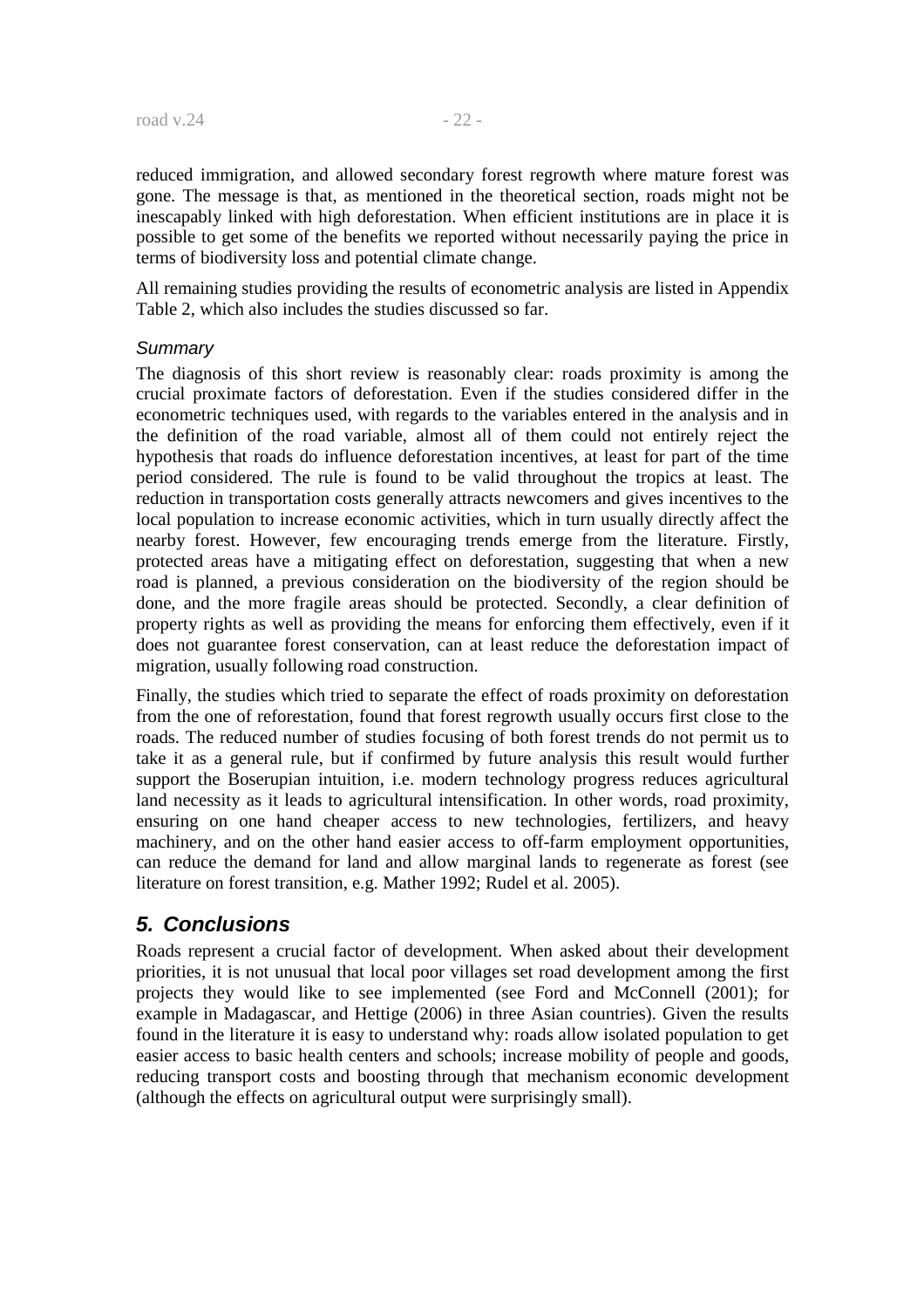This study also shows that roads represent a crucial factor of deforestation. Roads allow farmers to break even at farther locations, inevitably increasing deforestation when that occurs in remote forested regions.

This suggests the existence of a trade off between economic and social development and forest conservation. The reduction in transportation costs implied by road expansion leads to both more development as well as more deforestation. Despite this rather pessimistic conclusion, the literature reviewed also identifies some factors which might mitigate the trade off, at least partially.

Some authors argue that intensive road construction, instead of an extensive approach, would indeed provide similar advantages in terms of development without putting the precious forest which remains, under pressure. Instead of roads penetrating in the remote forest, they would improve and strengthen the existing network of roads in order to offer more economic opportunities to the population already connected to the market (reducing migration to the "frontier") and set an incentive for those living isolated from the market to move closer to it where the services are regularly provided.

Strengthening property rights enforcement and tenure security would also reduce the damaging effects of roads on forests. Throughout the studies of section 4 all dummies representing both protected areas but also any kind of community forest management institution (e.g. *ejido* in Mexico) were usually found to decrease deforestation, keeping fixed the distance to roads (see among others Chomitz and Gray 1996; Nelson, Harris and Stone 2001; Mueller and Zeller 2002; Mertens et al. 2002; Deininger and Minten 2002). This suggests that creating an adequate legislative framework able to guarantee and protect forestland tenure would reduce deforestation even in the presence of roads placement. Despite that, if we recall von Thünen one last time, it is not at least theoretically guaranteed that the forest owners, whoever they are, will find it more profitable to manage forest instead of converting it to agriculture once the latter becomes more profitable. Careful mechanisms should be put in place to safeguard at least the most fragile forest environments.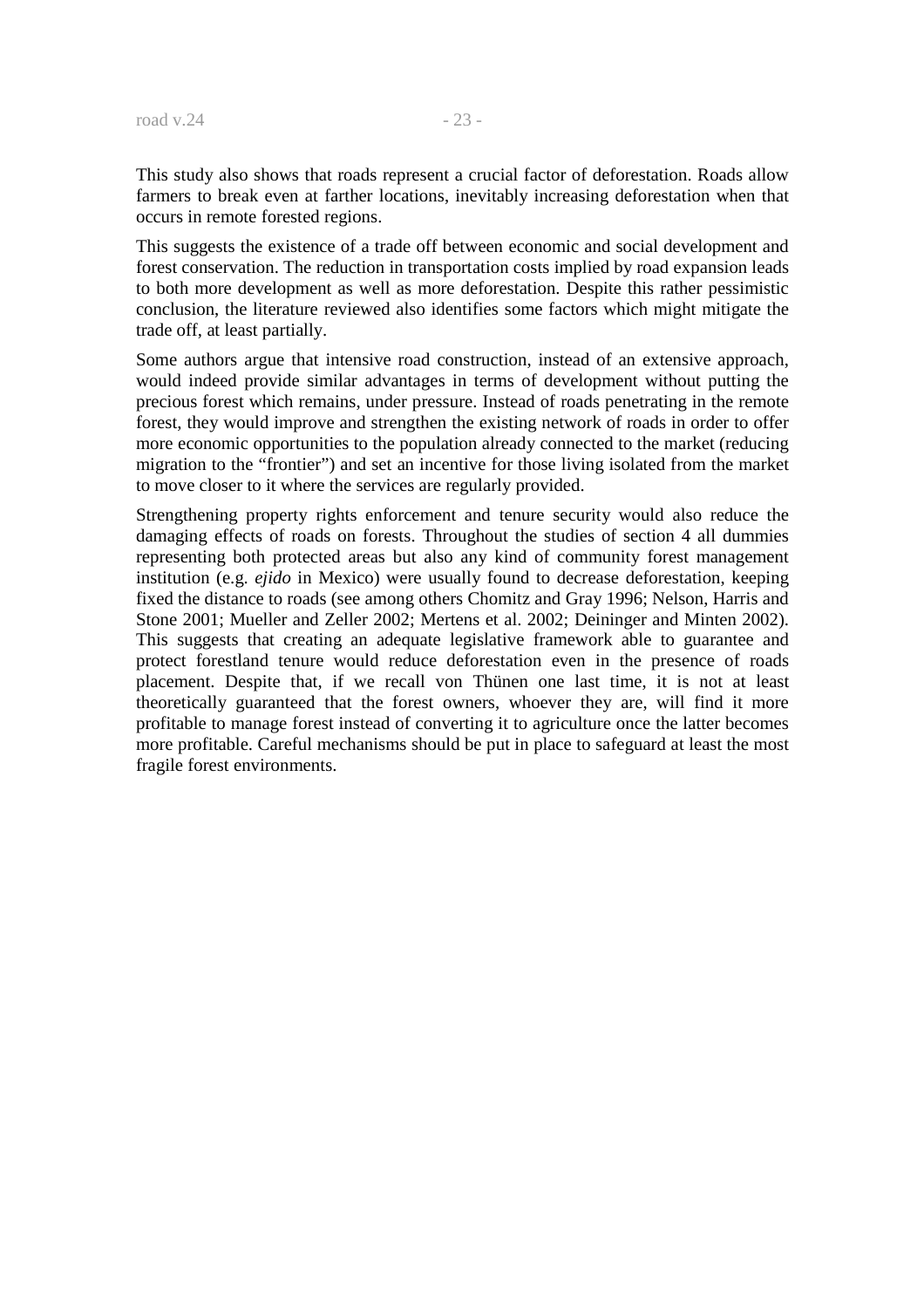# **6. Appendix**

Appendix Table 1: Compilation of studies on the effects of roads on development

| <b>STUDIES</b>                | LOCATION, DATE<br>AND DATA LEVEL                                              | <b>CONTROL FOR</b><br><b>ENDOGENEITY</b> | DEPENDENT VARIABLE                                   | ROADS IMPACT ON DEPENDENT VARIABLE                                                                                                   |
|-------------------------------|-------------------------------------------------------------------------------|------------------------------------------|------------------------------------------------------|--------------------------------------------------------------------------------------------------------------------------------------|
| Jacoby (2000)                 | Nepal, 1995-1996<br>(household level)                                         | Y                                        | Land value                                           | Elasticity of land value w.r.t. "time to the market center":<br>$-0.26***$<br>Elasticity of wage w.r.t. "time to the market center": |
|                               |                                                                               |                                          | Wage rate                                            | $-0.048***$                                                                                                                          |
| Ghosh and De<br>(2005)        | India, 1971-1998<br>(state level)                                             | N                                        | Per capita income                                    | Effect of roads as part of "Economic Overhead Capital":<br>$(+)$ *** (n.s for 1991-1992 model)                                       |
| Renkow et al.<br>(2004)       | Kenya, 1999<br>(household and<br>village level)                               | Not applicable                           | Fixed transaction<br>costs in the<br>market of maize | Effect of distance to nearest village by truck (road):<br>$(+)$ ***                                                                  |
| <b>Canning (1999)</b>         | 57 countries, 1960-<br>1990 (country level)                                   | Y                                        | GDP per worker                                       | Elasticity of GDP w.r.t physical capital: 0.431***<br>(higher in developed countries)                                                |
| Jalan and Ravallion<br>(2002) | 4 Chinese provinces,<br>1985-1990<br>(household, village<br>and county level) | Y                                        | Consumption growth                                   | Elasticity w.r.t. of road density:<br>$0.015***$                                                                                     |
| Gibson and Rozelle<br>(2003)  | Papua New Guinea,<br>1996<br>(household survey)                               | Y                                        | Ln (consunmp./poverty line)                          | Marginal effect of travel distance to nearest road (hours):<br>$-0.04**$                                                             |
| Warr (2005)                   | Laos, 1997-2003<br>(household survey<br>and district level)                   | Y                                        | Real per capita expenditure                          | "District built road during 1997-2002" dummy:<br>0.188*                                                                              |
| <b>Minten</b> (1999)          | Madagascar, 2000-<br>2001 (commune<br>census data)                            | N                                        | Producer price of rice                               | Reduction of price in US\$/kg/km:<br>0.001-0.0016                                                                                    |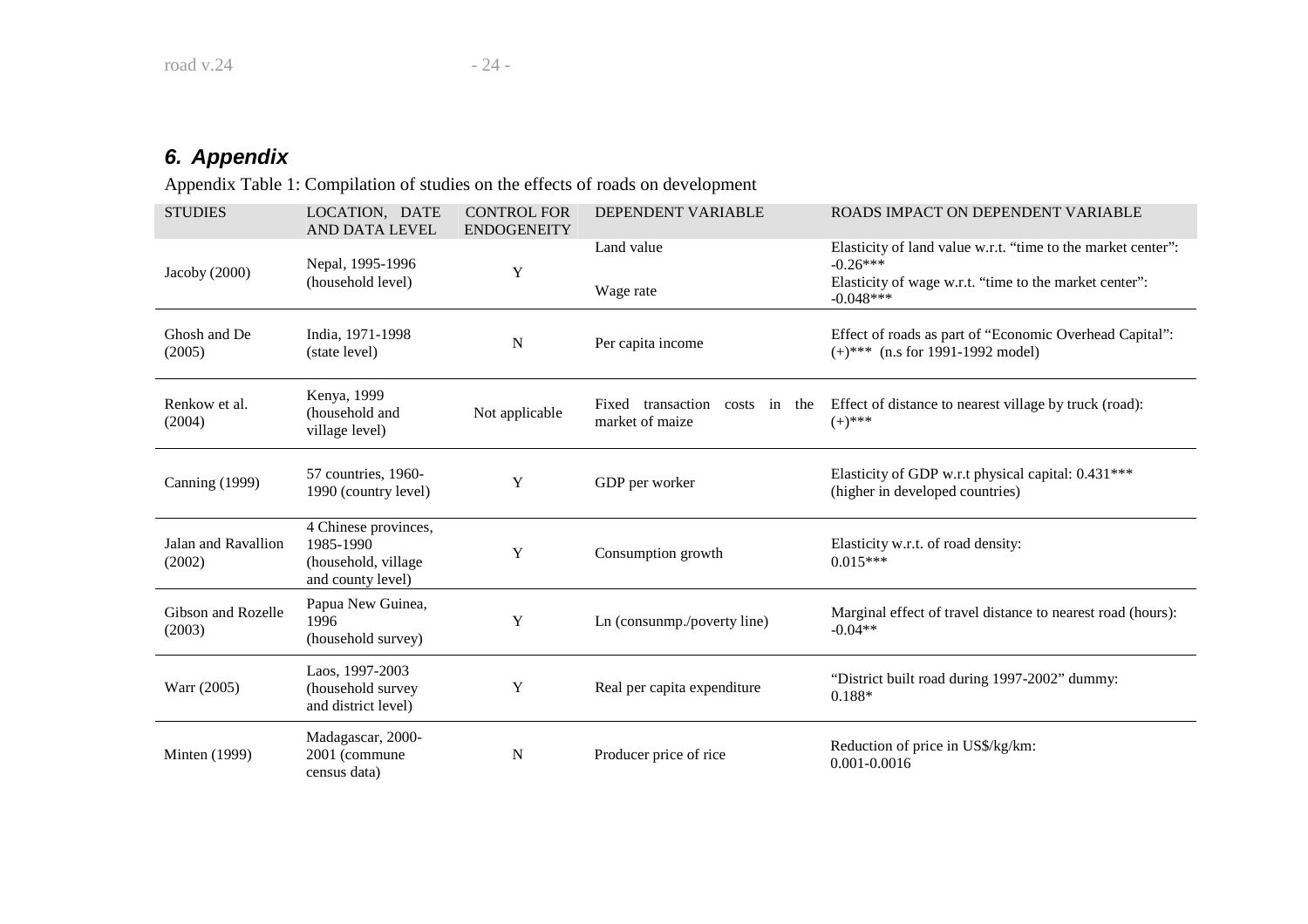| <b>STUDIES</b>             | LOCATION, DATE<br>AND DATA LEVEL                                             | <b>CONTROL FOR</b><br><b>ENDOGENEITY</b> | DEPENDENT VARIABLE                                                                                                                       | ROADS IMPACT ON DEPENDENT VARIABLE                                                                                                                                                                                                                                                                                  |
|----------------------------|------------------------------------------------------------------------------|------------------------------------------|------------------------------------------------------------------------------------------------------------------------------------------|---------------------------------------------------------------------------------------------------------------------------------------------------------------------------------------------------------------------------------------------------------------------------------------------------------------------|
| World Bank (2001)          | Peru, 1994-2000<br>(household survey)                                        | N                                        | Travel time<br>Freight transport costs<br>Passenger transport costs<br>Student registered<br>Student dropouts<br>Visit to health centers | Change due to roads rehabilitation (short term effects):<br>$-21.8\%$ to $-33.4\%$<br>$-7.9\%$ to $-13.6\%$<br>$-6.6\%$ to 19.6%<br>+6.9% (significant only for non-motorized road villages)<br>-9% to +24.7% (the latter for non-motorized road villages)<br>-3% to +4.1% (the latter for motorized road villages) |
| Instituto Cuanto<br>(2005) | Peru, 1994-2004<br>(household survey)                                        | Y                                        | Travel time<br>Freight transport costs<br>Passenger transport costs<br>Student registered<br>Visit to health centers<br>Male wage        | Change due to roads rehabilitation (medium-long term):<br>$-61.8%$<br>$-5.7\%$ to $-46.4\%$<br>$-8.8\%$ to $-40.6\%$<br>$-0.4\%$ to $+14.1\%$ (the latter for non-motorized roads<br>villages)<br>$+25.4\%$ to $+45.6\%$ (the latter for motorized road villages)<br>+20.6% (only for motorized road villages)      |
| Dewi et al. 2005           | East Kalimantan,<br>Indonesia, 1992-1997<br>(spatial data, village<br>level) | $\mathbf N$                              | (1)<br>Economic<br>diversity<br>index<br>(heterogeneity of income sources)                                                               | Density of provincial and district road: +***                                                                                                                                                                                                                                                                       |
| Pender et al. (2004)       | Uganda, 1999-2000<br>(community level)                                       | Y                                        | Increase in nonfarm activities                                                                                                           | Elasticity (reduction in distance to tarmac road): 0.089***                                                                                                                                                                                                                                                         |
| Hettige (2006)             | Sri Lanka, Indonesia,<br>Philippines,<br>1993-2001<br>(households level)     | N                                        | Travel time<br>Access to electricity<br>Increase in non-farm income                                                                      | At least 50% less than control villages<br>17% more households than in control villages<br>9% more households than in control villages                                                                                                                                                                              |
|                            |                                                                              |                                          | Notes: (1) positively associated with a well-being index (VDI), similar to the World Bank's HDI.                                         |                                                                                                                                                                                                                                                                                                                     |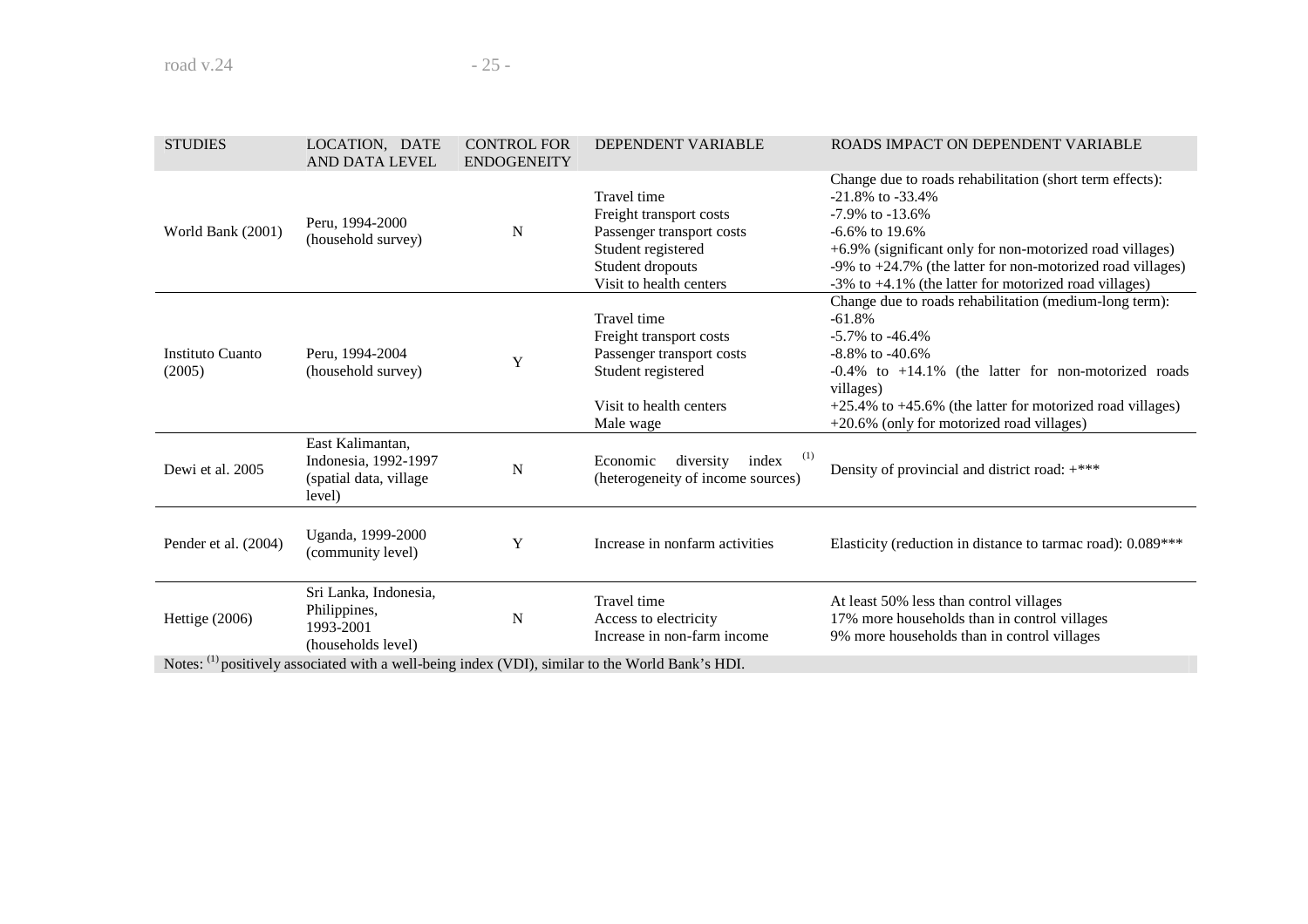| <b>STUDIES</b>                 | <b>LOCATION</b><br>AREA (km <sup>2</sup> ),<br><b>AND DATE</b> | <b>VARIABLE</b><br><b>CAPTURING</b><br><b>ROAD</b> | <b>IMPACT ON</b><br><b>DEFORESTATION</b> | <b>CORRECT FOR</b><br><b>SPATIAL</b><br>AUTO- | <b>CORRECT</b><br><b>FOR</b><br>ENDO- | <b>CONTROL VARIABLES</b><br>(IMPACT ON<br>DEFORESTATION) |       |          |
|--------------------------------|----------------------------------------------------------------|----------------------------------------------------|------------------------------------------|-----------------------------------------------|---------------------------------------|----------------------------------------------------------|-------|----------|
|                                |                                                                | <b>EFFECT</b>                                      |                                          | <b>CORRELATION</b>                            | <b>GENEITY</b>                        | Soil<br>quality                                          | Slope | Altitude |
|                                | Amazon-(BR)<br>$(\sim 5$ Million)<br>1980 to 1985              | Unpaved road<br>density                            | - (at least $**$ )                       |                                               |                                       |                                                          |       |          |
|                                |                                                                | Unpaved road<br>*cleared land                      | $+$ (at least **)                        |                                               |                                       |                                                          |       |          |
|                                |                                                                | Paved road<br>density                              | n.s.                                     |                                               |                                       |                                                          |       |          |
| Andersen et<br>al. (2002)      | 1985 to 1995                                                   | Paved road<br>density                              | $+$ (at least **)                        | $\mathbf N$                                   | Y                                     | n.i.                                                     | n.i.  | n.i.     |
|                                |                                                                | Unpaved road<br>density                            | $+$ (at least **)                        |                                               |                                       |                                                          |       |          |
|                                |                                                                | Paved roads *<br>cleared land                      | - (at least $**$ )                       |                                               |                                       |                                                          |       |          |
|                                |                                                                | Unpaved road<br>*cleared land                      | $+ n.s$                                  |                                               |                                       |                                                          |       |          |
| Andersen<br>and Reis<br>(1997) | Amazon-(BR)<br>$(\sim 5$ Million)<br>1970 to 1985              | Road length                                        | $+***$                                   | Y                                             | $\mathbf N$                           | n.i.                                                     | n.i.  | n.i.     |

Appendix Table 2: Compilation of studies considering the effect of roads proximity on deforestation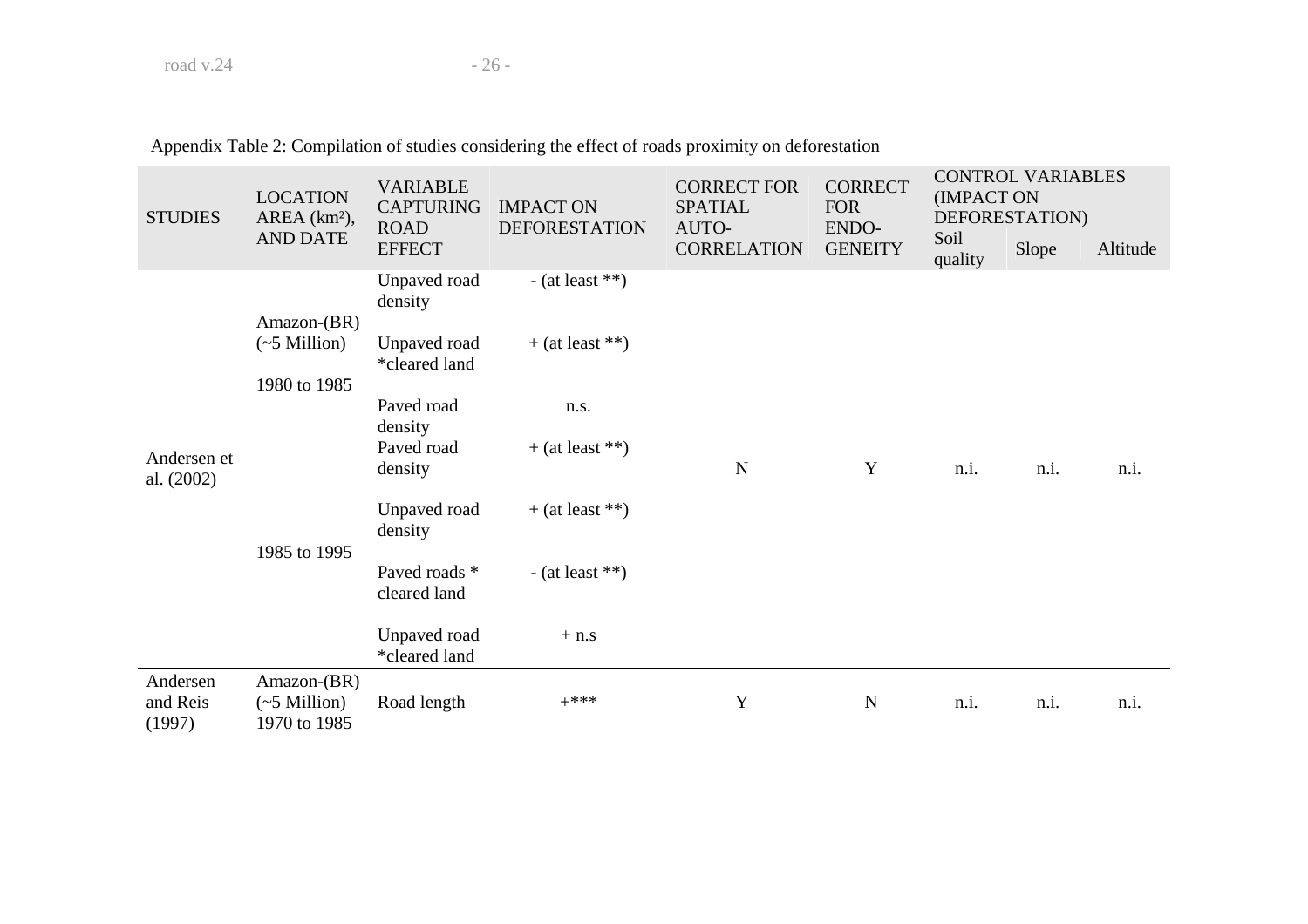| <b>STUDIES</b>                  | <b>LOCATION</b><br>AREA (km <sup>2</sup> ),            | <b>VARIABLE</b><br><b>CAPTURING</b><br><b>ROAD</b>                  | <b>IMPACT ON</b><br><b>DEFORESTATION</b> | <b>CORRECT FOR</b><br><b>SPATIAL</b><br>AUTO- | <b>CORRECT</b><br><b>FOR</b><br>ENDO- | <b>CONTROL VARIABLES</b><br>(IMPACT ON<br>DEFORESTATION) |       |          |
|---------------------------------|--------------------------------------------------------|---------------------------------------------------------------------|------------------------------------------|-----------------------------------------------|---------------------------------------|----------------------------------------------------------|-------|----------|
|                                 | <b>AND DATE</b>                                        | <b>EFFECT</b>                                                       |                                          | <b>CORRELATION</b>                            | <b>GENEITY</b>                        | Soil<br>quality                                          | Slope | Altitude |
| Bray et al.<br>(2004)           | Mexico<br>(7,300)<br>1976 to 1984<br>& 1984 to<br>2000 | Distance to<br>roads                                                | $n.s. (1976-1984)$<br>$-***$ (1984-2000) | $\mathbf Y$                                   | Y                                     | n.i.                                                     | n.i.  | n.i.     |
| Chomitz and<br>Gray (1996)      | Belize<br>(11, 712)<br>1989-1992                       | Distance to<br>market                                               | $***$                                    | $\mathbf Y$                                   | Y                                     | $+***$                                                   | $\pm$ | n.i.     |
|                                 |                                                        | Proportion of<br>land within<br>50 km from<br>main federal<br>roads | $+***$                                   |                                               |                                       |                                                          |       |          |
| Chomitz and<br>Thomas<br>(2003) | $Amazon-(BR)$<br>$(4.86$ Million $)$<br>1970 to 1985   | Distance to<br>cities with<br>populations $>$<br>25,000             | $***$                                    | $\mathbf N$                                   | Y                                     | n.r.                                                     | n.i.  | n.i.     |
|                                 |                                                        | Distance to<br>cities with<br>populations $>$<br>100,000            | $- (n.r.)$                               |                                               |                                       |                                                          |       |          |
| Cropper et<br>al. (1999)        | Thailand<br>(514,000)<br>1976 to 1989                  | Road density                                                        | $+***$                                   | n.a.                                          | Y                                     | $^{+}$                                                   | ***   | n.a.     |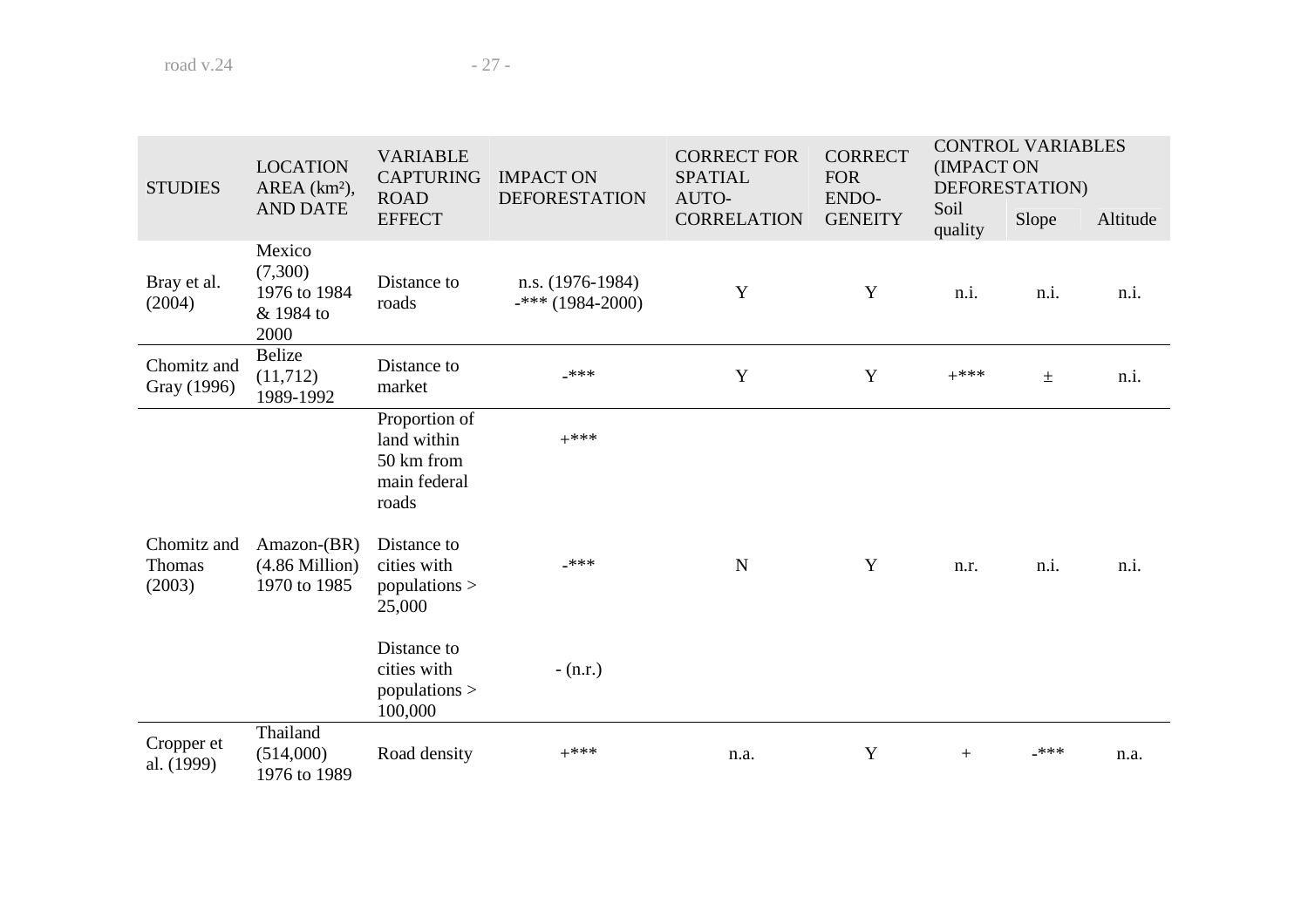| <b>STUDIES</b>                    | <b>LOCATION</b><br>AREA (km <sup>2</sup> ),             | <b>VARIABLE</b><br><b>CAPTURING</b><br><b>ROAD</b>           | <b>IMPACT ON</b><br><b>DEFORESTATION</b>                                                                   | <b>CORRECT FOR</b><br><b>SPATIAL</b><br>AUTO- | <b>CORRECT</b><br><b>FOR</b><br>ENDO- | <b>CONTROL VARIABLES</b><br>(IMPACT ON<br>DEFORESTATION) |        |          |
|-----------------------------------|---------------------------------------------------------|--------------------------------------------------------------|------------------------------------------------------------------------------------------------------------|-----------------------------------------------|---------------------------------------|----------------------------------------------------------|--------|----------|
|                                   | <b>AND DATE</b>                                         | <b>EFFECT</b>                                                |                                                                                                            | <b>CORRELATION</b>                            | <b>GENEITY</b>                        | Soil<br>quality                                          | Slope  | Altitude |
| Cropper et<br>al. $(2001)$        | N Thailand<br>(n.i.)<br>1986                            | Cost to<br>nearest<br>market                                 | ***                                                                                                        | Y                                             | $\mathbf N$                           | $+***$                                                   | ***    | _***     |
| Deininger<br>and Minten<br>(2002) | Mexico<br>(160,000)<br>1980-1990                        | Distance to<br>the nearest<br>paved road                     | ***                                                                                                        | N                                             | $\mathbf N$                           | $+^*$                                                    | $***$  | -***     |
| Etter et al.<br>(2006)            | Colombia<br>$(1.1 \text{ million})$<br>1998             | Distance to<br>roads, town                                   | _***                                                                                                       | $\mathbf N$                                   | $\mathbf N$                           | $+***$                                                   | $\pm$  | n.i.     |
| Geoghegan<br>et al. (2001)        | Mexico<br>(22,000)<br>1988 to 1992<br>& 1992 to<br>1995 | Distance to<br>roads<br>Distance to<br>market<br>Distance to | $-***$ (1988-1992)<br>$-***$ (1992-1995)<br>$+$ ** (1988-1992)<br>$+***$ (1992-1995)<br>$+***$ (1988-1992) | N                                             | $\mathbf N$                           | $+***$                                                   | $+***$ | $***$    |
| Kirby et al.<br>(2006)            | Amazon-(BR)<br>$(5$ Million)<br>1999                    | village<br>Distance to<br>roads                              | $-***$ (1992-1995)<br>$***$                                                                                | Y                                             | N                                     | (n.s.)                                                   | n.i.   | n.i.     |
| Lombardini<br>(1994)              | Thailand<br>(514,000)<br>1986 to 1992                   | Extension of<br>unpaved and<br>paved roads                   | $+$ (n.s.)                                                                                                 | n.a.                                          | N                                     | n.i.                                                     | n.i.   | n.i.     |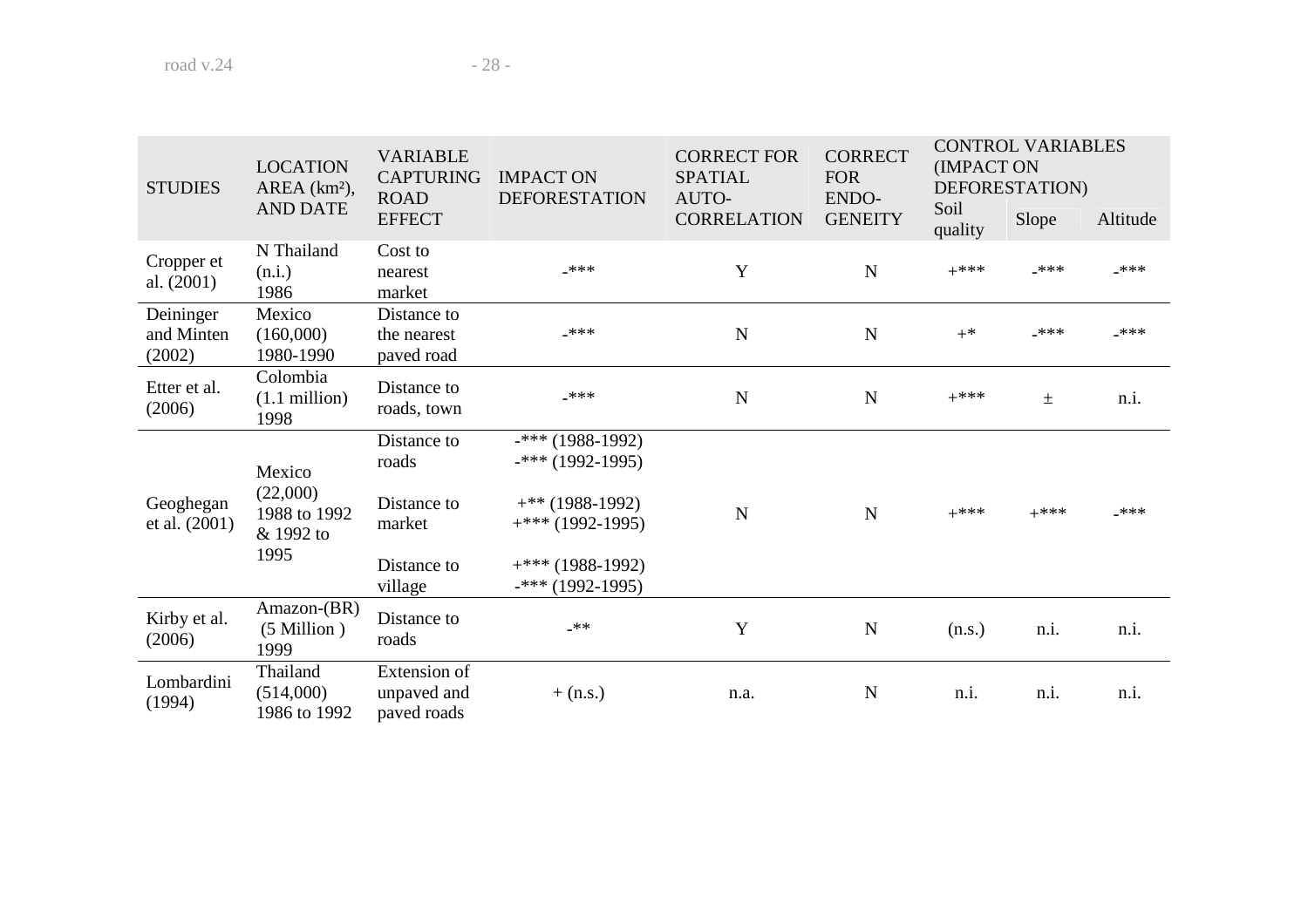| <b>STUDIES</b>                  | <b>LOCATION</b><br>AREA (km <sup>2</sup> ),        | <b>VARIABLE</b><br><b>CAPTURING</b><br><b>ROAD</b>         | <b>IMPACT ON</b><br><b>DEFORESTATION</b>                                                                                        | <b>CORRECT FOR</b><br><b>CORRECT</b><br>(IMPACT ON<br><b>SPATIAL</b><br><b>FOR</b><br>DEFORESTATION)<br>AUTO-<br>ENDO-<br>Soil<br>Slope<br><b>CORRELATION</b><br><b>GENEITY</b><br>quality<br>N<br>n.a.<br>n.a.<br>n.a.<br>Y<br>$\mathbf N$<br>n.i.<br>$-$ n.r.<br>Y<br>Y<br>n.i.<br>$\pm$ |          | <b>CONTROL VARIABLES</b> |      |          |
|---------------------------------|----------------------------------------------------|------------------------------------------------------------|---------------------------------------------------------------------------------------------------------------------------------|--------------------------------------------------------------------------------------------------------------------------------------------------------------------------------------------------------------------------------------------------------------------------------------------|----------|--------------------------|------|----------|
|                                 | <b>AND DATE</b>                                    | <b>EFFECT</b>                                              |                                                                                                                                 |                                                                                                                                                                                                                                                                                            | Altitude |                          |      |          |
| Mahapatra<br>and Kant<br>(2005) | Cross-<br>national study<br>1980 to 1995           | Percentage of<br>paved road on<br>the total road<br>length | $+^*$                                                                                                                           |                                                                                                                                                                                                                                                                                            |          |                          |      | n.a.     |
| McConnell<br>et al.(2004)       | Madagascar<br>(940)<br>1957 to 2000                | Distance from<br>village                                   | $- n.r.$                                                                                                                        |                                                                                                                                                                                                                                                                                            |          |                          |      | $-$ n.r. |
| Mertens et<br>al. (2004)        | Bolivia<br>(364,000)<br>$<$ 1989 &<br>1989 to 1994 | Distance to<br>roads, and to<br>Santa Cruz                 | -***                                                                                                                            |                                                                                                                                                                                                                                                                                            |          |                          |      | n.i.     |
| Mertens et<br>al. (2002)        | Pará, Brazil<br>(56,300)<br>1986 to 1992           | Distance to<br>main road                                   | $-$ *** (planned<br>colonization, 1)<br>$+***$ (small-scale<br>$\text{coloniz.}, 2)$<br>$-***$ (medium, 3)<br>$-***$ (large, 4) |                                                                                                                                                                                                                                                                                            |          |                          |      |          |
|                                 |                                                    | Distance to<br>secondary<br>road                           | $-$ ** (1)<br>$-***(2)$<br>$+*(3)$<br>$+$ (n.s.) (4)                                                                            | Y                                                                                                                                                                                                                                                                                          | Y        | n.i.                     | n.i. | $\pm$    |
|                                 |                                                    | Distance to<br>village                                     | $+^{**}(1)$<br>$-***(2)$<br>$+***(3,4)$                                                                                         |                                                                                                                                                                                                                                                                                            |          |                          |      |          |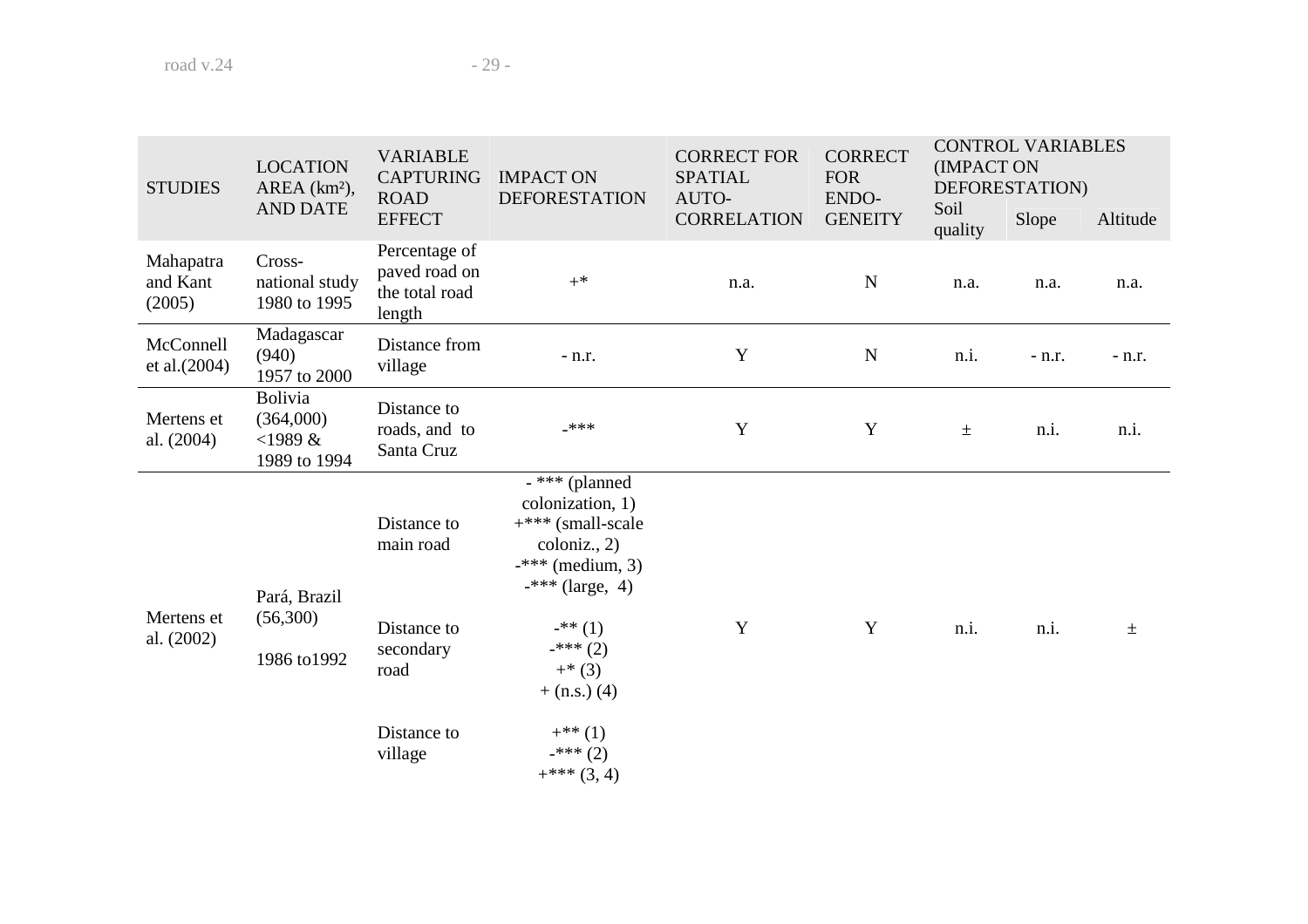| <b>LOCATION</b><br><b>STUDIES</b><br>AREA (km <sup>2</sup> ),<br><b>AND DATE</b> |                                                            | <b>VARIABLE</b><br><b>CAPTURING</b><br><b>ROAD</b> | <b>IMPACT ON</b><br><b>DEFORESTATION</b>                                                      | <b>CORRECT FOR</b><br><b>SPATIAL</b><br>AUTO- | <b>CORRECT</b><br><b>FOR</b><br>ENDO- | <b>CONTROL VARIABLES</b><br>(IMPACT ON<br>DEFORESTATION) |       |          |
|----------------------------------------------------------------------------------|------------------------------------------------------------|----------------------------------------------------|-----------------------------------------------------------------------------------------------|-----------------------------------------------|---------------------------------------|----------------------------------------------------------|-------|----------|
|                                                                                  |                                                            | <b>EFFECT</b>                                      |                                                                                               | <b>CORRELATION</b>                            | <b>GENEITY</b>                        | Soil<br>quality                                          | Slope | Altitude |
|                                                                                  |                                                            | Distance to<br>main road                           | $-$ *** (1)<br>$+***(2,3)$<br>$+$ (n.s.) (4)                                                  |                                               |                                       |                                                          |       |          |
|                                                                                  | 1992 to 1999                                               | Distance to<br>secondary<br>road                   | $-*$ (1, 2, 3, 4)                                                                             |                                               |                                       |                                                          |       |          |
|                                                                                  |                                                            | Distance to<br>village                             | $-***$ $(1, 2, 3, 4)$                                                                         |                                               |                                       |                                                          |       |          |
| Müller and<br>Munroe<br>(2005)                                                   | Vietnam<br>$(-1,390)$<br>2000                              | Distance to<br>nearest all-<br>year road           | $+$ (n.s.)                                                                                    | Y                                             | Y                                     | $+***$                                                   | $\pm$ | $\pm$    |
|                                                                                  |                                                            | Distance to<br>nearest all-<br>year road           | $-***$ (1975-1992)<br>$-***$ (1992-2000)                                                      |                                               |                                       |                                                          |       |          |
| Müller and<br>Zeller                                                             | Vietnam<br>$(-2,390)$<br>1975 to 1992<br>& 1992 to<br>2000 | Distance to<br>district capital                    | $+***$ (1992-2000)<br>n.i. (1975-1992)                                                        | Y                                             | Y                                     | $+***$                                                   | ***   | _***     |
| (2002)                                                                           |                                                            | Travel time to<br>all-year road                    | $+***$ (1992-2000;<br>n.s. for paddy)<br>$+***$ (1975-2000;<br>n.s. for mixed<br>agriculture) |                                               |                                       |                                                          |       |          |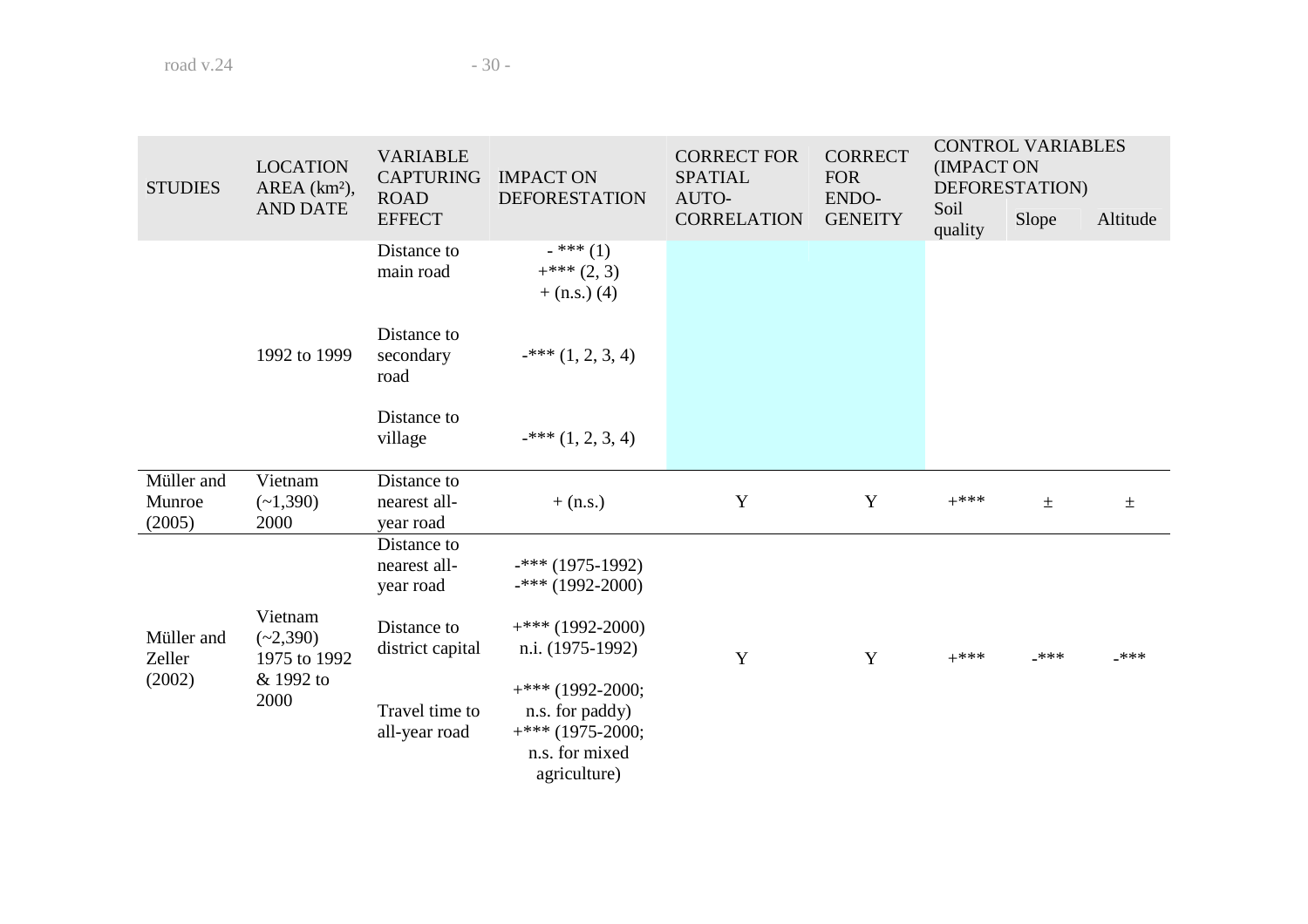| <b>STUDIES</b>                    | <b>LOCATION</b><br>$AREA (km2)$ ,         | <b>VARIABLE</b><br><b>CAPTURING</b><br><b>ROAD</b>            | <b>IMPACT ON</b><br><b>DEFORESTATION</b>                                            | <b>CORRECT FOR</b><br><b>SPATIAL</b><br>AUTO- | <b>CORRECT</b><br><b>FOR</b><br>ENDO- | (IMPACT ON<br>Soil | <b>CONTROL VARIABLES</b><br>DEFORESTATION) |          |
|-----------------------------------|-------------------------------------------|---------------------------------------------------------------|-------------------------------------------------------------------------------------|-----------------------------------------------|---------------------------------------|--------------------|--------------------------------------------|----------|
|                                   | <b>AND DATE</b>                           | <b>EFFECT</b>                                                 |                                                                                     | <b>CORRELATION</b>                            | <b>GENEITY</b>                        | quality            | Slope                                      | Altitude |
| Munroe et<br>al. (2002)           | nearest<br>Honduras<br>village<br>(1,015) | Maize price +<br>distance to                                  | $- n.r.$                                                                            | Y                                             | Y                                     | n.i.               | $-n.r.$                                    | $-n.r.$  |
|                                   | 1987 to 1996                              | Coffee price<br>$+$ distance out<br>of region                 | $+$ n.r.                                                                            |                                               |                                       |                    |                                            |          |
|                                   |                                           | Distance to<br>the nearest<br>village                         | $***$                                                                               |                                               |                                       |                    |                                            |          |
| Munroe et<br>al. (2004)           | Honduras<br>(1,015)<br>1987 to 1996       | Distance out<br>of region                                     | $-(n.s.)$                                                                           | Y                                             | $\mathbf N$                           | n.i.               | $+***$                                     | ***      |
|                                   |                                           |                                                               | (Market proximity is<br>found to increase the<br>probability of forest<br>regrowth) |                                               |                                       |                    |                                            |          |
| Naidoo and<br>Adamowicz<br>(2006) | Paraguay<br>(2,920)<br>1991 to 2004       | Distance to<br>roads                                          | -* (by smallholders)<br>$-(n.s.)$ (by ranchers)<br>$+(n.s.)$ (for soybean)          | Y                                             | ${\bf N}$                             | $+***$             | ***                                        | $\pm$    |
| Nelson et al.<br>(2004)           | Panama<br>(16,100)<br>1987 to 1997        | Cost of wood<br>transport to<br>market (via<br>road or river) | $- n.r.$                                                                            | Y                                             | Y                                     | n.i.               | n.i.                                       | n.i.     |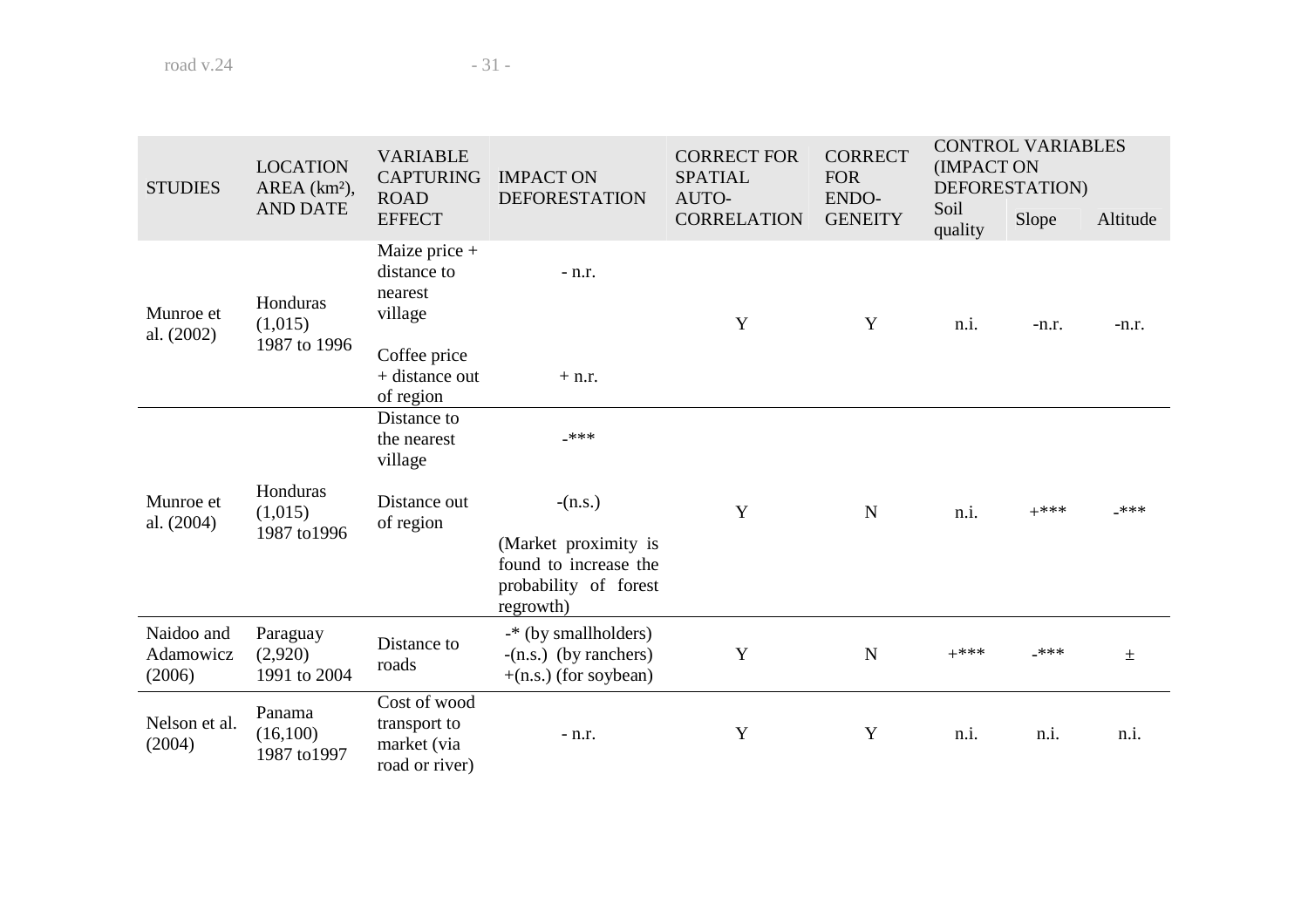| <b>STUDIES</b>                      | <b>LOCATION</b><br>AREA (km <sup>2</sup> ), | <b>VARIABLE</b><br><b>CAPTURING</b><br><b>ROAD</b> | <b>IMPACT ON</b><br><b>DEFORESTATION</b> | <b>CORRECT FOR</b><br><b>SPATIAL</b><br>AUTO- | <b>CORRECT</b><br><b>FOR</b><br>ENDO- | <b>CONTROL VARIABLES</b><br>(IMPACT ON<br>DEFORESTATION)<br>Soil |       |          |  |
|-------------------------------------|---------------------------------------------|----------------------------------------------------|------------------------------------------|-----------------------------------------------|---------------------------------------|------------------------------------------------------------------|-------|----------|--|
|                                     | <b>AND DATE</b>                             | <b>EFFECT</b>                                      |                                          | <b>CORRELATION</b>                            | <b>GENEITY</b>                        | quality                                                          | Slope | Altitude |  |
| Nelson and<br>Hellerstein<br>(1997) | Mexico<br>(n.i.)<br>1973                    | Least-cost<br>route:<br>to nearest<br>road/village | $**$                                     | Y                                             | N                                     | n.s.                                                             | _***  | $***$    |  |
|                                     |                                             | to near large<br>population<br>center              | $+(n.s.)$                                |                                               |                                       |                                                                  |       |          |  |
|                                     | Panama<br>(15,995)<br>1987 to 1997          | Cost to border<br>or El Real                       | $-(n.s.)$                                |                                               |                                       |                                                                  |       |          |  |
| Nelson, et                          |                                             | Cost to Puerto<br>Pina                             | $+***$                                   | Y                                             | Y                                     | $+***$                                                           | ***   | -***     |  |
| al. (2001)                          |                                             | Cost to<br>village                                 | $***$                                    |                                               |                                       |                                                                  |       |          |  |
|                                     |                                             | Cost to<br>nearest town                            | ***                                      |                                               |                                       |                                                                  |       |          |  |
| Osgood<br>(1994)                    | Indonesia<br>(n.i.)<br>1972 to 1988         | Extension of<br>roads                              | $+$ (n.s.)                               | n.a.                                          | $\mathbf N$                           | n.i.                                                             | n.i.  | n.i.     |  |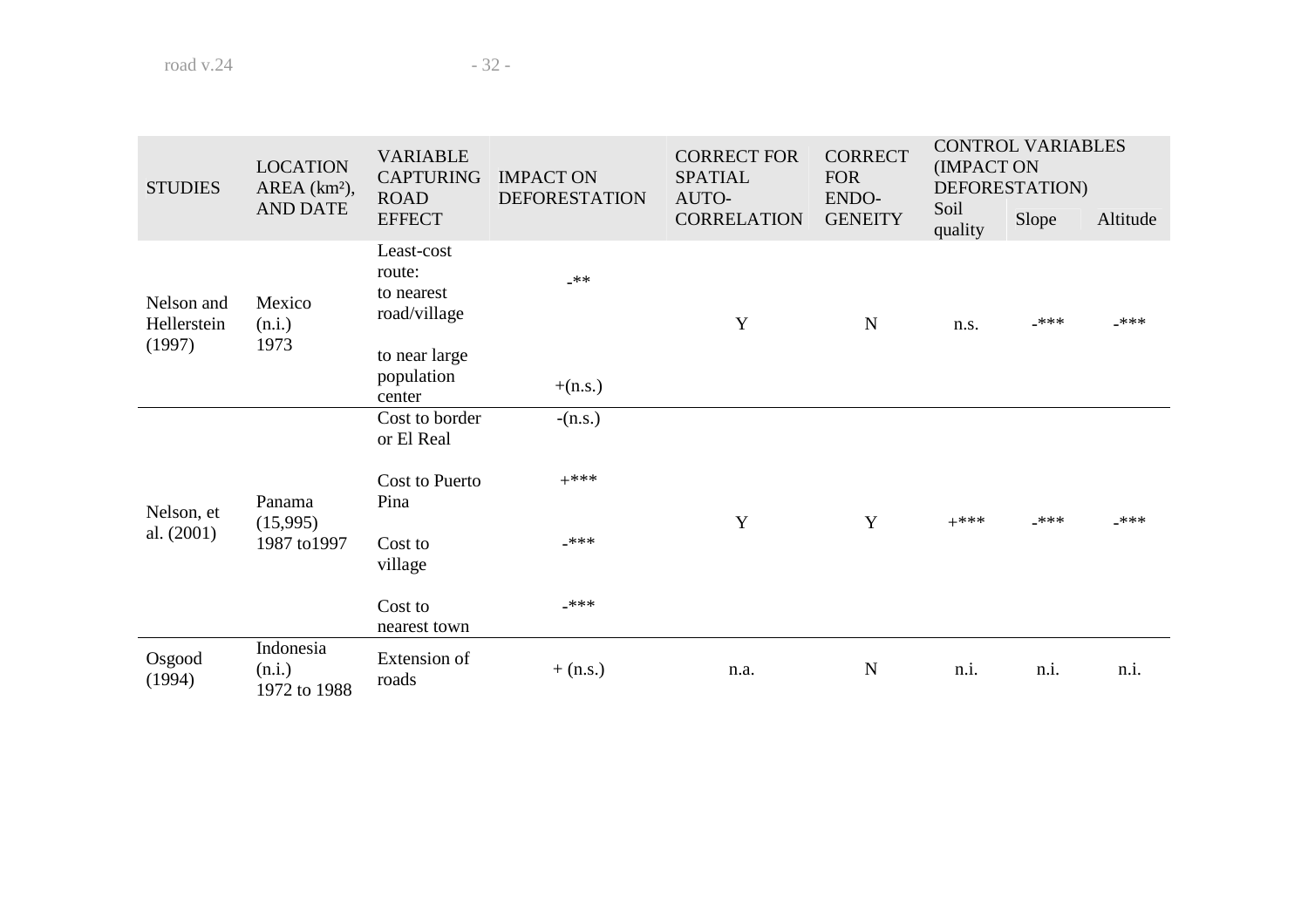| <b>STUDIES</b>                                                                                                                                                                                                                                       | <b>LOCATION</b><br>AREA (km <sup>2</sup> ), | <b>VARIABLE</b><br><b>CAPTURING</b><br><b>ROAD</b> | <b>IMPACT ON</b><br><b>DEFORESTATION</b> | <b>CORRECT FOR</b><br><b>SPATIAL</b><br>AUTO- | <b>CORRECT</b><br><b>FOR</b><br>ENDO- | (IMPACT ON      | <b>CONTROL VARIABLES</b><br>DEFORESTATION) |          |
|------------------------------------------------------------------------------------------------------------------------------------------------------------------------------------------------------------------------------------------------------|---------------------------------------------|----------------------------------------------------|------------------------------------------|-----------------------------------------------|---------------------------------------|-----------------|--------------------------------------------|----------|
|                                                                                                                                                                                                                                                      | <b>AND DATE</b>                             | <b>EFFECT</b>                                      |                                          | <b>CORRELATION</b>                            | <b>GENEITY</b>                        | Soil<br>quality | Slope                                      | Altitude |
|                                                                                                                                                                                                                                                      |                                             | Road access<br>to finca                            | $-***$ (1990)<br>$+$ n.s. (1999)         |                                               |                                       |                 |                                            |          |
| Road/boat<br>Ecuador<br>$+*(1990)$<br>distance to<br>Pan et al.<br>Y<br>$\mathbf N$<br>$(-1,000)$<br>community<br>$-$ n.s. (1999)<br>(2004)<br>1990 & 1999<br>Euclidean<br>$-***$ (1990)<br>distance to<br>reference<br>$+$ n.s. (1999)<br>community |                                             | (n.s.)                                             | (n.s.)                                   | n.i.                                          |                                       |                 |                                            |          |
|                                                                                                                                                                                                                                                      |                                             |                                                    |                                          |                                               |                                       |                 |                                            |          |
| Panayotou<br>and                                                                                                                                                                                                                                     | Northeast<br>Thailand                       | Rural roads<br>extension                           | $+^*$                                    | n.a.                                          | $\mathbf N$                           | n.i.            | n.i.                                       | n.i.     |
| Sungsuwan<br>(1994)                                                                                                                                                                                                                                  | (169,000)<br>1973 to 1982                   | Distance to<br>Bangkok                             | ***                                      |                                               |                                       |                 |                                            |          |
| Pender et al.                                                                                                                                                                                                                                        | Uganda<br>(n.i.)                            | Change in<br>distance to<br><i>tarmac</i> roads    | $**$                                     | $\mathbf N$                                   | $\mathbf N$                           | n.i.            | n.i.                                       | n.i.     |
| (2004)                                                                                                                                                                                                                                               | 1990 to 1999                                | Change in<br>distance to<br>market                 | $- (n.s.)$                               |                                               |                                       |                 |                                            |          |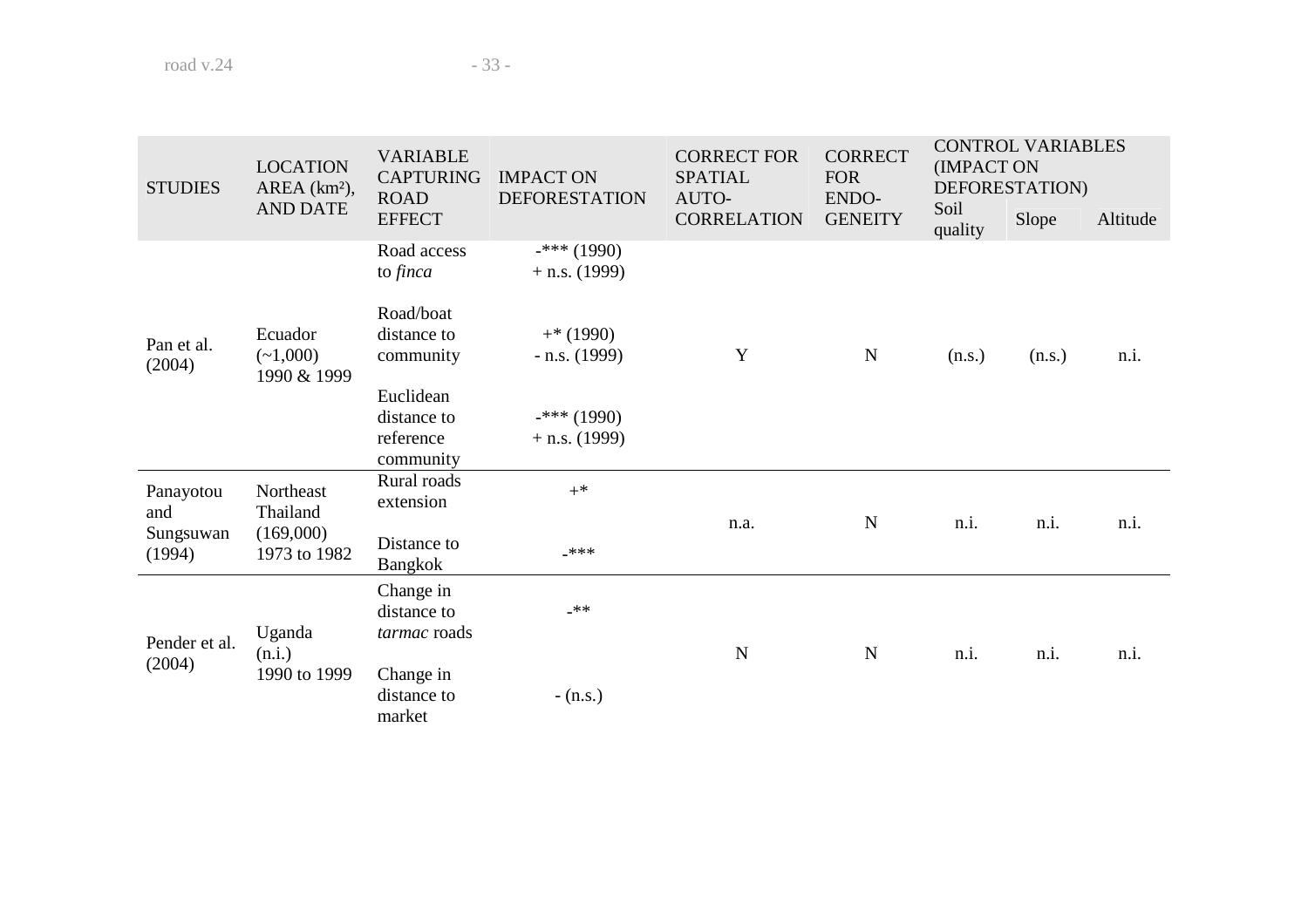| <b>STUDIES</b>     | <b>LOCATION</b><br>$AREA (km2)$ , | <b>VARIABLE</b><br><b>CAPTURING</b><br><b>ROAD</b>         | <b>IMPACT ON</b><br><b>DEFORESTATION</b>          | <b>CORRECT FOR</b><br><b>SPATIAL</b>                                                                       | <b>CORRECT</b><br><b>FOR</b> | <b>CONTROL VARIABLES</b><br>(IMPACT ON<br>DEFORESTATION) |       |          |
|--------------------|-----------------------------------|------------------------------------------------------------|---------------------------------------------------|------------------------------------------------------------------------------------------------------------|------------------------------|----------------------------------------------------------|-------|----------|
|                    | <b>AND DATE</b>                   | <b>EFFECT</b>                                              |                                                   | <b>CORRELATION</b>                                                                                         | <b>GENEITY</b>               | quality                                                  | Slope | Altitude |
| Pendleton          | <b>Bolivia</b>                    | Walking time<br>to roads                                   | -** (primary forest)<br>$+$ (n.s.) (secondary f.) | AUTO-<br>ENDO-<br>Soil<br>$\mathbf N$<br>$\mathbf N$<br>n.i.<br>n.i.<br>$+***$<br>Y<br>Y<br>$+***$<br>n.i. |                              |                                                          |       |          |
| and Howe<br>(2002) | (n.i.)<br>1995                    | Walking time<br>to the closest<br>market                   | $+***$ (primary forest)<br>$+$ ** (secondary f.)  |                                                                                                            |                              |                                                          |       | n.i.     |
| Pfaff (1999)       | Amazon-(BR)<br>(n.i.)             | Density of<br>unpaved<br>roads                             |                                                   |                                                                                                            |                              |                                                          |       | n.i.     |
|                    | 1975 to 1988                      | Density of<br>paved roads                                  | $- (n.s.)$                                        |                                                                                                            |                              |                                                          |       |          |
| Pichón<br>(1997)   | Ecuador<br>$(*70,000)$<br>1990    | Distance to<br>road, distance<br>to nearest<br>marketplace | $***$                                             | n.a.                                                                                                       | Y                            | $+***$                                                   | ***   | n.i.     |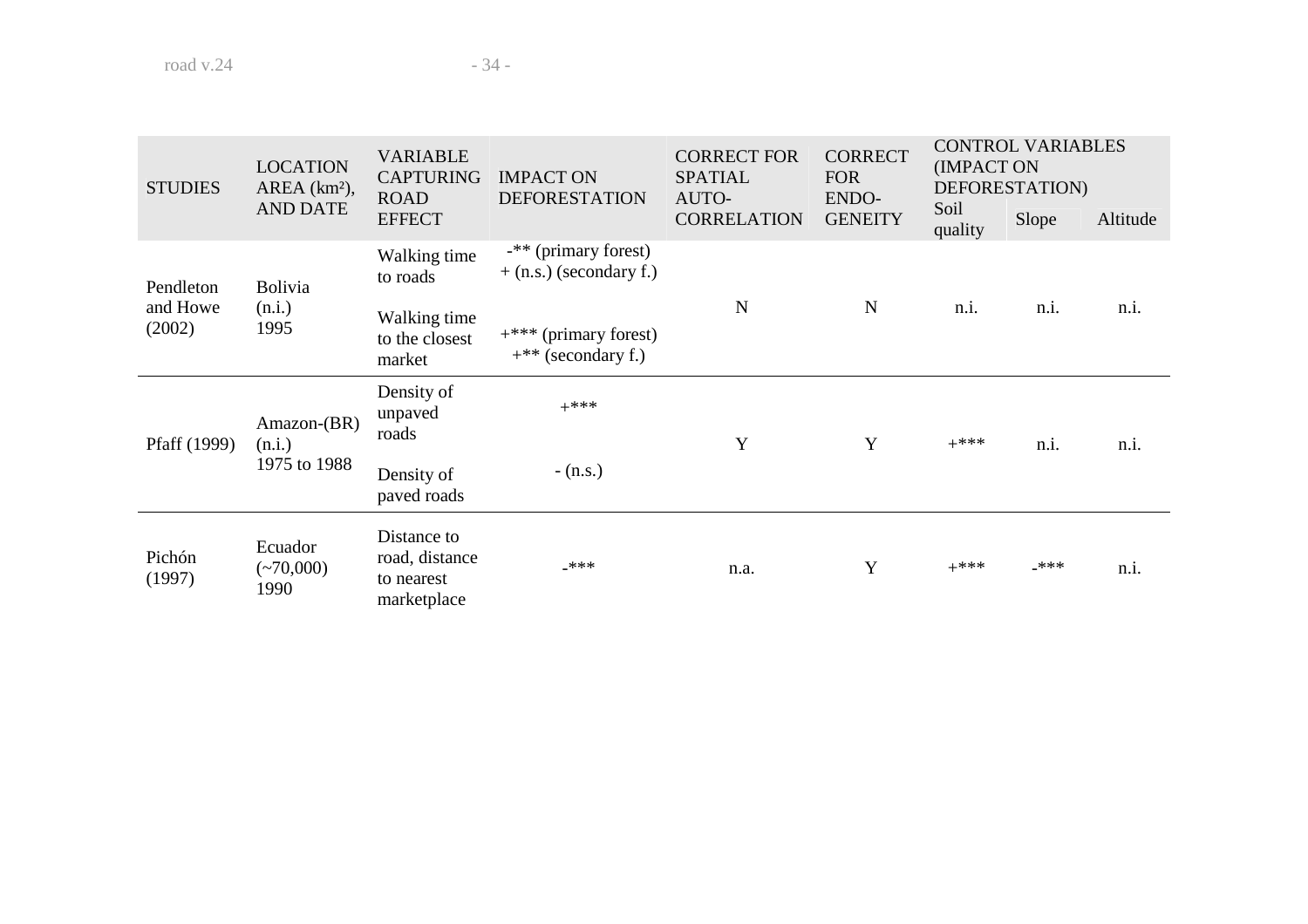| <b>LOCATION</b><br><b>STUDIES</b><br>AREA (km <sup>2</sup> ), |                                                | <b>VARIABLE</b><br><b>CAPTURING</b><br><b>ROAD</b> | <b>IMPACT ON</b><br><b>DEFORESTATION</b> | <b>CORRECT FOR</b><br><b>SPATIAL</b><br>AUTO- | <b>CORRECT</b><br><b>FOR</b><br>ENDO- | <b>CONTROL VARIABLES</b><br>(IMPACT ON<br>DEFORESTATION) |       |          |
|---------------------------------------------------------------|------------------------------------------------|----------------------------------------------------|------------------------------------------|-----------------------------------------------|---------------------------------------|----------------------------------------------------------|-------|----------|
|                                                               | <b>AND DATE</b>                                | <b>EFFECT</b>                                      |                                          | <b>CORRELATION</b>                            | <b>GENEITY</b>                        | Soil<br>quality                                          | Slope | Altitude |
|                                                               |                                                | Extension of<br>unpaved<br>roads                   | $+***$                                   |                                               |                                       |                                                          |       |          |
| Reis and<br>Guzman<br>(1994)                                  | $Amazon-(BR)$<br>$(5$ Million $)$<br>1983-1987 | Extension of<br>paved roads                        | $+$ (n.s.)                               | Y                                             | Y                                     | n.i.                                                     | n.i.  | n.i.     |
|                                                               |                                                | Distance to<br>state capital                       | $- (n.s.)$                               |                                               |                                       |                                                          |       |          |
| Southgate<br>(1991)                                           | Ecuador<br>(130,000)<br>1982                   | Extension of<br>all-weather<br>roads               | $+$ (n.s.)                               | n.a.                                          | N                                     | $+***$                                                   | n.i.  | n.i.     |
| Southworth<br>et al. (2004)                                   | Honduras<br>(1,015)<br>1987 to 2000            | Distance to<br>roads and<br>regional<br>market     | $**$                                     | N                                             | N                                     | n.i.                                                     | $+^*$ | $***$    |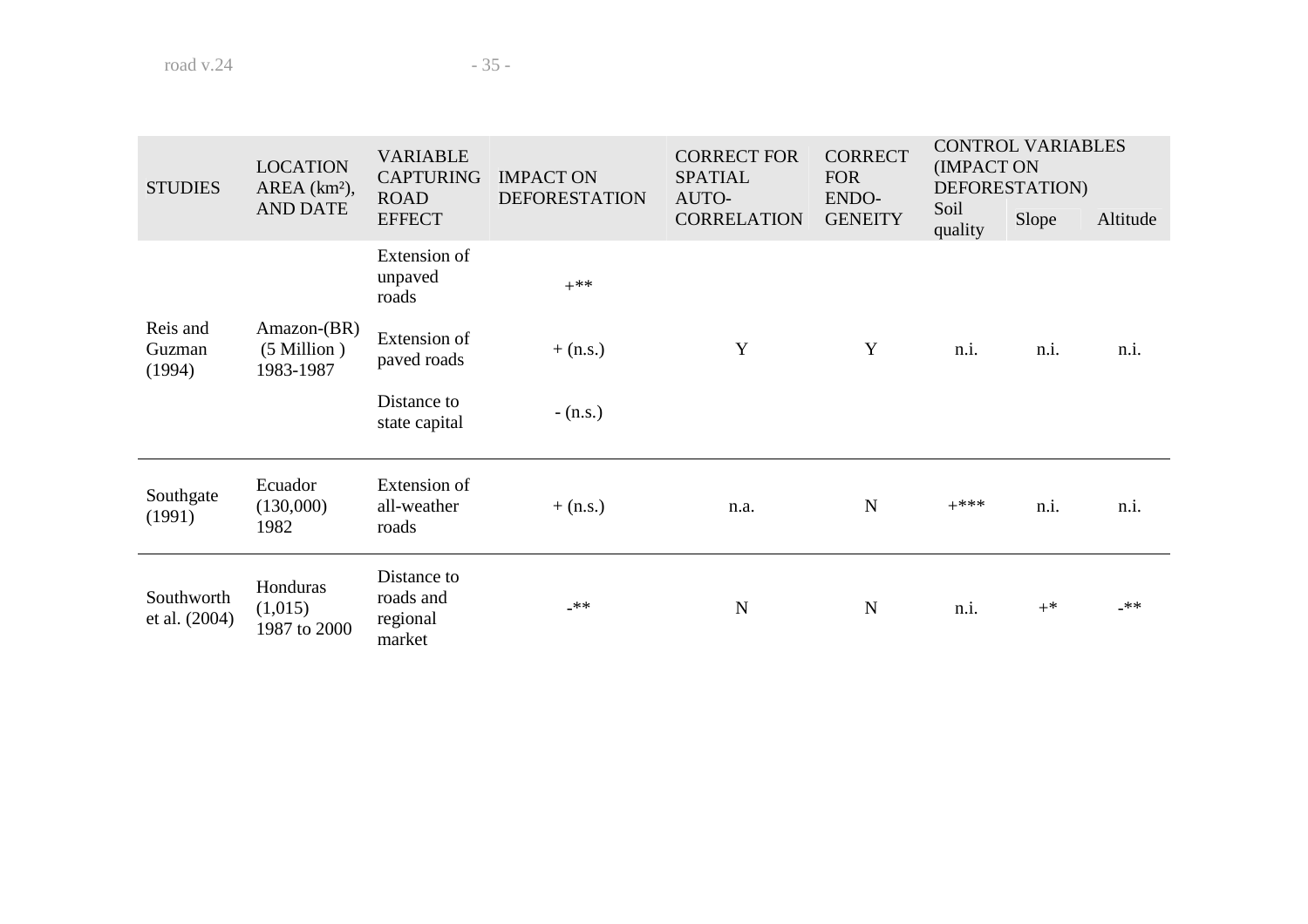| <b>STUDIES</b> | <b>LOCATION</b><br>AREA (km <sup>2</sup> ), | <b>VARIABLE</b><br><b>CAPTURING</b><br><b>ROAD</b> | <b>IMPACT ON</b><br><b>DEFORESTATION</b> | <b>CORRECT FOR</b><br><b>SPATIAL</b><br>AUTO- | <b>CORRECT</b><br><b>FOR</b><br>ENDO- | <b>CONTROL VARIABLES</b><br>(IMPACT ON<br>DEFORESTATION) |       |          |
|----------------|---------------------------------------------|----------------------------------------------------|------------------------------------------|-----------------------------------------------|---------------------------------------|----------------------------------------------------------|-------|----------|
|                | <b>AND DATE</b>                             | <b>EFFECT</b>                                      |                                          | <b>CORRELATION</b>                            | <b>GENEITY</b>                        | Soil<br>quality                                          | Slope | Altitude |
|                |                                             |                                                    | Mechanized<br>agriculture:               |                                               |                                       |                                                          |       |          |
|                |                                             | Distance to<br>roads <sup>2</sup>                  | $-***$ (1975-1985)<br>$-***$ (1985-1995) |                                               |                                       |                                                          |       |          |
|                |                                             | Distance to                                        | $+***$ (1975-1985)                       |                                               |                                       |                                                          |       |          |
|                | Kenya<br>(10,694)<br>1975 to 1985           | roads                                              | $+***$ (1985-1995)                       |                                               |                                       |                                                          |       |          |
|                |                                             | Distance to                                        | $-***$ (1975-1985)                       |                                               |                                       |                                                          |       |          |
| Serneels and   |                                             | village                                            | $+***$ (1985-1995)                       |                                               |                                       |                                                          |       |          |
| Lambin         |                                             | Distance to                                        | $-***$ (1975-1985)                       | Y                                             | N                                     | $+***$                                                   | n.i.  | ***      |
| (2001)         | & 1985 to<br>1995                           | <b>Narok</b><br>(district seat)                    | $-***$ (1985-1995)                       |                                               |                                       |                                                          |       |          |
|                |                                             |                                                    | Smallholders (1975-<br>1985 model only): |                                               |                                       |                                                          |       |          |
|                |                                             | Distance to                                        |                                          |                                               |                                       |                                                          |       |          |
|                |                                             | roads (log)                                        | $***$                                    |                                               |                                       |                                                          |       |          |
|                |                                             | Distance to<br>village (log)                       | _***                                     |                                               |                                       |                                                          |       |          |
|                |                                             | Distance to<br><b>Narok</b>                        | $+***$                                   |                                               |                                       |                                                          |       |          |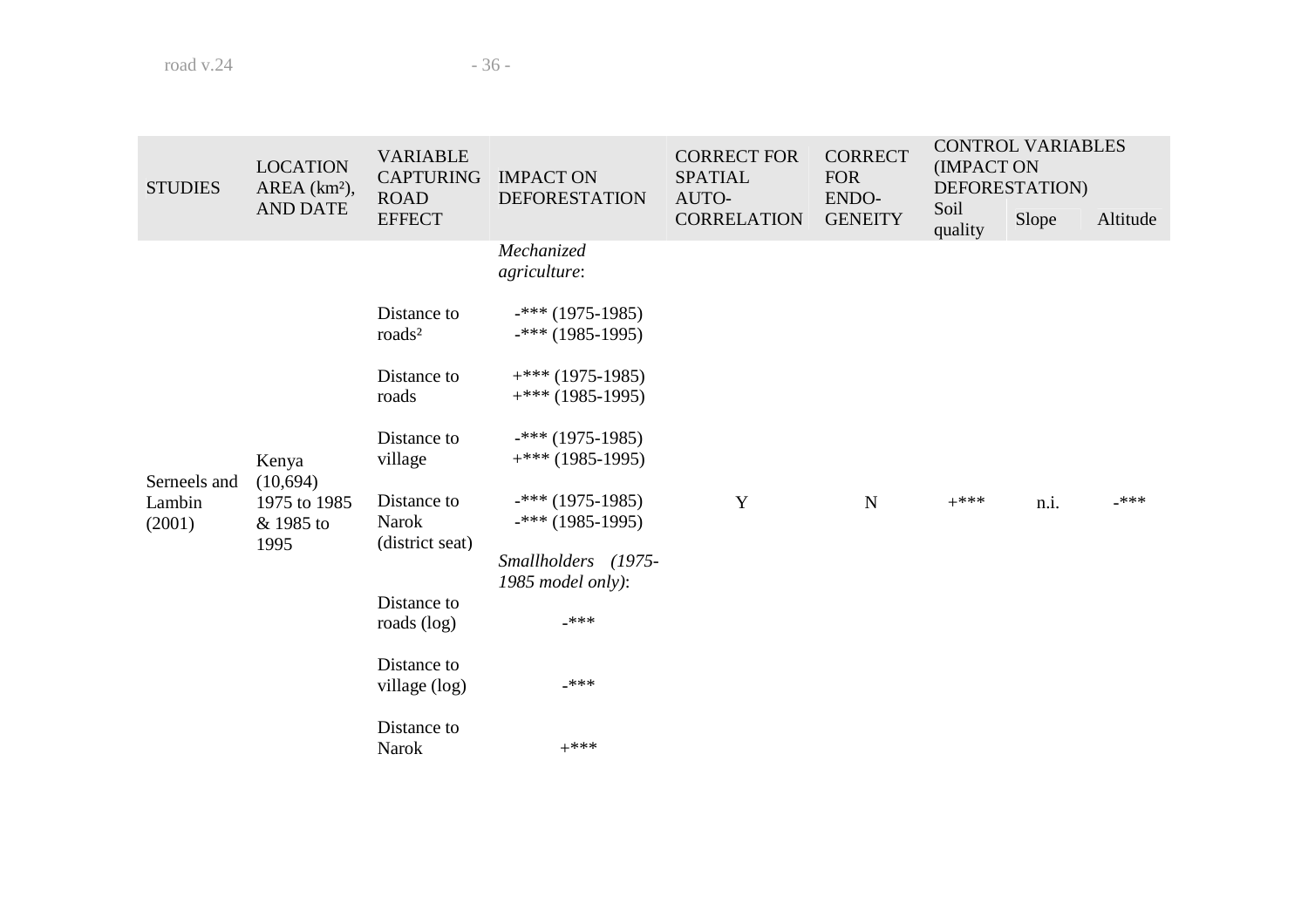| <b>STUDIES</b>                   | <b>LOCATION</b><br>AREA (km <sup>2</sup> ),      | <b>VARIABLE</b><br><b>CAPTURING</b><br><b>ROAD</b> | <b>IMPACT ON</b><br><b>DEFORESTATION</b>                                   | <b>CORRECT FOR</b><br><b>SPATIAL</b><br>AUTO- | <b>CORRECT</b><br><b>FOR</b><br><b>ENDO-</b> | <b>CONTROL VARIABLES</b><br>(IMPACT ON<br>DEFORESTATION) |                                           |           |
|----------------------------------|--------------------------------------------------|----------------------------------------------------|----------------------------------------------------------------------------|-----------------------------------------------|----------------------------------------------|----------------------------------------------------------|-------------------------------------------|-----------|
|                                  | <b>AND DATE</b>                                  | <b>EFFECT</b>                                      |                                                                            | <b>CORRELATION</b>                            | <b>GENEITY</b>                               | Soil<br>quality                                          | Slope<br>$***$<br>$+***(u)$<br>***<br>*** | Altitude  |
|                                  |                                                  | Distance to<br>nearest town<br>(local market)      | $***$                                                                      |                                               |                                              |                                                          |                                           |           |
| Tucker et al.<br>(2005)          | Guatemala<br>(1,053)<br>1987 to 1996             | Distance out<br>of region<br>(capital city)        | $+$ **                                                                     | Y                                             | N                                            | n.i.                                                     |                                           | $+***$    |
|                                  |                                                  | or regional<br>market<br>centre)                   | (Market proximity)<br>also increases<br>probability of forest<br>regrowth) |                                               |                                              |                                                          |                                           |           |
| Vågen<br>(2006)                  | Madagascar<br>(476)<br>1972-2001                 | Distance to<br>roads, village                      | ***                                                                        | N                                             | $\mathbf N$                                  | n.a.                                                     |                                           | $+***(u)$ |
| Vance and<br>Geoghegan<br>(2002) | Yucatan<br>(22,000)<br>1984-1987 to<br>1994-1997 | Distance to<br>market                              | ***                                                                        | N                                             | $\mathbf N$                                  | $+***$                                                   |                                           | ***       |
| Wilson et al.<br>(2005)          | Chile<br>(42,000)<br>1995-1996                   | Distance to<br>roads and<br>town                   | ***                                                                        | N                                             | $\mathbf N$                                  | $+**$                                                    |                                           | $***$     |

Notes: dates (x-y indicates a single cross section analysis based on composite forest cover data for the period x-y; x & y indicates separate cross section analyses for periods x and y; x to y indicates an analysis of forest cover change between x and y).

n.a.: not applicable; n.i: variable not included; n.s.: not significant; n.r.: significance not reported;  $\pm$  effect differs for different types of land uses \*, \*\*, \*\*\* represent 10%, 5%, and 1% significance level respect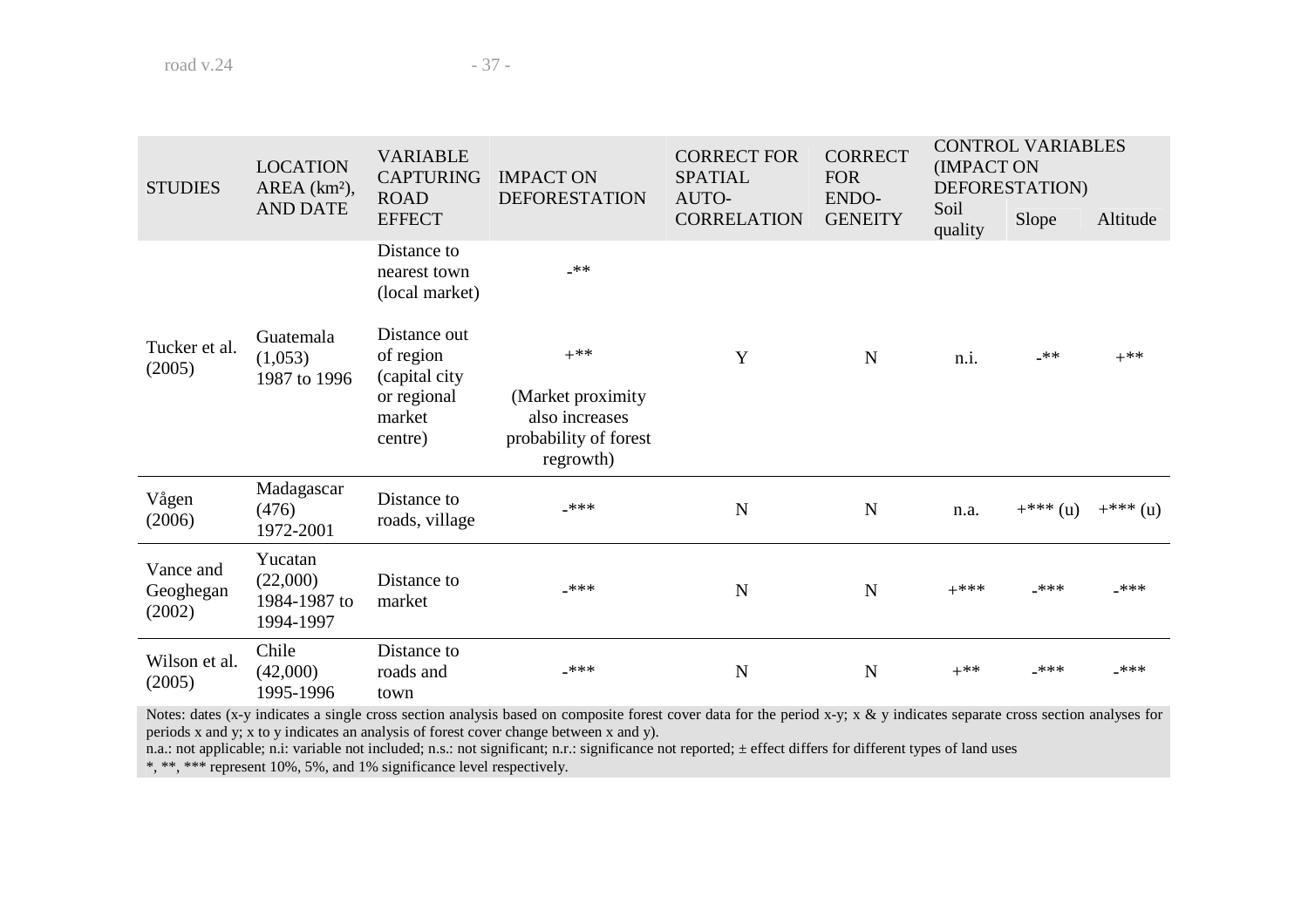# **7. References**

- Ahmed, R. and C. Donovan. 1992. Issues of infrastructural development: a synthesis of the literature International Food Policy Research Institute: Washington, DC.
- Ahmed, R. and M. Houssain. 1990. Developmental impact of rural infrastructure in Bangladesh International Food Policy Reserach Institute: Washington, DC.
- Andersen, L. E., C.W.Granger, E.J.Reis, D.Weinhold, and S.Wunder. 2002. *The Dynamics of Deforestation and Economic Growth in the Brazilian Amazon.* New York: Cambridge University Press.
- Andersen, L. E. and E. J. Reis. 1997. Deforestation, Development and Government Policy in the Brazilian Amazon: An Econometric Analysis. Working Paper. no. 513. Institudo de Pesquisa Econômica Aplicada (IPEA): Rio de Janeiro.
- Antle, John M. 1983. "Infrastructure and aggregate agricultural productivity: International evidence." *Economic Development and Cultural Change* 31. 609- 619.
- Aschauer, D. A. 1989. "Is public expenditure productive?" *Journal of Monetary Economics* 23. 177-200.
- Benziger, V. 1996. "Urban access and rural productivity growth in post-Mao China." *Economic Development and Cultural Change* 44. 539-570.
- Binswanger, Hans P., S. Khandker, and M. Rosenweig. 1989. How infrastructure and financial institutions affect agricultural output and investment in India. World Bank Working Paper. no. 163. World Bank: Washington, DC.
- Binswanger, Hans P., Shahidur R. Khandker, and Mark R. Rosenzweig. 1993. "How infrastructure and financial institutions affect agricultural output and investment in India." *Journal of Development Economics* 41. (2): 337-366.
- Binswanger, Hans P., C. Yang, A. Bowers, and W. Mundlak. 1987. "On the determinants of cross-country aggregate agricultural supply." *Journal of Econometrics* 36. (1): 111-113.
- Block, S. and P. Webb. 2001. "The dynamics of livelihood diversification in postfamine Ethiopia." *Food Policy* 26. (4): 333-350.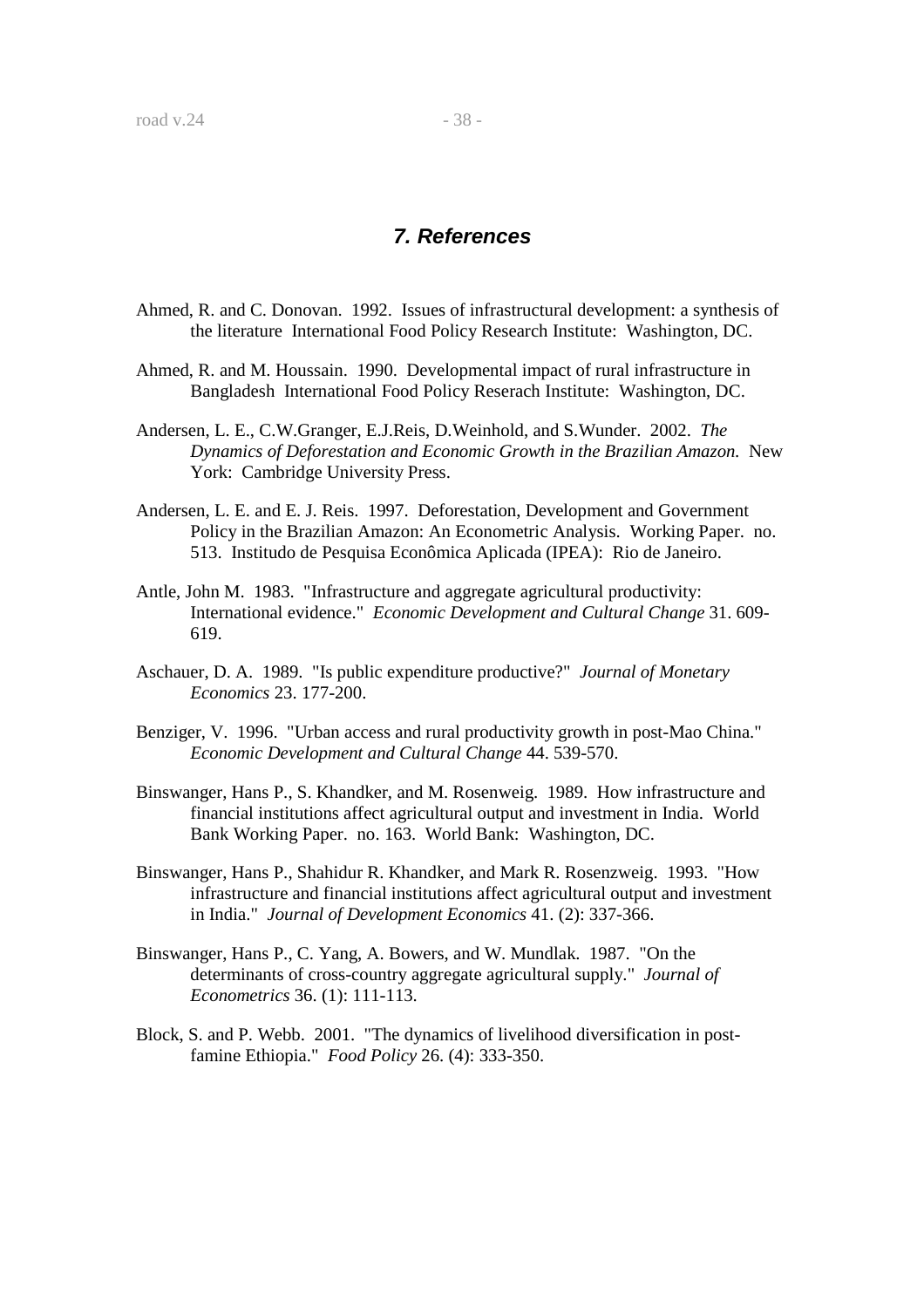- Booth, D., L. Hanmer, and E. Lovell. 2000. Poverty and transport: a report prepared for the World Bank in collaboration with DFID Overseas Development Institute: London.
- Bray, David Barton, Edward A. Ellis, Natalia Armijo-Canto, and Christopher Beck. 2004. "The institutional drivers of sustainable landscapes: a cse study of the 'Mayan Zone' in Quintana Roo, Mexico." *Land Use Policy* 21.
- Canning, David. 1999. The Contribution of Infrastructure to Aggregate Output. WPS. 2246. World Bank: Washington, DC.
- Canning, David and E. Bennathan. 2000. The social rate of return on infrastructure investment. Policy Research Working Paper Series. no. 2390. World Bank: Washington, DC.
- Castro, Newton de. 2002. "Custos de transporte e produção agrígola no Brasil, 1970- 1996." *Agricultura em São Paulo* 49. (2): 87-109.
- Chomitz, K. M and D. Gray. 1996. "Roads, Land Use, and Deforestation: A Spatial Model Applied to Belize." *World Bank Economic Review* 10. 487-512.
- Corral, Leonardo and Thomas Reardon. 2001. "Rural Nonfarm Incomes in Nicaragua." *World Development* 29. (3): 427-442.
- Coxhead, Ian and Bayou Demeke. 2004. "Panel Data Evidence on Upland Agricultural Land Use in the Phillipines: Can Economic Policy Reforms Reduce Environmental Damages." *American Journal of Agricultural Economics* 86. (5): 1354-1360.
- Cropper, Maureen, Charles Griffiths, and Muthukumara Mani. 1999. "Roads, Population Pressures, and Deforestation in Thailand, 1976-1989." *Land Economics* 75. (1): 58-73.
- Cropper, Maureen, Jyotsna Puri, and Charles Griffiths. 2001. "Predicting the Location of Deforestation: The Role of Roads and Protected Areas in North Thailand." *Land Economics* 77. (2): 172-186.
- Deichmann, U., M. Fay, J. Koo, and S. Lall. 2000. Economic structure, productivity, and infrastructure quality in southern Mexico. Policy Research Working Paper. no. 2900. World Bank: Washington, DC.
- Deininger, Klaus and Bart Minten. 2002. "Determinants of Deforestation and the Economics of Protection: An Application to Mexico." *American Journal of Agricultural Economics* 84. (4): 943-960.
- Delgado, C. L., J. Hopkins, V. A. Kelly, P. Hazell, A. A. McKenna, P. Gruhn, B. Hojjati, J. Sil, and C. Courbois. 1995. Agricultural growth linkages in Sub-Saharan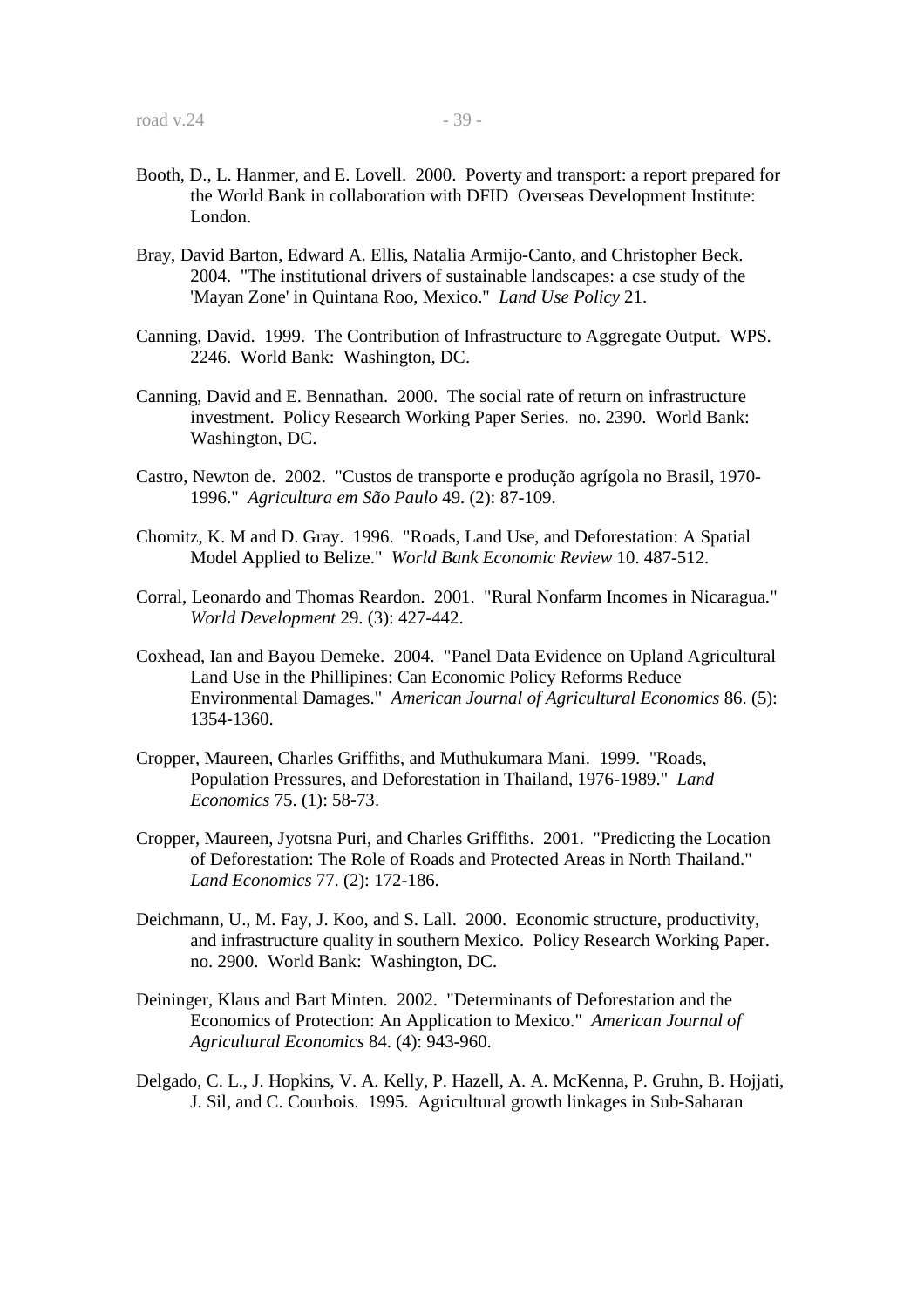Africa. IFPRI Research Report. no. 107. International Food Policy Research Institute: Washington, DC.

- Dercon, S. and P. Krishnan. 1998. Changes in poverty in rural Ethiopia 1989-1995: measurement, robustness tests and decomposition. WPS. 98/7. Center for the Study of African Economics: Oxford.
- Dewi, Sonya, Brian Belcher, and Atie Puntodewo. 2005. "Village economic opportunity, forest dependence, and rural livelihoods in East Kalimantan, Indonesia." *World Development* 33. (9): 1419-1434.
- Easterly, W. and S. Rebelo. 1993. "Fiscal policy and economic growth: An empirical investigation." *Journal of Monetary Economics* 32. (3): 417-458.
- Escobal, Javier. 2000. Costos de transacción en la agricultura Peruana: una primera aproximación a su medición e impacto. Documento de trabajo. no. 30. Grupo de Análisis para el Desarrollo GRADE: Lima.
- Escobal, Javier. 2001. "The Determinants of Nonfarm Income Diversification in Rural Peru." *World Development* 29. (3): 497-508.
- Escobal, Javier and Carmen Ponce. 2002. The Benefit of Rural Roads: Enhancing Income Opportunities for the Rural Poor GRADE: Lima.
- Etter, Andres, Clive McAlpine, Kerrie Wilson, Stuart Phinn, and Hugh Possingham. 2006. "Regional patterns of agricultural land use and deforestation in Colombia." *Agriculture, Ecosystems & Environment* 114. (2-4): 369-386.
- Fan, S. and C. Chan-Kang. 2005. Road development, economic growth, and poverty reduction in China. Research Report. no. 138. IFPRI: Washington, DC.
- Fan, S., D. Nyange, and N. Rao. 2005. Public Investment and Poverty Reduction in Tanzania: Evidence from Household Survey Data. DSGD Discussion Paper. no. 18. IFPRI: Washington, D.C.
- Fan, S. and N. Rao. 2002. Public investment and poverty reduction: a synthesis of issues, methods and major findings. Mimeo International Food Policy Research Institute: Washington, DC.
- Fan, S. and X. Zhang. 2004. "Infrastructure and regional economic development in rural China." *China Economic Review* 15. (2): 203-214.
- Fan, S., X. Zhang, and L. Zhang. 2004. "Reform, Investment, and Poverty in Rural China." *Economic Development and Cultural Change* 52. (2): 395-421.
- Fan, Shenngen and Connie Chan-Kang. 2004. "Returns to investment in less-favored areas in developing countries: a synthesis of evidence and implications for Africa." *Food Policy* 29. (4): 431-444.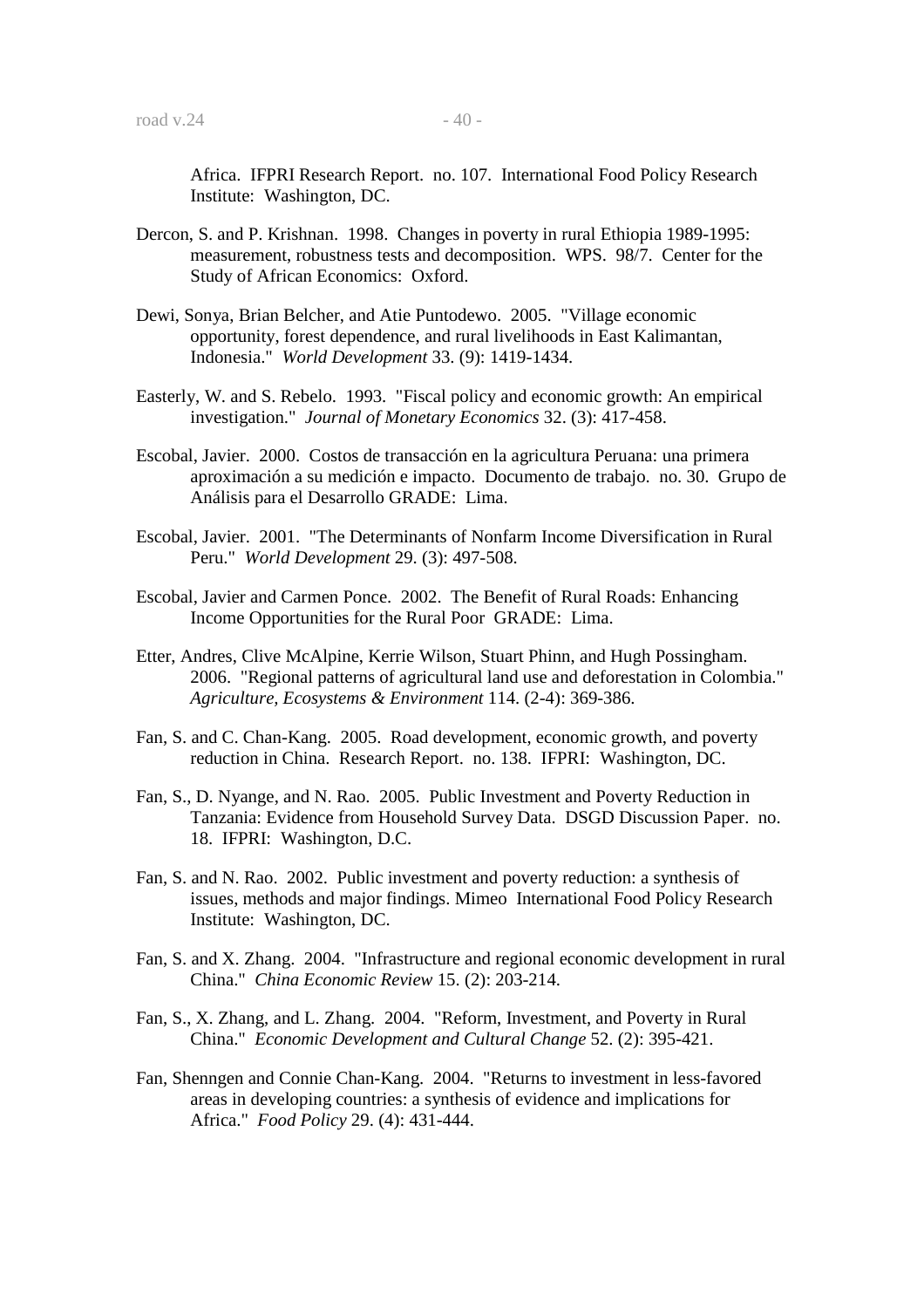- Fan, Shenngen, Peter Hazell, and T. Haque. 2000. "Targeting public investments by agro-ecological zone to achieve growth and poverty alleviation goals in rural India." *Food Policy* 25. (4): 411-428.
- Felloni, F., T. Wahl, P. Wandschneider, and J. Gilbert. 2001. Infrastructure and agricultural production: cross-country evidence and implications for China. TW. -2001-103. Washington State University: Pullman.
- Fernald, J. G. 1999. "Roads to prosperity? Assessing the link between public capital and productivity." *American Economic Review* 89. (3): 619-638.
- Ford, Richard and William J. McConnell. 2001. "Linking Geomatics and Participation to Manage Natural Resources In Madagascar." In Buck, Louise E., Geisler, Charles G., Schelhas, John, and Wollenberg, Eva, eds. *Biological Diversity: Balancing Interests Through Adaptive Collaborative Management*. Boca Raton, Florida: CRS Press. 385-406.
- Fujisaka, Sam, William Bell, Nick Thomas, Liliana Hurtado, and Euan Crawford. 1996. "Slash-and-burn agriculture, conversion to pasture, and deforestation in two Brazilian Amazon colonies." *Agriculture, Ecosystems & Environment* 59. (1-2): 115-130.
- Gannon, C. and Z. Liu. 1997. Poverty and transport. TWU Series Transport Publications. 30. World Bank: Washington, DC.
- Geist, Helmut J. and Eric F. Lambin. 2001. What drives tropical deforestation? A metaanalysis of proximate and underlying causes of deforestation based on subnational case study evidence. LUCC Report Series. 4. IHDP, IGBP: Louvain-la-Neuve, Belgium.
- Geoghegan, Jacqueline, Sergio Cortina Villar, Peter Klepeis, Pedro Macario Mendoza, Yelena Ogneva-Himmelberger, Rinku Roy Chowdhury, I. I. Turner, and Colin Vance. 2001. "Modeling tropical deforestation in the southern Yucatan peninsular region: comparing survey and satellite data." *Agriculture, Ecosystems & Environment* 85. (1-3): 25-46.
- Gibson, John and Scott Rozelle. 2003. "Poverty and Access to Roads in papua New Guinea." *Economic Development and Cultural Change* 52. (1): 159-185.
- Guimaraes, Andrè Loubet and Christopher Uhl. 1997. "Rural Transport in Eastern Amazonia: Limitations, Options, and Opportunities." *Journal of Rural Studies*  13. (4): 429-440.
- Helmer, E. H. 2004. "Forest conservation and land development in Puerto Rico." *Landscape Ecology* 19. (1): 29-40.
- Hettige, Hemamala. 2006. When do rural roads benefit the poor and how? Asian Development Bank: Philippines.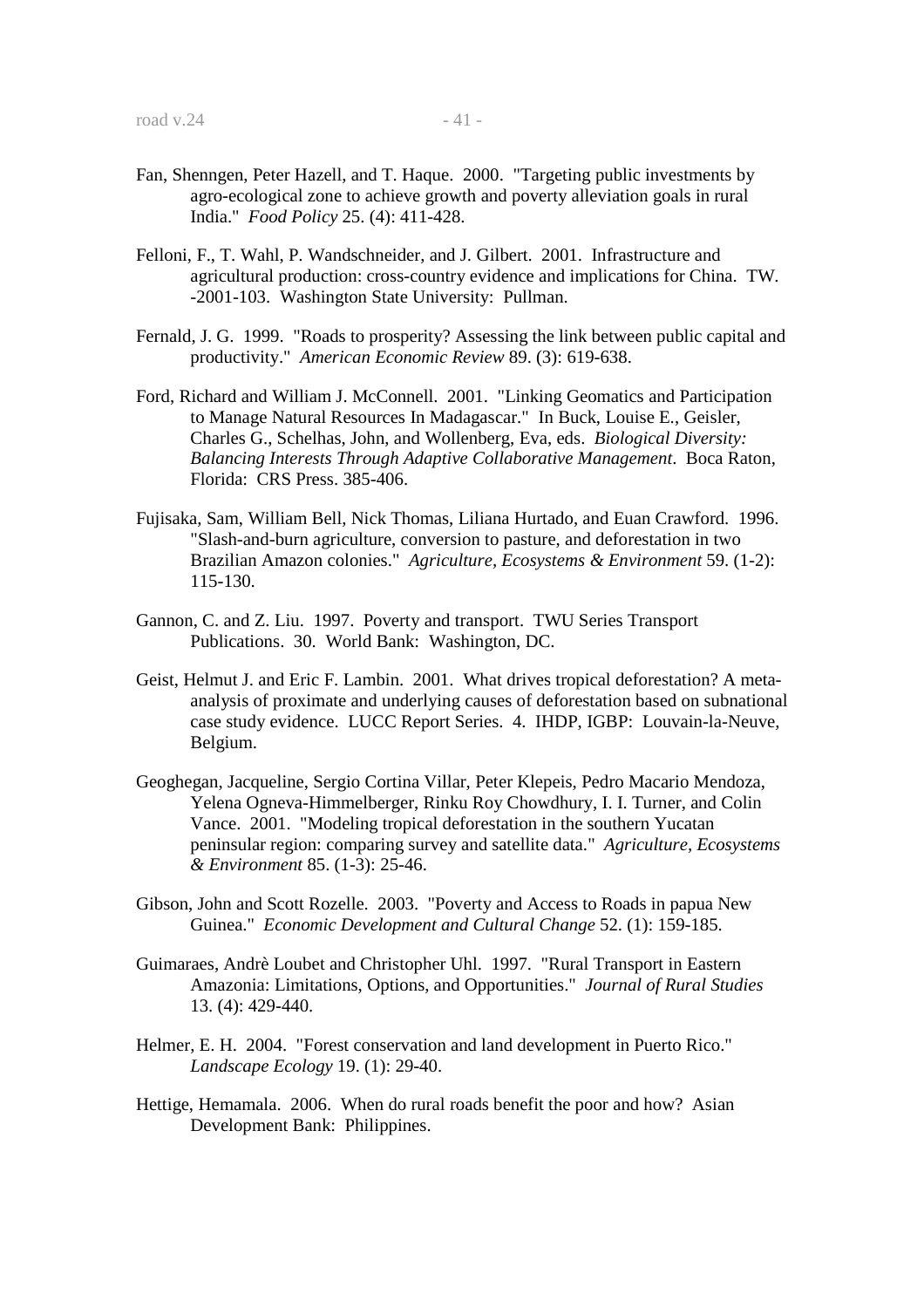- Holden, Stein. 2001. "A Century of Technological Change and Deforestation in the *Miombo* Woodlands of Northern Zambia." In Angelsen, Arild and Kaimowitz, David, eds. *Agricultural Technologies and Tropical Deforestation*. Wallingford - UK: CABI Publishing - CIFOR.
- Instituto Cuanto. 2005. Evaluacion Economica, Social, Ambiental e Institucional del Provias Rural Fase I Instituto Cuanto: Lima, Peru.
- Jacoby, H. G. 2000. "Access to Markets and the Benefits of Rural Roads." *The Economic Journal* 110. 713-737.
- Jalan, Jyotsna and Martin Ravallion. 2002. "Geographic poverty traps? A micro model of consumption growth in rural China." *Journal of Applied Econometrics* 17. (4): 329-346.
- Janvry, Alain de and Elisabeth Sadoulet. 2001. "Income Strategies Among Rural Households in Mexico: The Role of Off-farm Activities." *World Development*  29. (3): 467-480.
- Khandker, S. 1989. Improving rural wages in India. Policy, Planning, and Research Working Paper. no. 276. World Bank: Washington, DC.
- Khandker, S., V. Lavy, and D. Filmer. 1994. Schooling and cognitive achievements of children in Morocco. World Bank Discussion Paper. no. 264. World Bank: Washington, DC.
- Kirby, Kathryn R., William F. Laurance, Ana K. Albernaz, Gotz Schroth, Philip M. Fearnside, Scott Bergen, Eduardo M. Venticinque, and Carlos da Costa. 2006. "The future of deforestation in the Brazilian Amazon." *Futures* 38. (4): 432-453.
- Kwon, E. 2001. Infrastructure, growth, and poverty reduction in Indonesia: a crosssectional analysis. Mimeo. Asian Development Bank: Manila.
- Lanjouw, Peter, Jaime Quizon, and Robert Sparrow. 2001. "Non-agricultural earnings in peri-urban areas of Tanzania: evidence from household survey data." *Food Policy* 26. (4): 385-403.
- Levy, H. 1996. Morocco Socioeconomic influence of rural roads: fourth highway project. Impact Evaluation Report. no. 15808. World Bank: Washington, DC.
- Limao, Nuno and Anthony J. Venables. 2001. "Infrastructure, Geographical Disadvantage, Transport Costs, and Trade." *The World Bank Economic Review*  15. (3): 451-480.
- Lipton, M. and M. Ravallion. 1995. "Poverty and policy." In Behrman, J. and Srinivasan, T., eds. *Handbook of Development Economics*. Amsterdam: Horth Holland.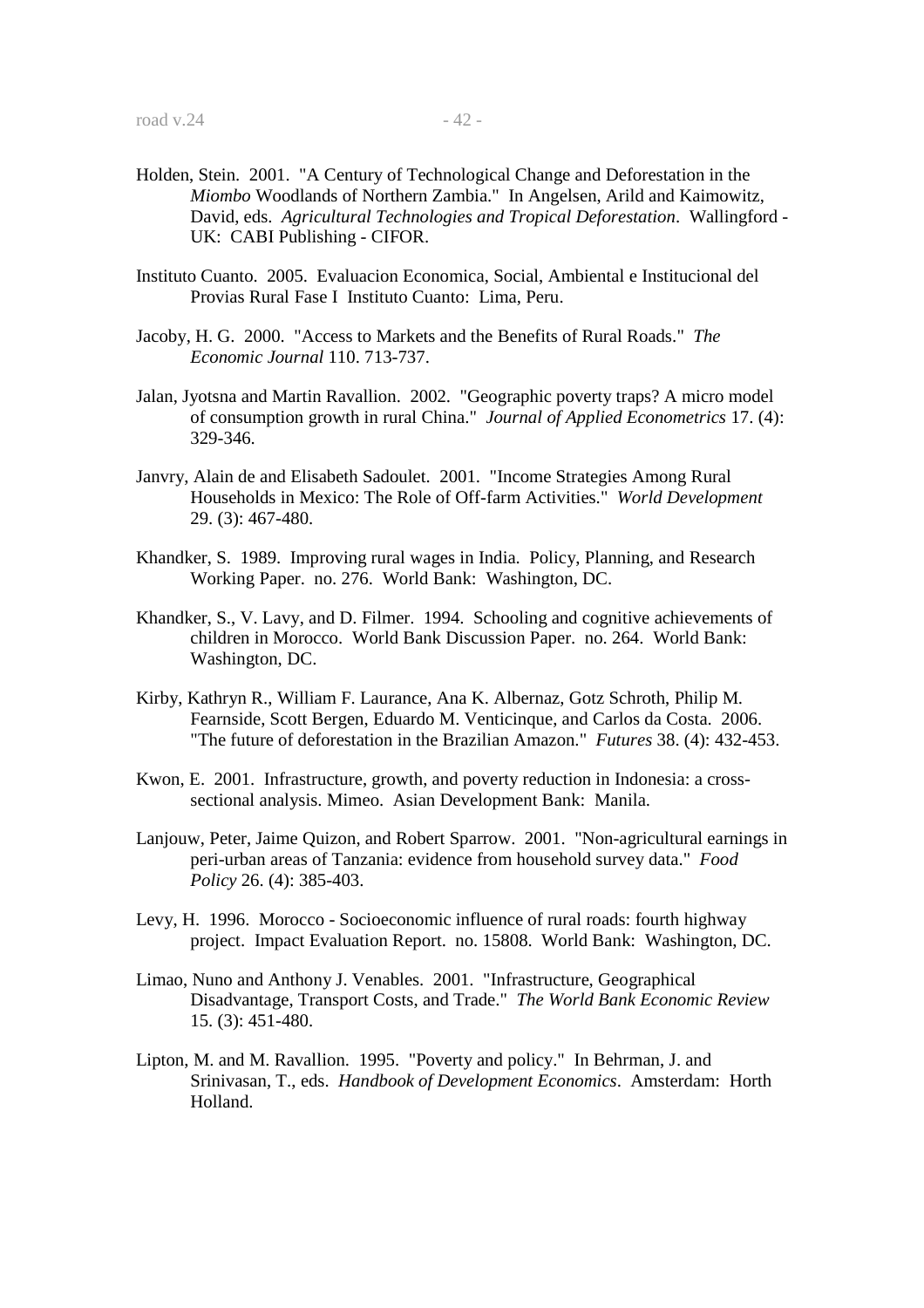- Liu, Z. 1999. *Guang Ming Daily, April 7*
- Liu, Z. 2000. Economic analysis of a rural basic access road project: the case of Andhra Pradesh, India. Infrastructure Notes: Transport. no. RT-5. World Bank: Washington, DC.
- Locklin, Claudia Cordona and Barry Haack. 2003. "Roadside Measurements of Deforestation in the Amazon Area of Bolivia." *Environmental Management* 31. (6): 774-783.
- Lofgren, Hans, James Thurlow, and Sherman Robinson. 2004. Prospects for Growth and Poverty Reduction in Zambia, 2001-2015. Discussion Paper. no. 11. International Food Policy Research Institute: Washington, D.C.
- Lombardini, C. 1994. "Deforestation in Thailand." In Brown, K. and Pearce, D., eds. *The Causes of Tropical Deforestation*. London: UCL Press.
- Lucas, K., T. Davis, and K. Rikard. 1996. Agriculture transport assistance program: the impact study. Project Number. 621-0166. USAID: Dar el Salaam.
- Mahapatra, Krushna and Shashi Kant. 2005. "Tropical deforestation: a multinomial logistic model and some country-specific policy prescriptions." *Forest Policy and Economics* 7. (1): 1-24.
- Mäki, Sanna, Risto Kalliola, and Kai Vuorinen. 2001. "Road construction in the Peruvian Amazon: process, causes and consequences." *Environmental Conservation* 28. (3): 199-214.
- Malmberg, C. C., A. Ryan, and L. Pouliquen. 1997. Rural infrastructure services for development and poverty reduction World Bank: Washington, DC.
- Mather, A. S. 1992. "The Forest Transition." *AREA Institute of British Geographers*  24. (4): 367-379.
- McConnell, William J., Sean P. Sweeney, and Bradley Mulley. 2004. "Physical and social access to land: spatio-temporal patterns of agricultural expansion in Madagascar." *Agriculture, Ecosystems & Environment* 101. (2-3): 171-184.
- Mertens, B., R. Poccard-Chapuis, M.-G. Piketty, A.-E. Lacques, and A. Venturieri. 2002. "Crossing spatial analyses and livestock economics to understand deforestation processes in the Brazilian Amazon: the case of Sao Felix do Xingu in South Para." *Agricultural Economics* 27. (3): 269-294.
- Mertens, Benoit, David Kaimowitz, Atie Puntodewo, Jerry Vanclay, and Patricia Mendez. 2004. "Modeling Deforestation at Distinct Geographic Scales and Time Periods in Santa Cruz, Bolivia." *International Regional Science Review* 27. (3): 271-296.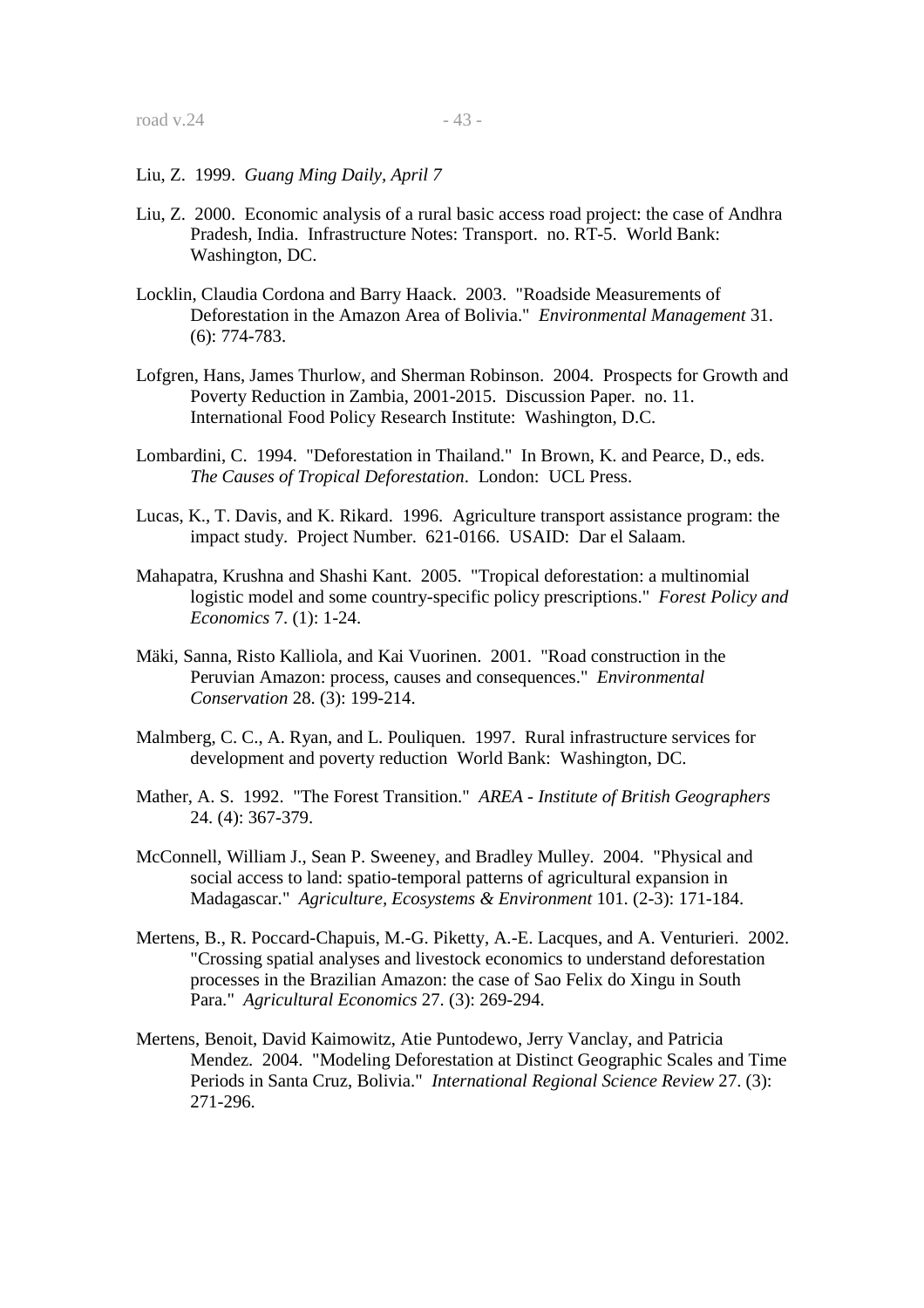- Minten, Bart. 1999. Infrastructure, Market Access, and Agricultural Prices: Evidence from Madagascar. MSSD Discussion Paper. no. 26. International Food Policy Research Institute:
- Minten, Bart and Steven Kyle. 1999. "The effect of distance and road quality on food collection, marketing margins, and traders' wages: evidence from the former Zaire." *Journal of Development Economics* 60. (2): 467-495.
- Moser, Christine, Christopher B. Barrett, and Bart Minten. 2005. Missed Opportunities and Missing Markets: Spatio-temporal Arbitrage of Rice in Madagascar. SAGA Working Paper. 180. USAID: Washington, DC.
- Müller, Daniel and Darla K. Munroe. 2005. "Tradeoffs between Rural Dvelopment Policies and Forest Protection: Spatially Explicit Modeling in the Central Highlands of Vietnam." *Land Economics* 81. (3): 412-425.
- Müller, Daniel and Manfred Zeller. 2002. "Land use dynamics in the central highlands of Vietnam: a spatial model combining village survey data with satellite imagery interpretation." *Agricultural Economics* 27. (3): 333-354.
- Munroe, Darla K., Jane Southworth, and Catherine M. Tucker. 2002. "The dynamics of land-cover change in Western Honduras: exploring spatial and temporal complexity." *Agricultural Economics* 27. 355-369.
- Munroe, Darla K., Jane Southworth, and Catherine M. Tucker. 2004. "Modeling Spatially and Temporally Complex Land-Cover Change: The Case of Western Honduras." *The Professional Geographer* 56. (4): 544-559.
- Nagaraj, R., A. Varoudakis, and M.-A. Véganzonès. 2006. "Long-run growth trends and convergence across Indian States." *Journal of International Development* 12. (1): 45-70.
- Naidoo, Robin and Wiktor L. Adamowicz. 2006. "Modeling Opportunity Costs of Conservation in Transitional Landscapes." *Conservation Biology* 20. (2): 490- 500.
- Nelson, G. C. and D Hellerstein. 1997. "Do Roads Cause Deforestation? Using Satellite Images in Econometric Analysis of Land Use." *American Journal of Agricultural Economics* 79. 80-88.
- Nelson, Gerald, Alessandro De Pinto, Virginia Harris, and Steven W. Stone. 2004. "Land Use and Road Improvements: A Spacial Perspective." *International Regional Science Review* 27. (3): 297-325.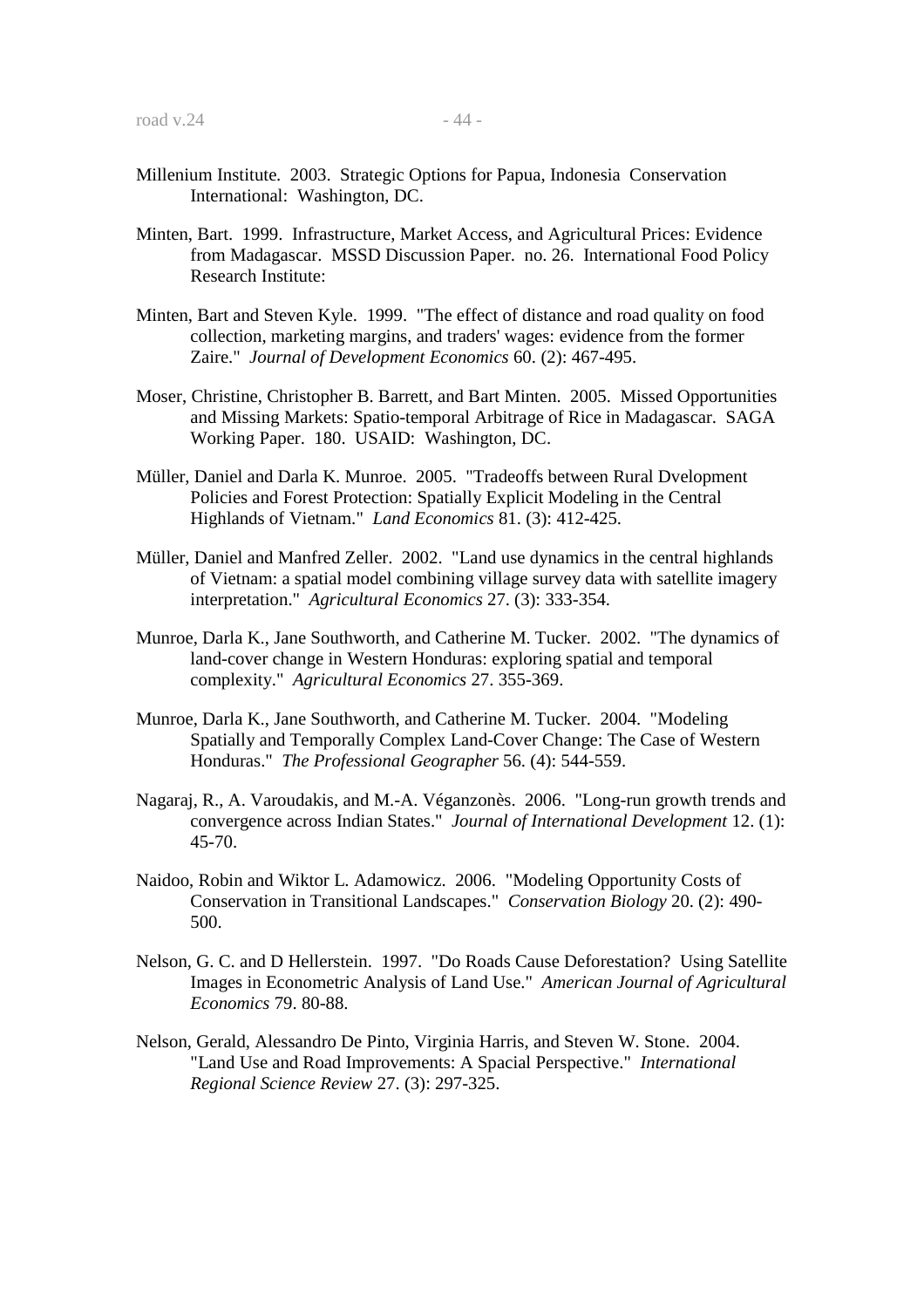- Nelson, Gerald C. and Jacqueline Geoghegan. 2002. "Deforestation and land use change: sparse data environments." *Agricultural Economics* 27. (3): 201-216.
- Nelson, Gerald C., Virginia Harris, and Steven W. Stone. 2001. "Deforestation, Land Use, and Property Rights: Empirical Evidence from Darien, Panama." *Land Economics* 77. (2): 187-205.
- Osgood, D. 1994. "Government Failure and Deforestation in Indonesia." In Brown, K. and Pearce, D., eds. *The Causes of Tropical Deforestation*. London: UCL Press. 217-225.
- Pan, William K. Y., Stephen J. Walsh, Richard E. Bilsborrow, Brian G. Frizzelle, Christine M. Erlien, and Francis Baquero. 2004. "Farm-level models of spatial patterns of land use and land cover dynamics in the Ecuadorian Amazon." *Agriculture Ecosystems and Environment* 101. 117-134.
- Panayotou, T. and S. Sungsuwan. 1994. "An Econometric Analysis of the Causes of Tropical Deforestation: the Case of Northeast Thailand." In Brown, K. and Pearce, D., eds. *The Causes of Tropical Deforestation*. London: UCL Press. 192-210.
- Pender, John, Pamela Jagger, Ephraim Nkonya, and Dick Sserunkuuma. 2004. "Development Pathways and Land Management in Uganda." *World Development*  32. (5): 767-792.
- Pendleton, Linwood H. and E. Lance Howe. 2002. "Market Integration, Development, and Smallholder Forest Clearance." *Land Economics* 78. (1): 1-19.
- Pfaff, A. S. P. 1999. "What Drives Deforestation in the Brazilian Amazon? Evidence from Satellite and Socioeconomic Data." *Journal of Environmental Economics and Management* 37. 26-43.
- Pichón, Francisco J. 1997. "Colonist Land-Allocation Decision, Land Use, and Deforestation in the Ecuadorian Amazon Frontier." *Economic Development and Cultural Change* 45. (4): 707-744.
- Porter, Gina. 2002. "Living in a Walking World: Rural Mobility and Social Equity Issues in Sub-Saharan Africa." *World Development* 30. (2): 285-300.
- Ratner, J. B. 1983. "Government capital and the production function for U.S. private output." *Economic Letters* 13. 213-217.
- Reis, E. J. and R.Guzmán. 1994. "An Econometric Model of Amazon Deforestation." In K.Brown and D.Pearce, eds. *The Causes of Tropical Deforestation*. London: UCL Press. 172-191.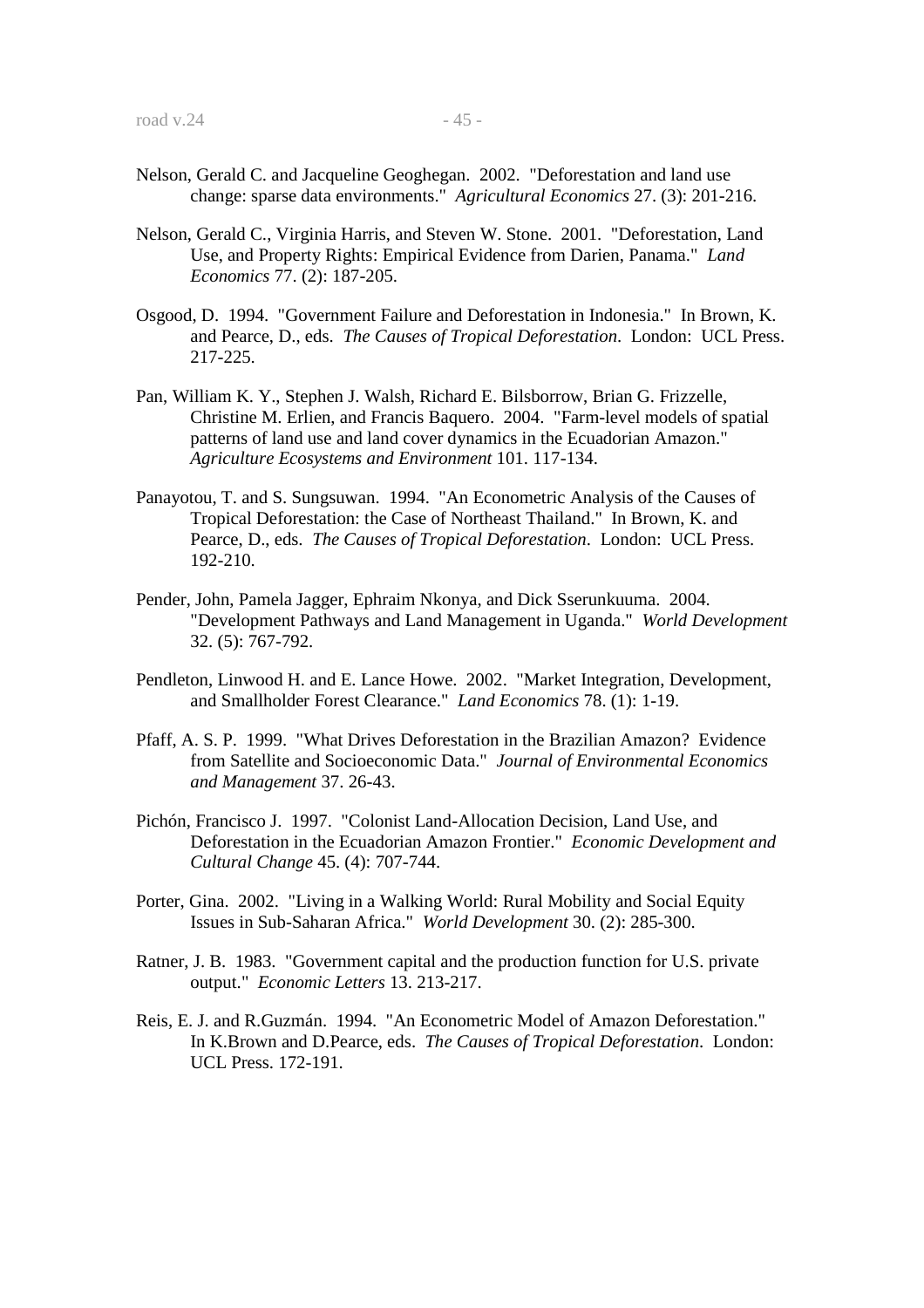- Renkow, Mitch, Daniel G. Hallstrom, and Daniel D. Karanja. 2004. "Rural infrastructure, transactions costs and market participation in Kenya." *Journal of Development Economics* 73. (1): 349-367.
- Rudel, Thomas K., Oliver T. Coomes, Emilio Moran, Frederic Achard, Arild Angelsen, Jianchu Xu, and Eric Lambin. 2005. "Forest transitions: towards a global understanding of land use change." *Global Environmental Change Part A* 15. (1): 23-31.
- Ruf, François. 2001. "Tree Crops as Deforestation and Reforestation Agents: the Case of Cocoa in Côte d'Ivoire and Sulawesi." In Angelsen, Arild and Kaimowitz, David, eds. *Agricultural Technologies and Tropical Deforestation*. Wallingford - UK: CABI Publishing - CIFOR. 291-316.
- Serneels, Suzanne and Eric F. Lambin. 2001. "Proximate causes of land-use change in Narok District, Kenya: a spatial statistical model." *Agriculture, Ecosystems & Environment* 85. (1-3): 65-81.
- Shively, Gerald and Elmer Martinez. 2001. "Deforestation, Irrigation, Employment and Cautious Optimism in Southern Palawan, The Philippines." In Angelsen, Arild and Kaimowitz, David, eds. *Agricultural technologies and Tropical Deforestation*. Wallingford - UK: CABI Publishing - CIFOR. 335-346.
- Shively, Gerald and S. N Pagiola. 2004. "Agricultural intensification, local labor markets, and deforestation in the Philippines." *Environment and Development Economics* 9. 241-266.
- Shriar, Avrum J. 2006. "Regional integration or disintegration? Recent road improvements in Peten, Guatemala: A review of preliminary economic, agricultural, and environmental impacts." *Geoforum* 37. (1): 104-112.
- Smith, Davd Rider, Ann Gordon, Kate Meadows, and Karen Zwick. 2001. "Livelihood diversification in Uganda: patterns and determinants of change across two rural districts." *Food Policy* 26. (4): 421-435.
- Songco, J. A. 2002. Do rural infrastructure investments benefit the poor? Evaluating linkages: a global view, a focus on Vietnam. Policy Reaserch Working Paper. no. 2796. World Bank: Washington, DC.
- Southgate, Douglas, Rodrigo Sierra, and Lawrence Brown. 1991. "The causes of tropical deforestation in Ecuador: A statistical analysis." *World Development* 19. (9): 1145-1151.
- Southworth, Jane, Harini Nagendra, Laura A. Carlson, and Catherine Tucker. 2004. "Assessing the impact of Celaque National Park on forest fragmentation in western Honduras." *Applied Geography* 24. (4): 303-322.